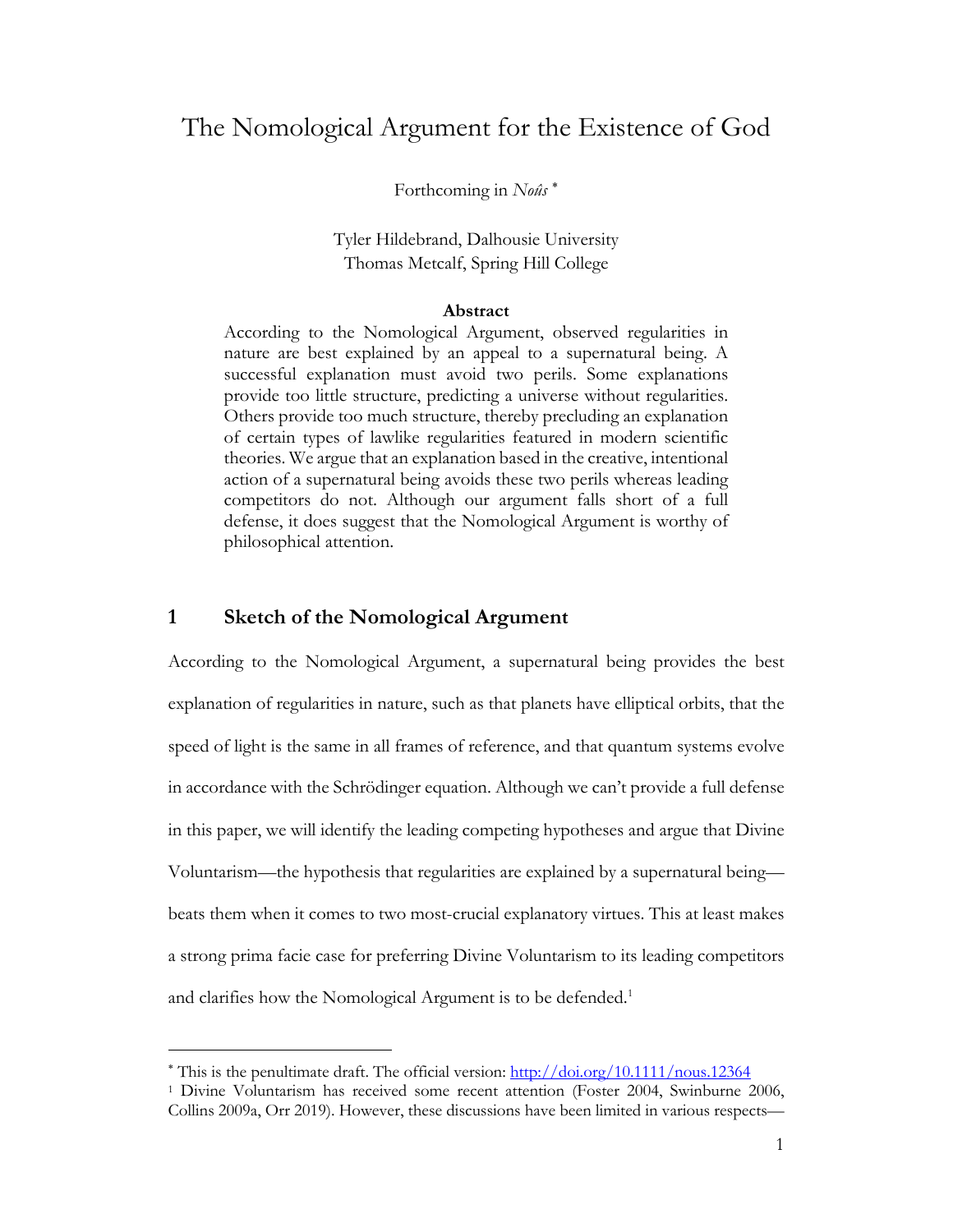We'll begin with a toy example to illustrate the argument's basic structure and to clarify what we mean by 'explanation'.

**Poker:** Suppose that you're playing poker with Al, who deals himself a sequence of five consecutive royal flushes (*S*). Naturally, you consider the following two hypotheses:

*Fair (F)*: The cards were dealt from fairly shuffled decks.

*Cheating (C)*: Al manipulated the decks.

Presumably you're justified in preferring *C* to *F*. *C* has the best balance of two dialectical virtues. First, it's at least somewhat plausible independently of the observed sequence *S*. Second, *C* makes *S* plausible, whereas *F* doesn't at all.

We can use the odds form of Bayes' theorem to make this reasoning more precise.

$$
Bayes' Theorem: \frac{P(H_1|O)}{P(H_2|O)} = \frac{P(O|H_1)P(H_1)}{P(O|H_2)P(H_2)}
$$

On the left, we have the *posterior ratio*,  $\frac{P(H_1|0)}{P(H_2|0)}$ . Its terms are conditional probabilities. They describe how probable each hypothesis *H* is given an observation *O*. The first ratio on the right is the *likelihood ratio*,  $\frac{P(O|H_1)}{P(O|H_1)}$  $\frac{F(O|H_1)}{F(O|H_2)}$ . Its terms are conditional probabilities as well, but they describe how probable the observation *O* is given each hypothesis *H*. The second ratio on the right is the *prior ratio*,  $\frac{P(H_1)}{P(H_2)}$ . Its terms describe how probable each hypothesis is prior to the observation. Hence, they're called *prior probabilities*. Our

for example, none carefully considers the now-popular Primitivism about laws (see Section 2). As a result, it is difficult to extract a plausible Nomological Argument from extant discussion. The Nomological Argument bears some similarities to the older Eutaxiological Argument (cf. Barrow and Tipler 1986: 29), which we'll discuss later in this section.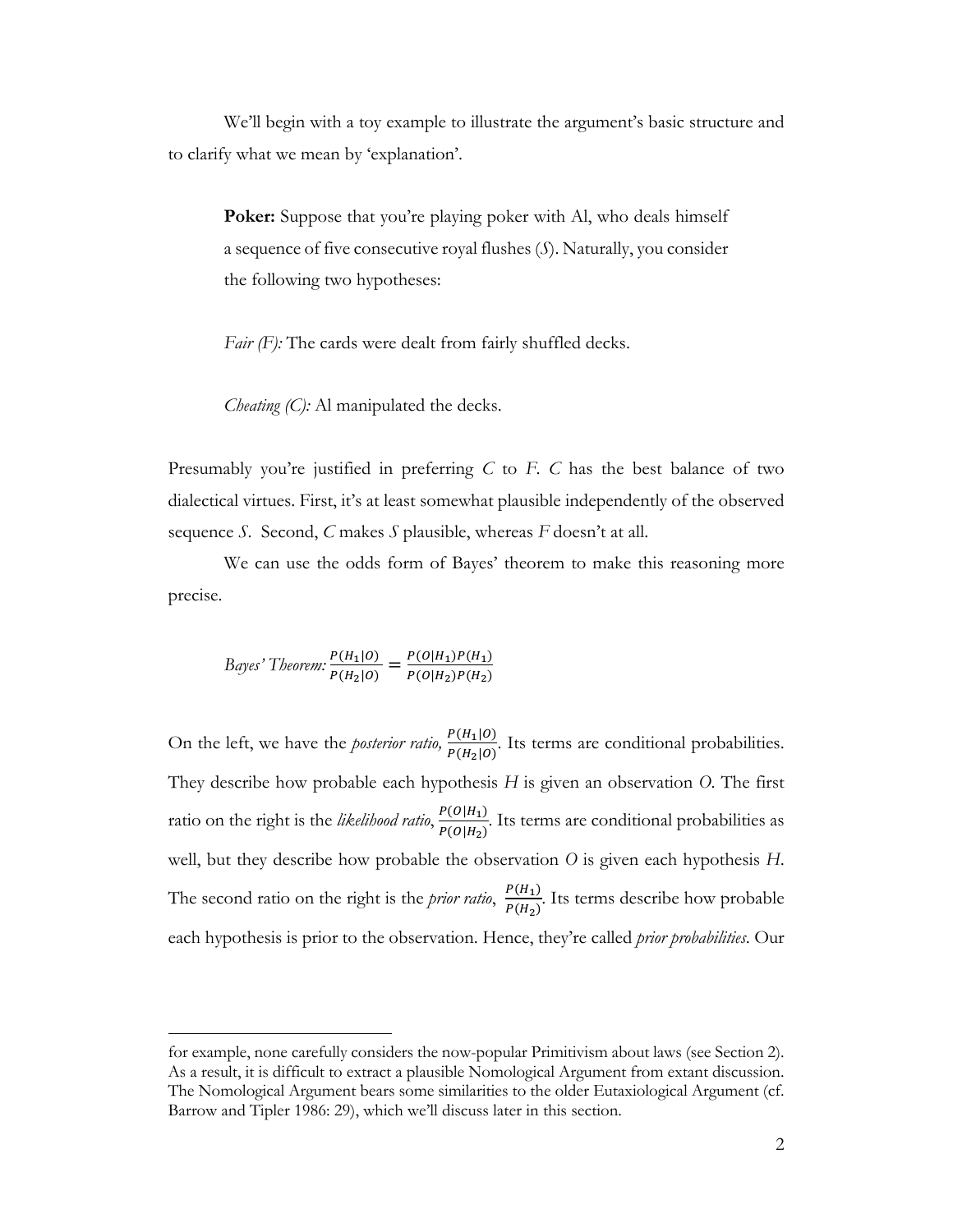argument is probabilistic, rather than an explicit inference to the best explanation.<sup>2</sup> However, we'll assume that the hypothesis that *best explains* an observation is the one with the highest posterior probability. Thus, Bayes' theorem implies that the best hypothesis has the best balance of likelihood and prior probability. (Note that the posterior ratio is greater than 1 whenever the likelihood ratio is greater than the *inverse*  prior ratio, <del>P(H<sub>2</sub>)</del>  $\frac{P(H_2)}{P(H_1)}$ .)

Let's apply this to Poker. We'll suppose that *P(F)* is greater than *P(C)*, because fair play is more common than competent cheating. As far as priors are concerned, the scales tip toward *F*. However, it seems that  $P(S|C)$  is *much* greater than  $P(S|F)$ , because  $P(S|F)$  is extremely low.<sup>3</sup> As far as likelihood is concerned, the scales tip toward *C*. Intuitively, the difference in likelihood swamps the difference in priors more precisely, the likelihood ratio  $\frac{P(S|C)}{P(S|F)}$  is greater than the inverse prior ratio  $\frac{P(F)}{P(C)}$ so *C* is the better explanation. For reasons we'll discuss later (in  $\S$  5), there are important background assumptions relevant to the assignments of priors. But we can ignore this complication for now.

At this point, you may be wondering how these probabilities are to be interpreted.4 They don't merely report *frequencies*, either actual or hypothetical. And they don't describe *objective chances*, because either Al cheated or he didn't. Rather, they have an epistemological character. Perhaps they are *subjective epistemic probabilities (credences)* that describe your subjective degrees of belief in the relevant propositions. Or perhaps (as we prefer to think of them) they are *objective epistemic probabilities* that describe how strongly you *ought* to believe the propositions given your total evidence i.e., that describe what your credences ought to be. We'll say more about interpretations of probability in Section 5, but we can remain neutral between these two epistemological interpretations for now. If you think of the probabilities as objective epistemic probabilities, the argument above shows that we ought (in an epistemic sense) to believe that Al is cheating in light of our total evidence. In contrast,

<sup>2</sup> Of course, one might argue that inference to the best explanation, if coherent, is ultimately just Bayesian inference (Climenhaga 2017).

<sup>3</sup> The probability of getting a royal flush on any given fairly dealt hand in a game of Texas Hold 'Em, a popular version of poker, is approximately 1 in 31,000.

<sup>4</sup> For introductions to interpretations of probability, see Mellor (2005) and Hájek (2019).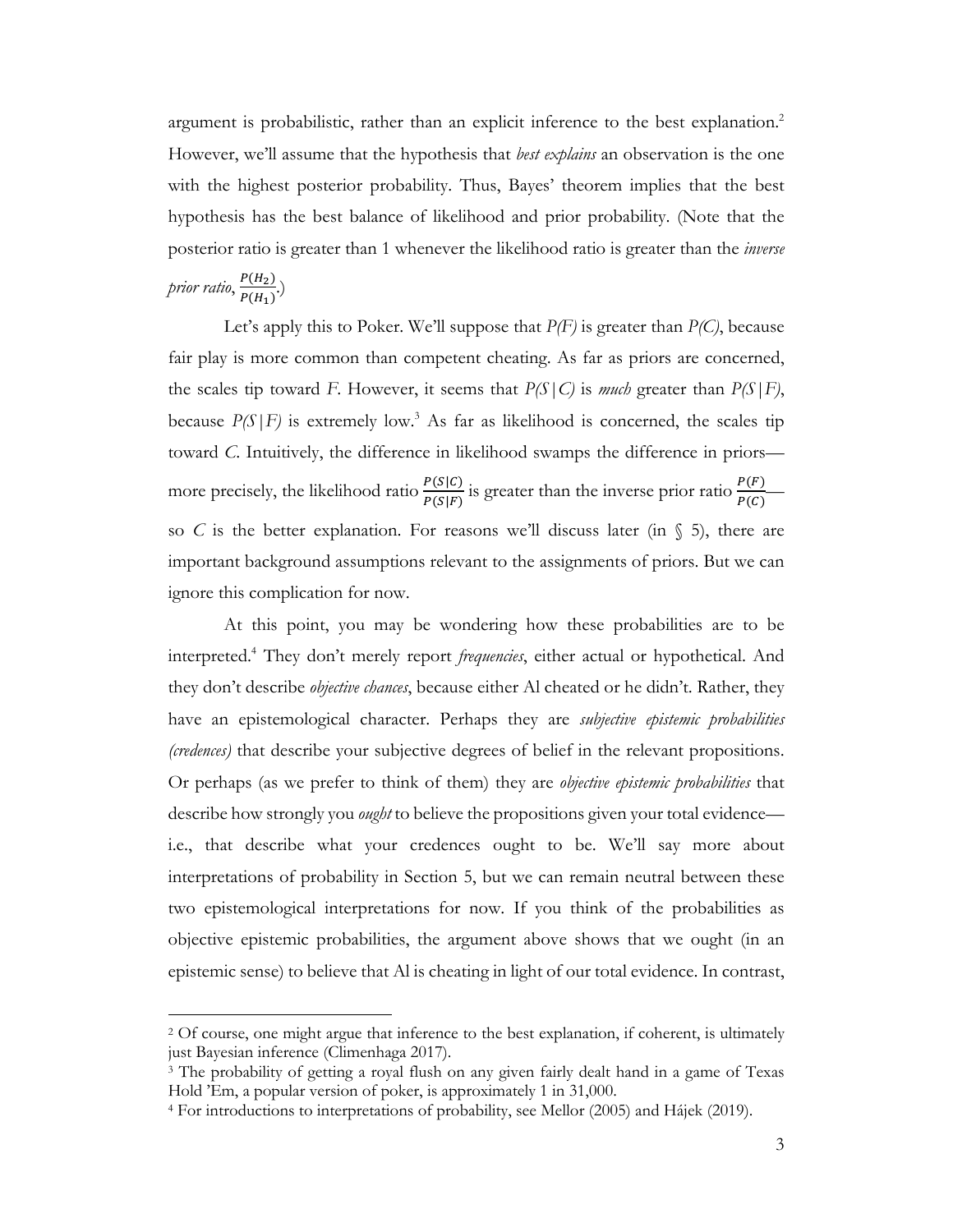if you think of them as subjective epistemic probabilities, and you don't think there are any constraints on the assignment of priors, the argument above merely shows that it is rational *for those who agree with our assignments of probabilities* to be confident that Al is cheating.5 Similar remarks apply to the interpretation of probabilities involved in the Nomological Argument.

The Nomological Argument is based on the idea that someone imposes order on nature in much the same way that a cheater imposes order on a deck of cards. In the rest of this section we'll sketch the argument, motivate it on an intuitive level, and identify some central challenges.

To begin, we'll say something about the notion of order involved in our version of the argument. Up to this point we have used terms such as 'regularity' and 'order' in their loose and popular senses; from now on we'll be precise. The general notion of a regularity or pattern is familiar, but our version of the Nomological Argument is based on a slightly more specific and more sophisticated notion of a pattern—roughly, the sort of pattern that is described by statements of laws in modern scientific theories, all of which have a mathematical character. Consider Newton's Law of Universal Gravitation:  $F_G = G \frac{m_1 m_2}{d^2}$ . The terms in scientific equations such as this describe precise quantities of physical properties—in this case, determinate quantities of determinable properties of Force, Mass, etc. Any other example of a dynamical law would work just as well as an illustration, because the precise content of laws and the regularities they describe is not what matters. The Nomological Argument is not based on the fact that our universe contains the exact regularities that it does in fact contain.<sup>6</sup> Rather, it is based on the more general claim that the observed parts of nature contain regularities involving a certain level of sophistication, such that they can be adequately described only with the language of mathematics. (Categorical logic, for example, is not up to the task.) Henceforth, whenever we use the term *regularity (R)* and its cognates we have in mind the sorts of regularities distinctive of laws of modern scientific

<sup>5</sup> If the italicized clause makes the argument sound underwhelming, it's worth pointing out that subjectivists think such a clause applies to *all* probabilistic arguments.

<sup>6</sup> That would lead us in the direction of a fine-tuning argument, making it vulnerable to the objection that it's extremely improbable that God would select exactly *this* set of regularities as opposed to another; cf. White (2000: 272) and Metcalf (2018: 17-18).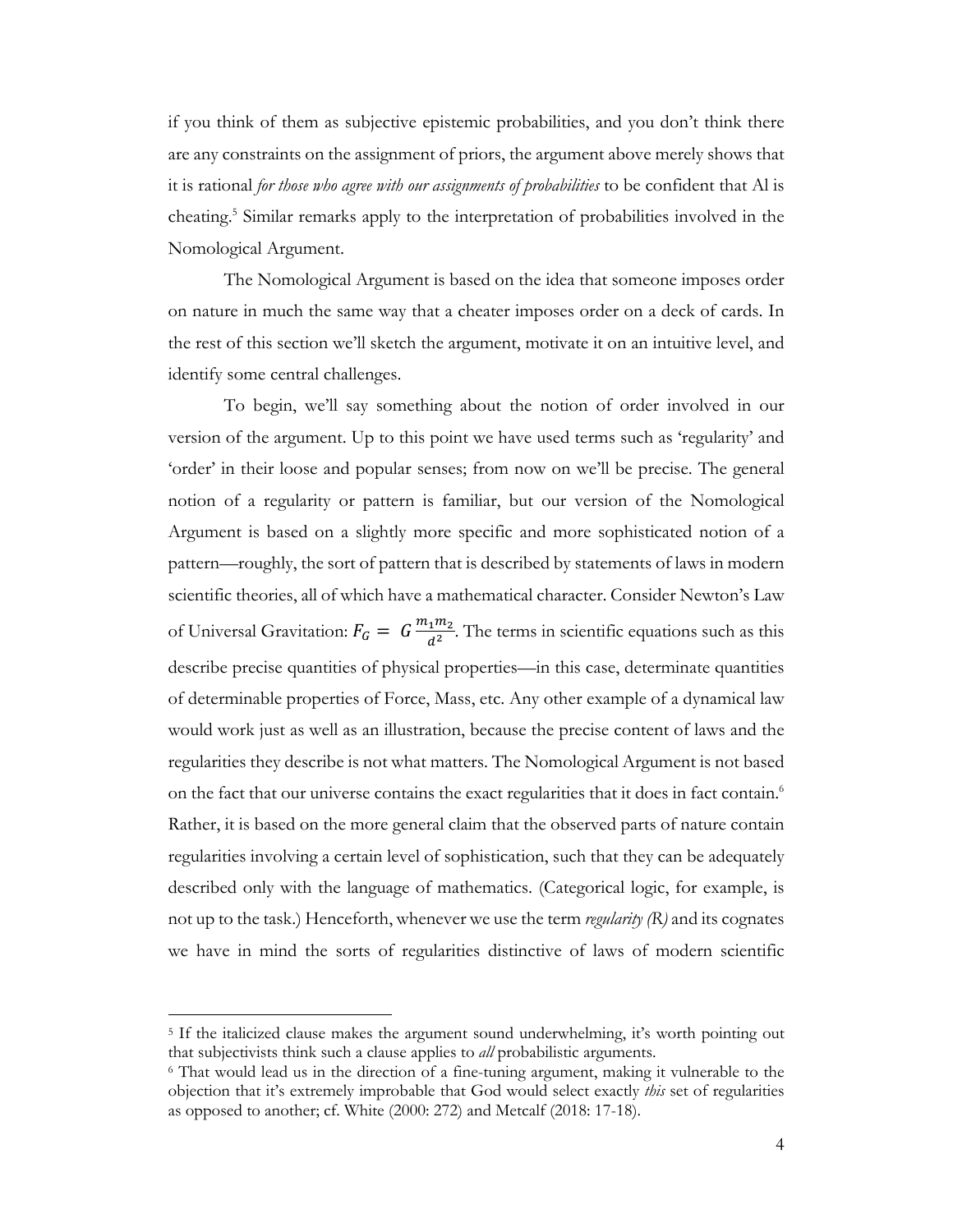theories. When we need to talk about patterns in a more general sense, we'll use the terms *patterns* or *order*. Thus, all regularities are patterns, but not all patterns are regularities; all worlds with regularities are orderly, but not all orderly worlds contain regularities. When we need to discuss a pattern that is not a regularity, we'll call it a *mere pattern*. Likewise, an orderly world with no regularities has *mere order*.

The Nomological Argument is distinguished from other a posteriori arguments for the existence of God primarily by its use of evidentiary statement *R* as opposed to some other evidentiary statement. Cosmological arguments are based on even more general or abstract features of the world, such as the mere presence of contingency. Fine-tuning arguments (and other design arguments) are based on highly specific features of the universe, such as the fact that nature contains laws whose content involves constants that fall within an extremely narrow range of values capable of supporting life. Thus, the Nomological Argument is in an intermediate position between cosmological arguments and standard design arguments. This confers some advantages. For example, like contingency, regularity is a fairly abstract, general feature of the world. But it's more obvious than contingency, since it does not require us to detect the modal qualities of the world. It merely requires us to be in the position to notice that nature's patterns can be described in precise, quantitative terms. Moreover, the mere fact that nature contains regularities is much more obvious than the fact that it contains the specific design-like regularities featured in standard design arguments. Arguably, modern science would not be possible if there were no regularities, so we can think of the Nomological Argument as an argument for the existence of a supernatural being based on the mere possibility of doing modern science. As a result, the Nomological Argument is much less sensitive than standard design arguments to changes in our best science. As for other design arguments, the Nomological Argument is a close relative of, or perhaps a version of, the Eutaxiological Argument, which is based on the general orderliness and comprehensibility of the universe (cf. Barrow and Tipler 1986: 29ff and Manson 2003: 2).<sup>7</sup> However, as noted above, the claim that our world contains regularities is more specific than the claim that it is orderly, and the Nomological Argument isn't concerned with comprehensibility per

<sup>7</sup> We thank an anonymous referee for suggesting that we draw attention to this connection.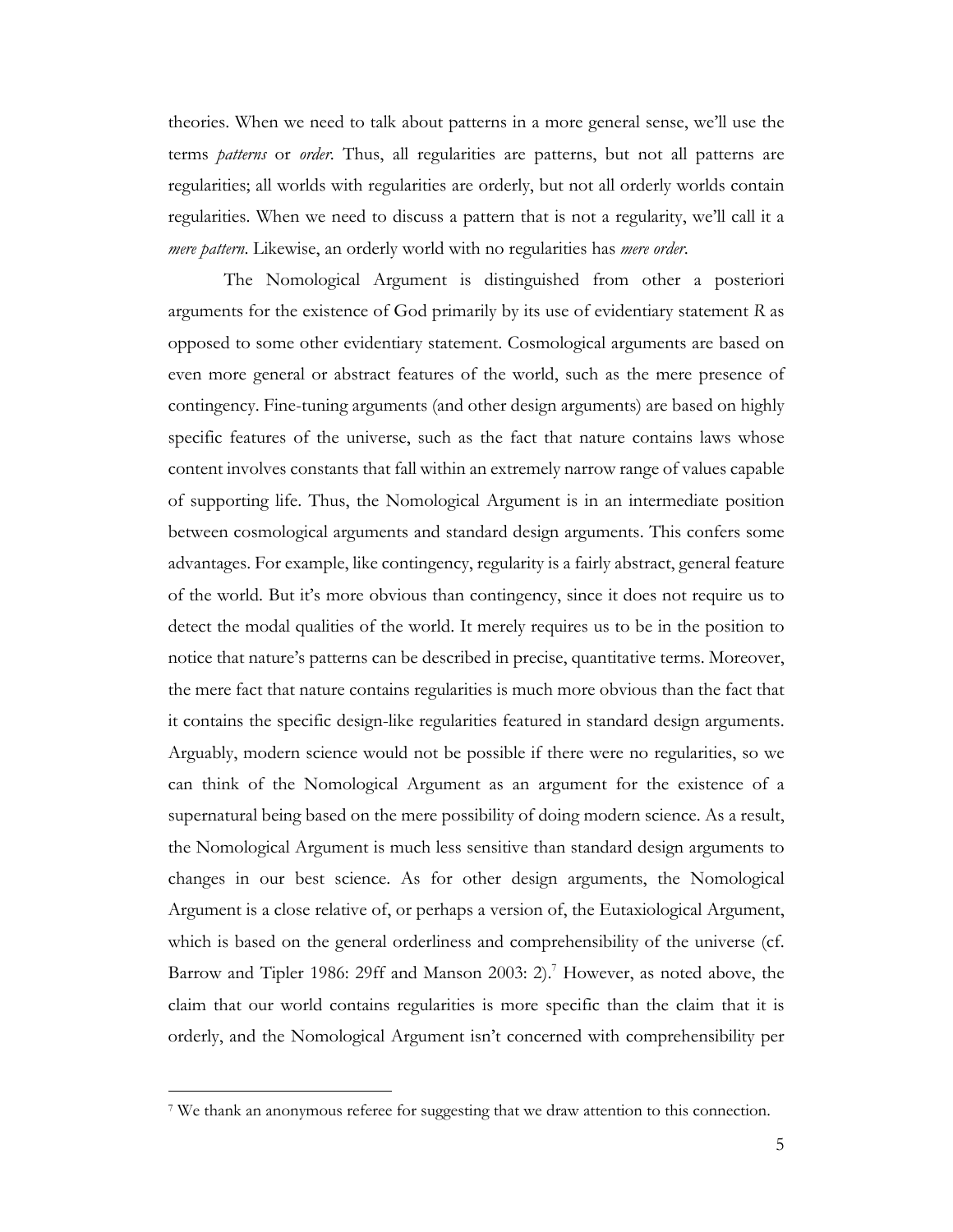se. Since the Nomological Argument is based on the explanation of lawlike regularities distinctive of modern science, rather than an explanation of mere order and comprehensibility, we think it is appropriate to introduce a new title: hence the label 'Nomological.'

As noted above, the Nomological Argument shares the same basic form as our reasoning about the Poker case. The question, then, is what sorts of hypotheses might be introduced to explain regularities. Here are two (don't worry; we'll consider more later):

*Humeanism (H):* The distribution of properties in our world is simply a brute fact: a basic feature of our metaphysics for which there is no metaphysical explanation.8

*Divine Voluntarism (G):* There is an intelligent being that has the power to intentionally control the distribution of properties in our world that is, whether there are regularities or mere patterns or no patterns at all.<sup>9</sup>

We'll call the intelligent being featured in Divine Voluntarism *God*. However, Divine Voluntarism does not claim that God is omnipotent, omniscient, and morally perfect. It doesn't even claim that God is a person who cares about us.<sup>10</sup> In any case, just as we argued that *Cheating* is better than *Fair* in light of observed sequence *S*, you can argue that *Divine Voluntarism* is better than *Humeanism* in light of observed regularities *R*. For

<sup>8</sup> Humeanism is so-called because it does not countenance any necessary connections. Proponents include those who reduce laws to regularities in a Humean base (Lewis 1973, Loewer 1996, Beebee 2000, Schaffer 2008), and also those who deny necessary connections while rejecting reductive Humean analyses of laws (van Fraassen 1989).

<sup>9</sup> Recent proponents include Foster (2004), Swinburne (2006), and Collins (2009a). Divine Voluntarism was popular during the Early Modern period, with Descartes, Malebranche, Berkeley, and perhaps Newton as proponents (Ott 2009, especially 1.1 and Chapter 7).

<sup>10</sup> Divine Voluntarism doesn't say how God brings about regularities. For example, it can be paired with occasionalism (Plantinga 2016), dispositionalism (Adams 2018), and natural kind essentialism (Dumsday 2012, 146). This is an issue internal to the theory, and we won't discuss it further.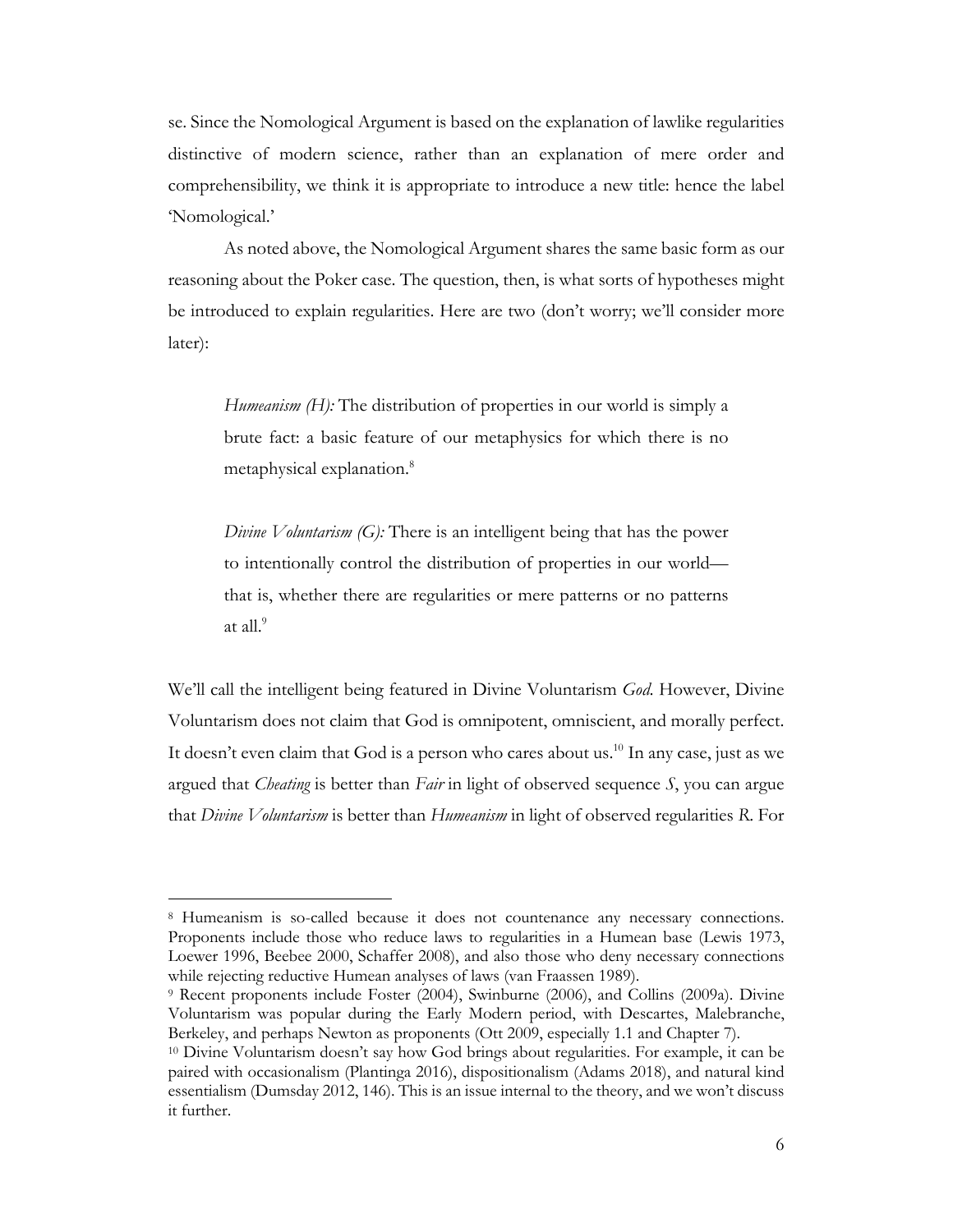example, you might concede that  $P(G) \leq P(H)$ , but argue that  $P(R|G) \geq P(R|H)$ . By Bayes' Theorem, these premises imply that  $P(G \mid R) > P(H \mid R)$ .<sup>11</sup>

Let's now consider the specific probabilities involved in the Nomological Argument, beginning with the priors. Prior to observing regularities, Humeanism may seem more plausible than Divine Voluntarism. After all, positing a god may seem ontologically profligate, and Divine Voluntarism may seem to be a more-specific metaphysical hypothesis than Humeanism, and therefore a hypothesis that's somewhat less modest. Thus, let's suppose that *P(H)* > *P(G)*. But is it really *that much* greater? *G* and *H* are both metaphysical hypotheses; both are fairly general (remember, we've said very little about God!); arguably considerations of parsimony don't count for all that much; there are very smart experts on both sides; and metaphysics is really hard. For these reasons, it would be surprising if we could justify vastly different priors for *P(H)* and *P(G)*—say, a difference of more than a few orders of magnitude.

Let's turn to  $P(R|H)$ . Humeanism stipulates that the actuality of our world, as opposed to any other Humean world, is simply a brute fact. In denying that there are necessary connections between distinct existences, Humeanism commits itself to a recombination principle concerning particular matters of fact: any distribution of properties is possible. The result is an extremely large class of epistemically possible Humean worlds, the vast majority of which do not contain widespread and systematic regularities. Nothing in the Humean ontology suggests that we should assign a higher prior probability to some worlds (namely, the ones with regular property distributions) than others (namely, the irregular ones). Thus, *P(R|H)* is extremely low, because regularities occur in only a miniscule proportion of Humean possible worlds.<sup>12</sup>

<sup>11</sup> Of course, the Total Evidence Requirement demands that we take into account all the relevant evidence, and perhaps there is some evidence that could also pro tanto lower P(G) or raise P(H). We can't consider all such arguments, but we'll discuss a couple of possibilities below, in §§ 4 and 5.

<sup>12</sup> For defenses of this controversial claim, see Armstrong (1983), Fales (1990, especially Chapter 4), Bird (2007, 86-90), Tooley (2011), Hildebrand (2013), Filomeno (2019), and Segal (forthcoming). Though it's controversial, we won't say more in defense of it, except to briefly discuss one potential objection relevant to statement *R*. You might worry that we've ignored an observation selection effect. Suppose for the moment that we live in an infinitely large Humean universe. Then we should not expect to observe irregularity, since if we were in an irregular part of the universe life wouldn't be possible. Nevertheless, certain features of our actual observation of regularity remain remarkable. If Humeanism were true, and if we were fully aware of the phenomena of observation selection effects, we would expect to live in a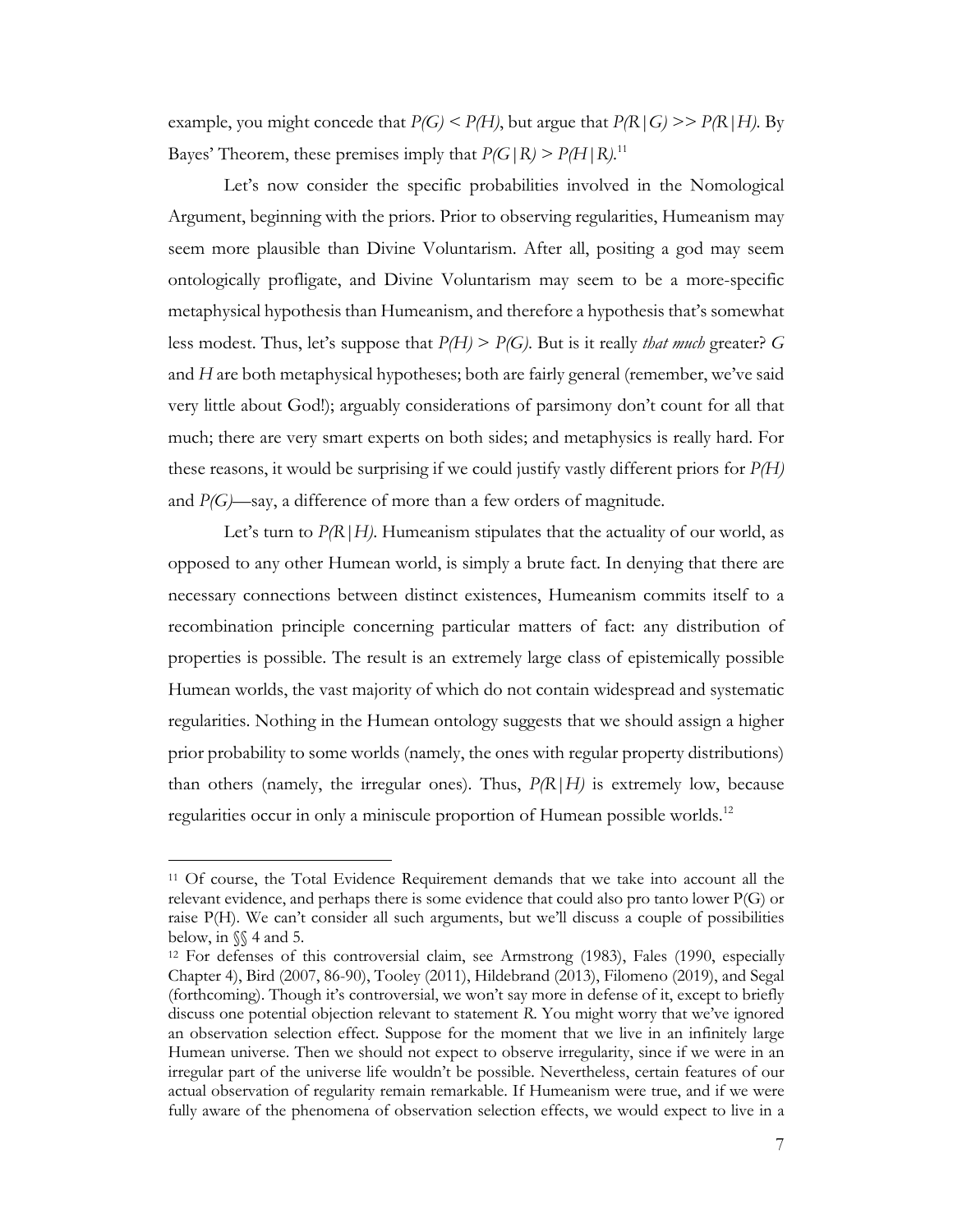In contrast, we can think of reasons why a powerful, intelligent being would prefer to create regular worlds. Certain moral or aesthetic properties can be realized only in regular worlds, and an agent might have some preference for worlds that realize such properties. To elaborate very slightly, certain properties might require regularities—namely, patterns of the sort involved in modern scientific theories—over and above the relatively simpler sorts of patterns that can be stated using categorical logic alone. This is not to say that *P(R|G)* is *high*; it's just to say that it's not terribly low. But given that  $P(R|H)$  is extremely low,  $P(R|G) \gg P(R|H)$ .

Summing up, the Nomological Argument seems to be analogous to our reasoning about the Poker case in at least the following respects.13 Cheating *C* is better than Fair *F*, because although it has a lower prior  $(P(C) < P(F))$ , it has a vastly higher likelihood  $\mathcal{P}(S|C)$ > $\mathcal{P}(S|F)$ ). Divine Voluntarism *G* is better than Humeanism *H*, because although it may have a lower prior *(P(G)<P(H))*, it has a vastly higher likelihood  $\langle P/R | G \rangle > P/R | H \rangle$ . This ends our preliminary sketch of the argument. Let's turn to some initial objections.

First, it is controversial, especially to empiricists and skeptics about metaphysics per se, whether metaphysical explanations of this sort are possible in the first place. For example, you might be sympathetic to van Fraassen's (1989, Chapter 6) critique of inference to the best explanation. Relatedly, you might harbor doubts about our ability to assign probabilities to metaphysical hypotheses.<sup>14</sup> For example, we rely on a version of the Principle of Indifference at various points in our arguments for example, to assign likelihoods such as *P(R|H)—*but the Principle is susceptible to

universe in which regularity is widespread, but only locally, since it is only local regularity that is required to support life. But we don't observe this; instead, we observe regularity as far as observation takes us. To this point, a referee suggested the example of laws of physics' breaking down at high energy levels. We reply that normally, scientists conclude not that nature is irregular but that our old theories failed to accurately describe the fundamental regularities. <sup>13</sup> There are, of course, respects in which the two cases aren't analogous. For example, our shared background knowledge that makes the assignment of probabilities uncontroversial in the Poker case. However, we're not giving an argument from analogy. The Poker case is just a heuristic.

<sup>14</sup> Here are two. First is the *problem of the priors*, which concerns the difficulty of assigning nonarbitrary prior probabilities to hypotheses of the sort we're considering. (See Weisberg 2019 for an accessible introduction.) This is essentially the old empiricist objection that rational intuition is mysterious, applied to probabilistic contexts. Second is a concern about assigning probabilities to sample spaces that aren't normalizable (Manson 2009, McGrew et al. 2001, Collins 2005, Pruss 2005, McGrew and McGrew 2005).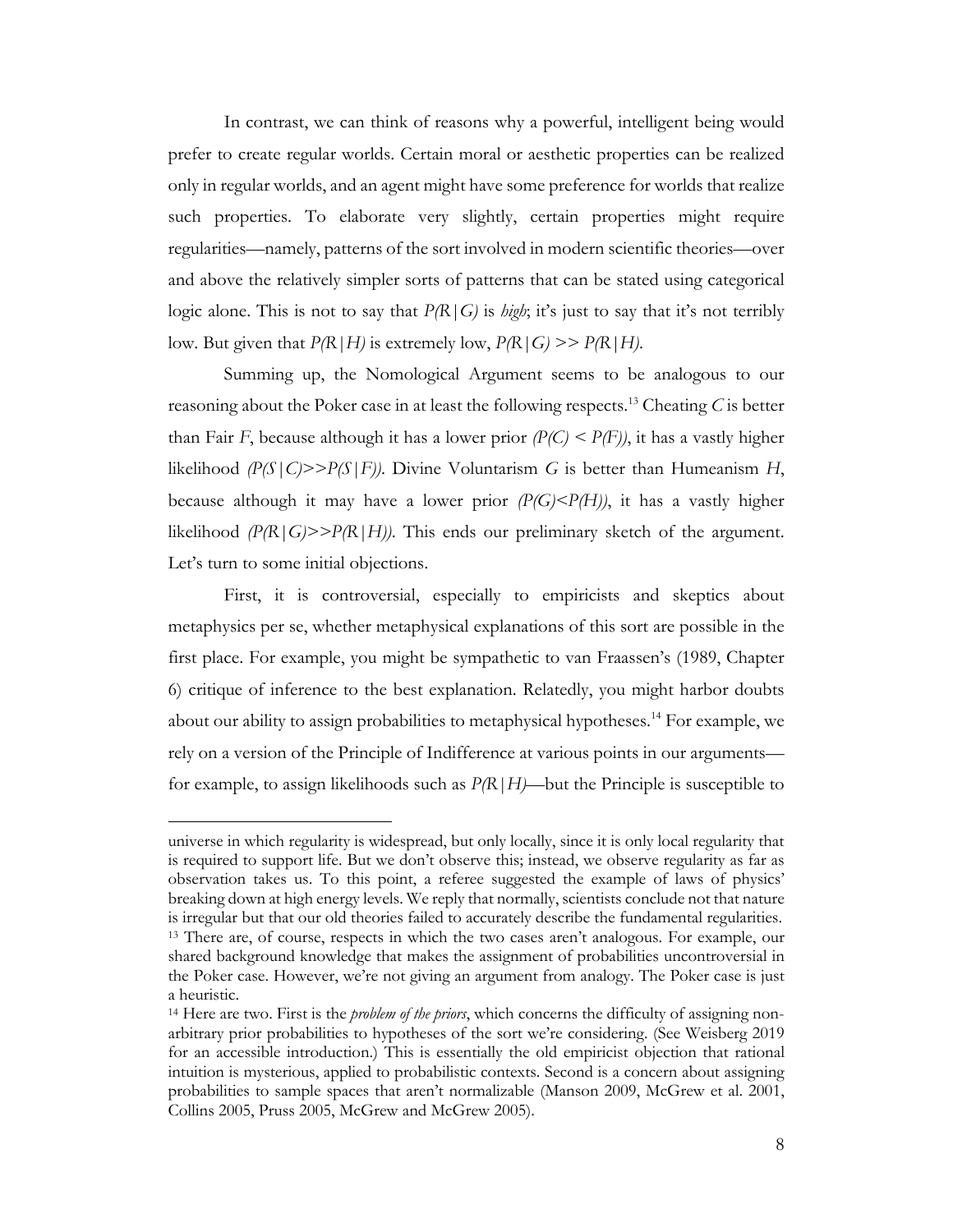well-known objections.<sup>15</sup> Despite this controversy, we'll simply assume that it's possible to defend explanatory arguments along these sorts of lines. Although the controversy is interesting and important, we don't have the space to engage with these objections in this paper. If you're worried about such objections, you may interpret our conclusion as a conditional: *if* we're capable of defending the explanatory superiority of any non-Humean theory of laws over Humeanism *then* we should accept Divine Voluntarism. That's an interesting conclusion regardless of your metaphysical or theological views. (We know a number of Humeans who would love to be able to say that non-Humeans are committed to belief in a supernatural being!)

Second, you can always object to an explanatory argument by proposing a competing explanation. In our first case, Poker, there is no plausible competing explanation of Al's sequence of hands. This is not so for regularities in nature. The literature on the metaphysics of laws is full of competing non-Humean theories that purport to explain regularities without appealing to a god.<sup>16</sup> We need to consider these competing explanations to properly assess the Nomological Argument. We do so in Sections 2 and 3. As it turns out, explaining regularities with a non-Humean theory is harder than it looks. We'll argue that the leading non-Humean competitors to Divine Voluntarism have various explanatory shortcomings. Understanding the distinctive ways in which these theories fall short will help us to identify desiderata for a metaphysical explanation of regularities. In Section 4, we'll argue that Divine Voluntarism satisfies these desiderata." And in Section 5, we'll argue that Divine Voluntarism has a sufficiently high prior probability that it constitutes the all-thingsconsidered best available explanation of regularities among leading non-Humean theories. In other words, we'll argue that Divine Voluntarism beats its most popular competitors with respect to the two key explanatory virtues we've identified (though we'll stop short of arguing that it's more probable than not—i.e., that  $P(G|R)$  > *P(~G|R))*. Thus, although we haven't provided a complete defense of the

<sup>15</sup> That said, we do think that our use of indifference-type reasoning is plausible in each specific application that features in the Nomological Argument. We are not committed to accepting a fully general version of the Principle, so we think we can sidestep some of the traditional criticisms (e.g. Fumerton (1995: 214-15)). For a recent defense of applications of the Principle to this sort of context, see Filomeno (2019).

<sup>16</sup> See, for example, Armstrong (1983), Fales (1990, especially Chapter 4), Bird (2007: 86-90), Tooley (2011), and Hildebrand (2013).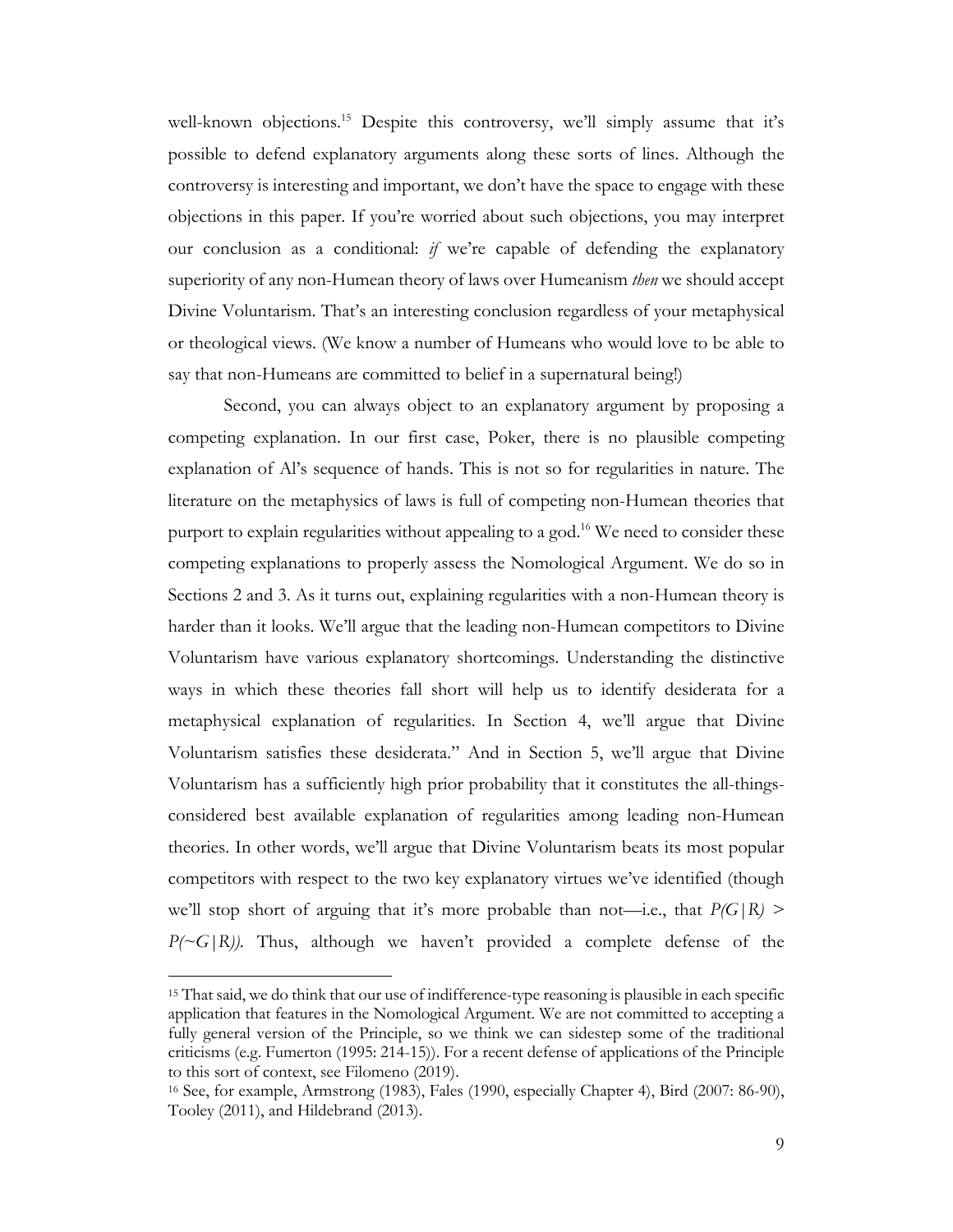Nomological Argument, we hope to have said enough to show that it warrants attention.

# **2 Primitivism and the Peril of Insufficient Structure**

# 2.1 Setup

In this section, we consider the simplest competing explanation to Divine Voluntarism: namely, that laws themselves are primitive (Carroll 1994; Maudlin 2007). This competing theory has been mostly ignored in extant discussions of Divine Voluntarism, but it has some noteworthy advantages. In simplified general form, the theory can be stated as follows:

*Primitivism (L):* Laws are primitive entities in our ontology. The locution 'it is a law that' functions as a modal operator governed by the following axiom: necessarily, for all statements  $p$ ,  $i$ t is a law that  $p'$ entails *p*.

Primitivism and Divine Voluntarism are versions of non-Humeanism, since both invoke a primitive sort of necessity that imposes structure on the natural world. Both theories posit modal primitives with the goal of explaining regularities. Thus, it might seem that  $P(R|L)$  is just as high as  $P(R|G)$ , so that the two theories are on a par with respect to likelihood. Moreover, since both theories explain by positing unobserved non-Humean entities—primitive laws and a divine being, respectively—it may seem that the priors should be similar as well. If this is right, Divine Voluntarism is *not* better than Primitivism. If we want to defend the Nomological Argument, we had better find something wrong with Primitivism.<sup>17</sup>

<sup>17</sup> There are various well-known objections to Primitivism—for example, that its primitives are illicit, that it falls prey to van Fraassen's (1989) inference problem, etc. However, analogous objections can be raised against Divine Voluntarism, and we think successful replies to those objections can be adapted by proponents of Primitivism.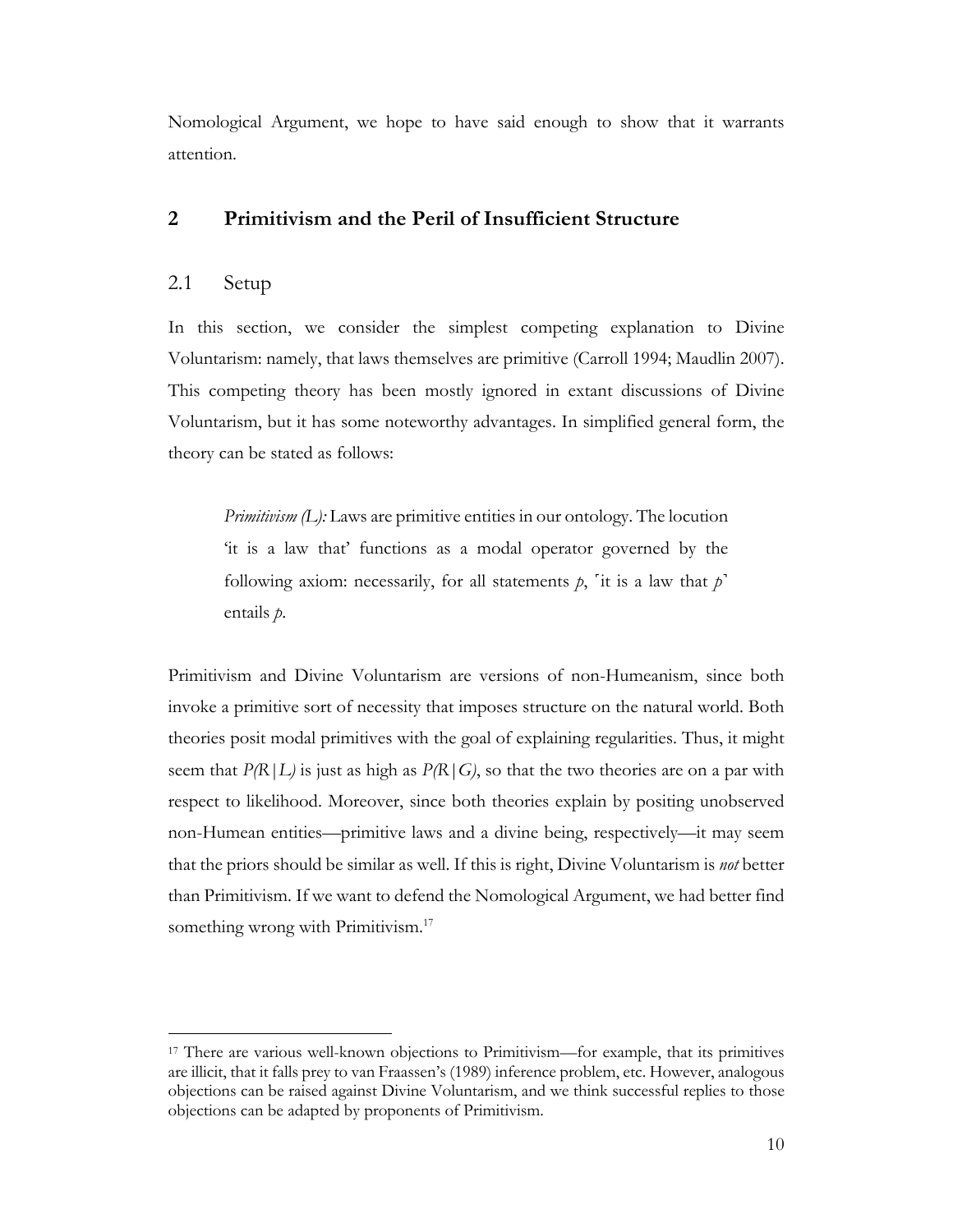# 2.2 Against Primitivism

The objection we present is due to Hildebrand (2013), and it's based on the idea that Primitivism simply pushes the explanatory problem back a level. We'll explore this objection carefully for two reasons. First, Primitivism hasn't been carefully considered in extant defenses of the Nomological Argument. Second, the objection we raise might seem to apply equally well to Divine Voluntarism, so it's important to get clear on its details.

We'll introduce the objection by way of a second case.

**Simulated Poker:** You and Al are playing poker on Al's 1980s-era computer. As before, Al receives five consecutive royal flushes. Bothered by Al's remarkable sequence of hands, you consider the following two hypotheses:

*Indeterministic Algorithm (IA):* Shuffling is simulated by a genuinely indeterministic algorithm.

*Cheating 2 (C):* Al manipulated the algorithm.

You conclude that Al is cheating, but he argues that the following hypothesis is even better than Cheating 2:

*Deterministic Algorithm (DA):* Shuffling is simulated by a deterministic algorithm.

According to *DA*, the sequence of royal flushes was *determined* in advance by the algorithm. The probability of Al's sequence, given our deterministic algorithm, is 1. That's even higher than the probability of the sequence given the Cheating 2 hypothesis! Moreover, *DA* has a higher prior than Cheating 2. (Someone with Al's character is not likely to cheat, and genuinely indeterministic random number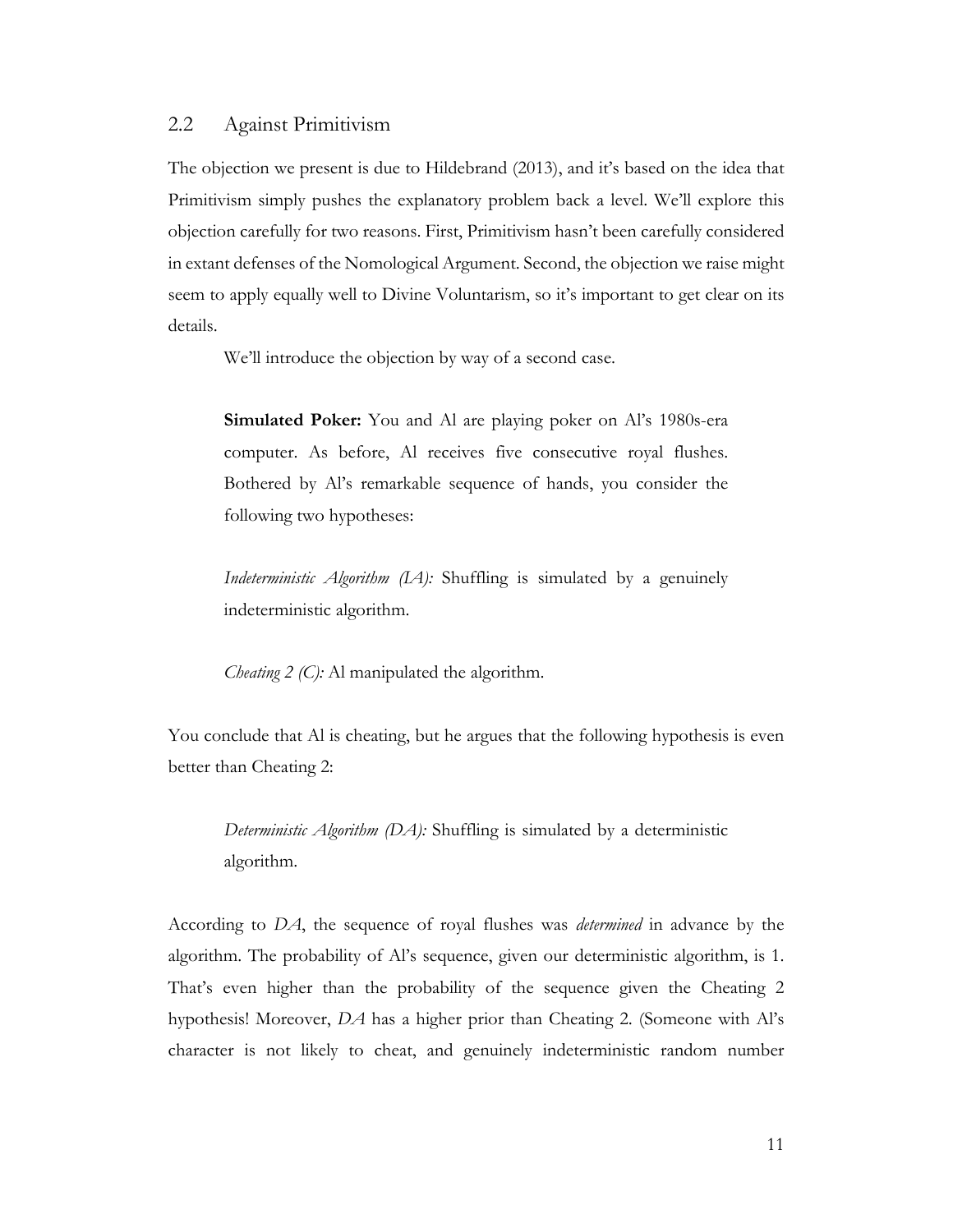generators were rare in 1980s-era computing.) Therefore, you should be willing to play at least one more hand—or so Al argues.

We don't expect that you'll find Al's argument convincing. It would be surprising if Al received this sequence of hands given *IA*. But it would be *just as surprising* if Al received this sequence of hands given *DA*. To see why, consider these two interpretations:

*DA1:* Shuffling occurs by *some* deterministic algorithm.

*DA2:* Shuffling occurs by a deterministic algorithm *that entails S.*

The vast majority of deterministic algorithms don't produce sequence *S*. For this reason, the likelihood *P(S|DA1)* is extremely low. For exactly the same reason, the prior *P(DA2)* is extremely low. Thus, neither *DA1* nor *DA2* provides a good explanation of sequence *S*. *DA1* has a reasonably high prior, but an unacceptably low likelihood; *DA2* has a high likelihood, but an unacceptably low prior.<sup>18</sup>

There are some general lessons to be drawn from this case. First, entailment does not imply explanation. *DA2* entails, but does not explain, *S*. Second, the distinction between indeterminism and determinism is meaningless as far as epistemic probabilities are concerned. What matter are the spaces of possibilities. The spaces of possibilities for *IA* and *DA* are perfectly isomorphic (at least if the algorithms are supposed to approximate fair shuffling). Moreover, there's nothing about one hypothesis that makes certain epistemic possibilities more likely than others. It is because of this isomorphism that the two theories *IA* and *DA* are on an explanatory par.

Having considered this case, Hildebrand's (2013) objection to Primitivism is easy to state. The problem is that Primitivism and Humeanism are perfectly isomorphic. Since Humeanism doesn't offer a satisfying explanation of regularities, neither does Primitivism. Here's a recap of why the Humean explanation of regularities

<sup>18</sup> This is a common dilemma for explanatory hypotheses. See, for example, Huemer (2016) on external world skepticism and Collins's (2009b, § 7.2) response to the "more fundamental law" objection to FTA.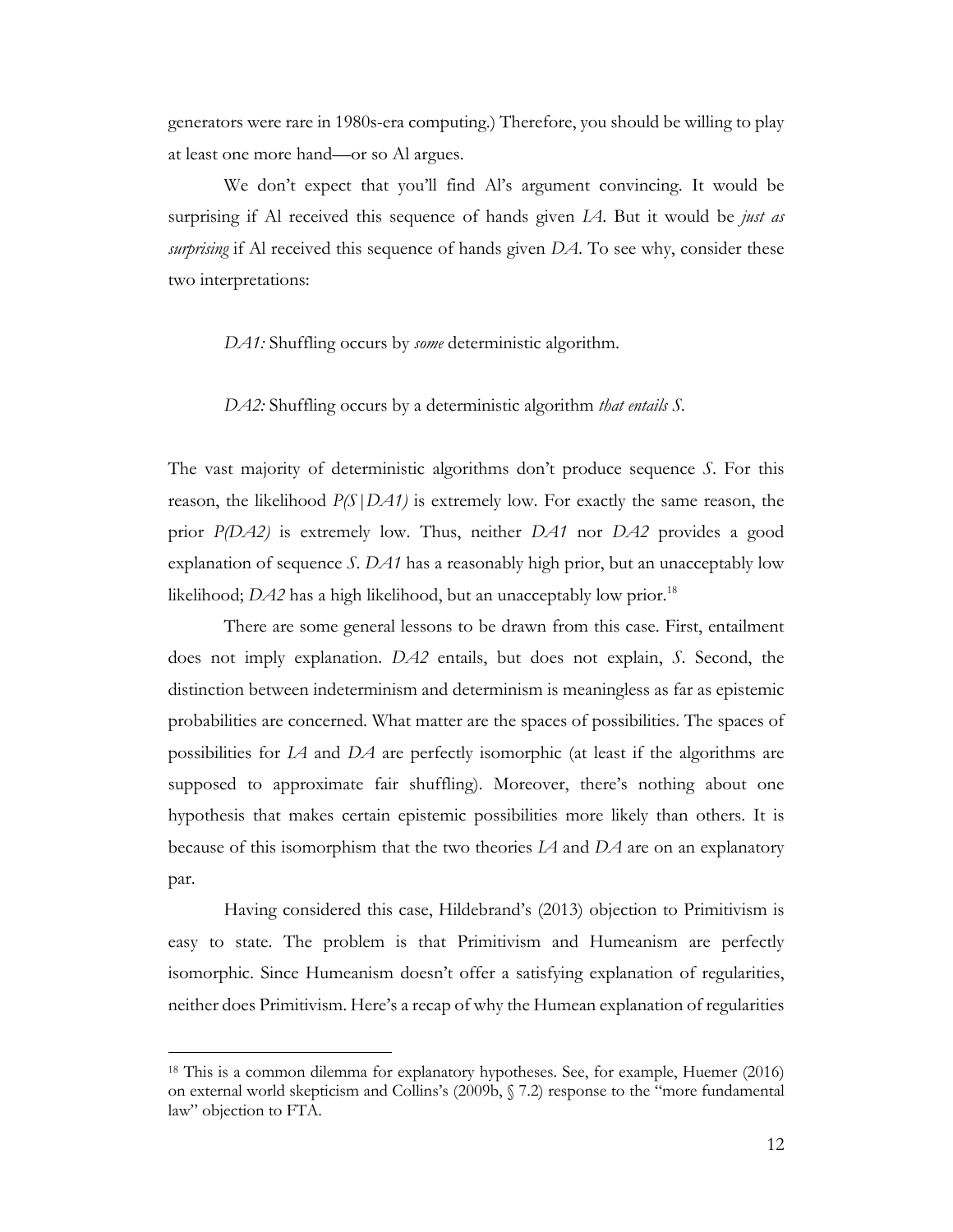is unsatisfying. Suppose we begin with a metaphysically privileged (i.e., the correct) language for describing Humean worlds. It includes terms required to describe spacetime—including at least terms for spatiotemporal relations or conventions for naming spacetime points—and predicates corresponding to natural properties. That's all. Since Humeanism rejects primitive necessity, it implies a recombination principle according to which any logically consistent description of a world in the Humean language describes a possible world. Thus, the language generates a space of epistemically possible worlds. Nothing in the Humean ontology makes any one world intrinsically more likely than another, so we ought to assign them equal probabilities. Because the vast majority of worlds don't exhibit regularities, *P(R|H)* is very low.

If we endorse Primitivism, we'll introduce into our language the modal operator 'it is a law that', governed by the following axiom: necessarily, for all statements  $p_i$ , it is a law that  $p^{\prime}$  entails  $p$ . Notice that this axiom provides no guidance no restrictions whatsoever—concerning the type of statement to which the operator may be attached. Because the operator is primitive, there's no reason to expect the sentences to which it is attached to describe regularities. They could describe particular matters of fact, irregularities, gerrymandered facts, or whatever. After all, the operator simply attaches to arbitrary sentences in the (otherwise) *Humean* language. Thus, the spaces of epistemic possibilities for Humeanism and Primitivism are isomorphic. Moreover, nothing in either ontology provides any epistemic reason to think that some of the possibilities in a given space are a priori more likely to obtain than any other members of that space. (Suppose you're given only the following information about a possible world: it contains a primitive law. From your epistemic perspective, it is a priori much more likely that the "law" in question would make the universe less regular rather than more.)<sup>19</sup> Thus, we may conclude that  $P(R|L)$  is low for the same reasons that *P(R|H)* is low. The move from Humeanism to Primitivism is unhelpful in the same way that the move from *IA* to *DA* is unhelpful.

Perhaps there's an easy fix: just stipulate that primitive laws are the sorts of things that give rise to *regularities*.

<sup>19</sup> Compare Tooley (2008) on logical-probability calculations that take into account the contributions of unknown factors.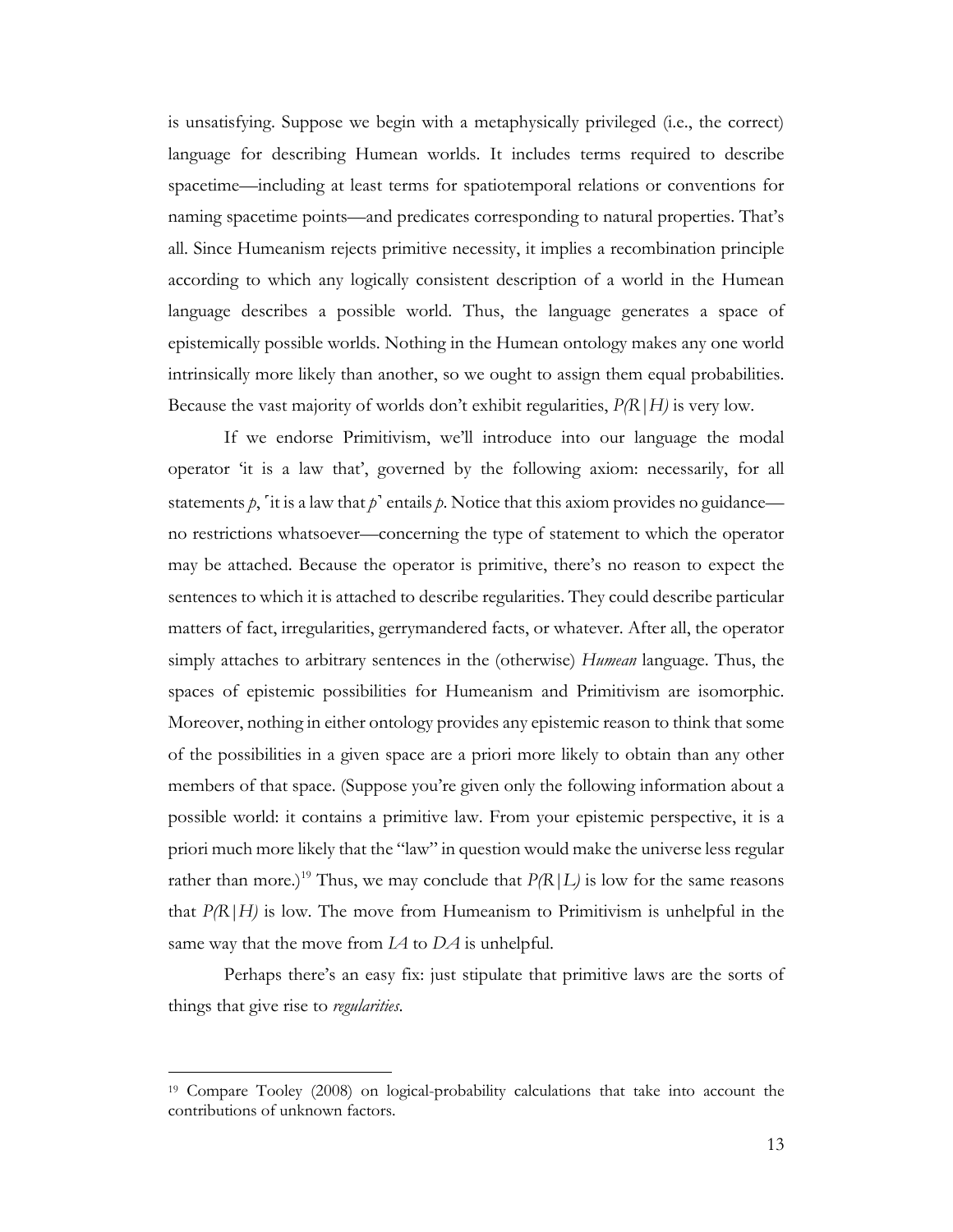*Primitivism Restricted (LR):* Laws are primitive entities in our ontology. The locution 'it is a law that' functions as a modal operator governed by the following axiom, subject to the restriction below: necessarily, for all statements *p*, ˹it is a law that *p*˺ entails *p*. *Restriction*: The operator can only attach to statements that describe regularities.

In fact, both Carroll (1994, 21-27) and Maudlin (2007, 10-15) endorse restrictions of this sort. But the problem with *LR* is that it maintains that restricted primitive laws are ontological primitives. For this reason, the move from Primitivism in its general form to Primitivism Restricted is analogous to the move from Deterministic Algorithm in its general form *DA1* to Deterministic Algorithm in its restricted form *DA2*. The restriction is metaphysically arbitrary. As Hildebrand points out (2013: 7ff), there's no difference in ontology between a primitive law in the general sense and a primitive restricted law. The two theories accept the same spaces of epistemic possibilities, and are distinguished by a mere semantic difference: a primitive necessitating entity that gives rise to an irregularity deserves the label 'law' on the general theory but not on the restricted theory. By way of comparison, consider the following, narrow version of Humeanism:

*Humean Regularity Theory (HRT):* Humeanism is true *and* there are lawlike natural regularities.

Notice that  $P(R|HRT)$  is much greater than  $P(R|H)$ . In fact,  $P(R|HRT) = 1$ . But this theory acquires the virtue of a high likelihood only by trading away its prior, so that  $P(R|H)P(H) = P(R|HRT)P(HRT)$ . The tradeoff is necessary because the distinction between *H* and *HRT* is metaphysically arbitrary. One is just a more-restricted version of the other. It is the same for Primitivism and Primitivism Restricted:  $P(R|L)P(L)$  = *P(R|LR)P(LR)*. The more-specific theory acquires a higher likelihood only by reducing its prior, so it does not offer a better explanation of regularities.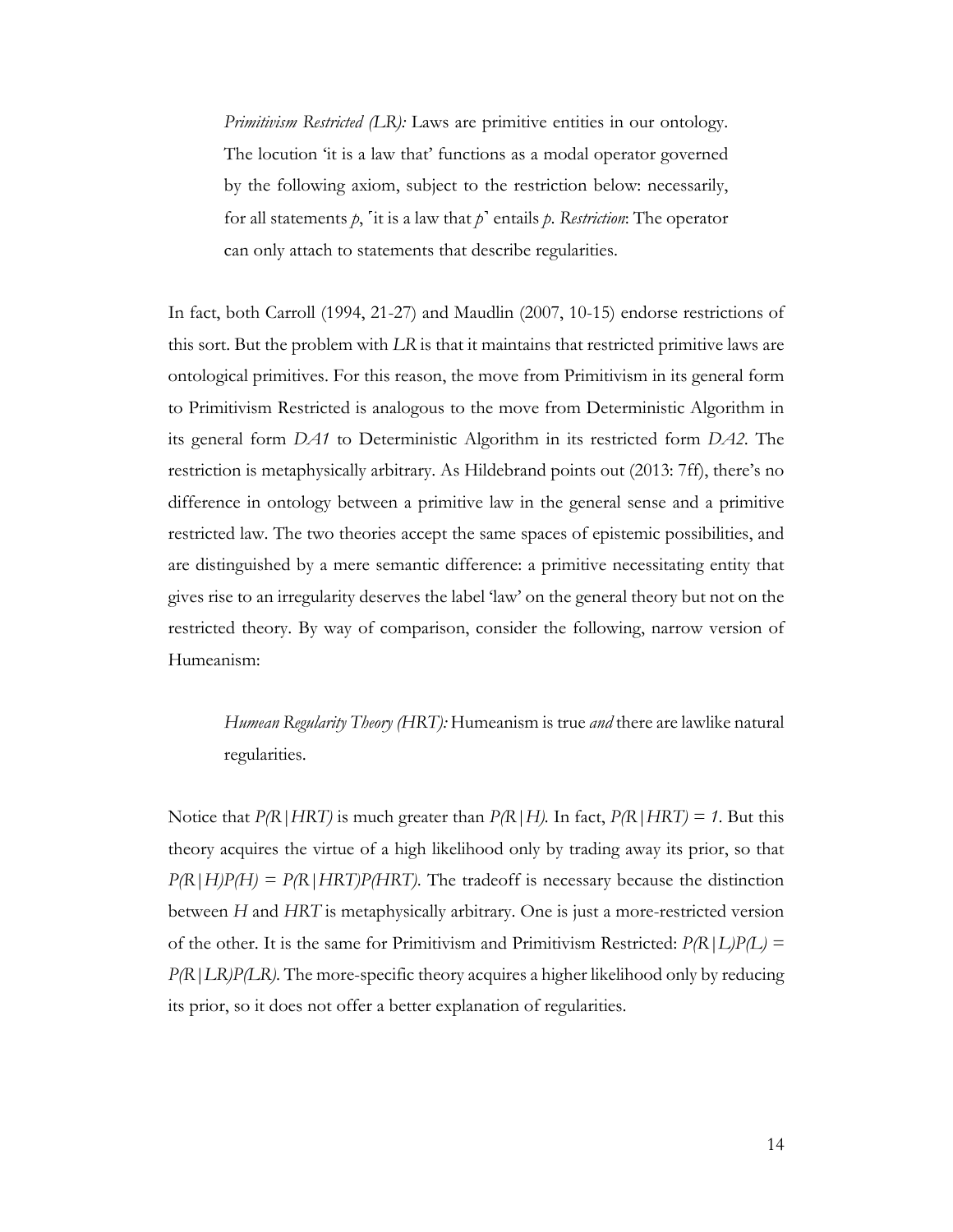# 2.3 The Peril of Insufficient Structure

When Al appeals to Deterministic Algorithm (in any of its forms) to explain *S*, he simply replaces the question 'Why did *S* obtain?' with a question just as difficult: 'Why did we end up with this algorithm?' Similarly, when we appeal to Primitivism (in any of its forms) to explain regularities, we simply replace the question 'Why did the regularities obtain?' with a question just as difficult: 'Why did we end up with these laws: namely, laws that produce regularities?' This occurs because the spaces of epistemic possibilities for the facts we wish to explain (*S*, *R*) are isomorphic to the spaces of epistemic possibilities compatible with each theory (*DA, L*). This is *the Peril of Insufficient Structure*: the theory doesn't contain enough structure to explain the regularities we observe, or even the fact that nature is orderly. We've focused on Primitivism's inability to explain regularities, but our arguments in this section do not rely on the patterns being regularities. Humeanism has just as much difficulty explaining a toy pattern like "all Fs are Gs" as it does explaining a sophisticated regularity, and similarly for Primitivism. In Section 4 we'll argue that Divine Voluntarism avoids this peril. But first we'll consider more competing theories and describe a different explanatory peril.

# **3 Other non-Humean theories**

In this section we'll consider some non-Humean theories that endow laws with internal metaphysical structure, and so seem to avoid the Peril of Insufficient Structure. Indeed, we'll argue in 3.1 that the probability of *order* given such theories is high—or much higher than on Humeanism. But in 3.2 we'll argue that these non-Humean theories face a different sort of problem: they struggle to explain *regularities*. In other words, although such theories have explanatory power over toy patterns such as "all Fs are Gs" they do not have explanatory power over the sophisticated sorts of regularities featured in modern science.

*Disclaimer:* We can't consider all competing non-Humean theories, and we can't give any single theory the attention it deserves. We aim for just enough detail to identify a different sort of peril. (However, we provide a general taxonomy of non-Humean theories in Section 5 and gesture at some widespread difficulties.)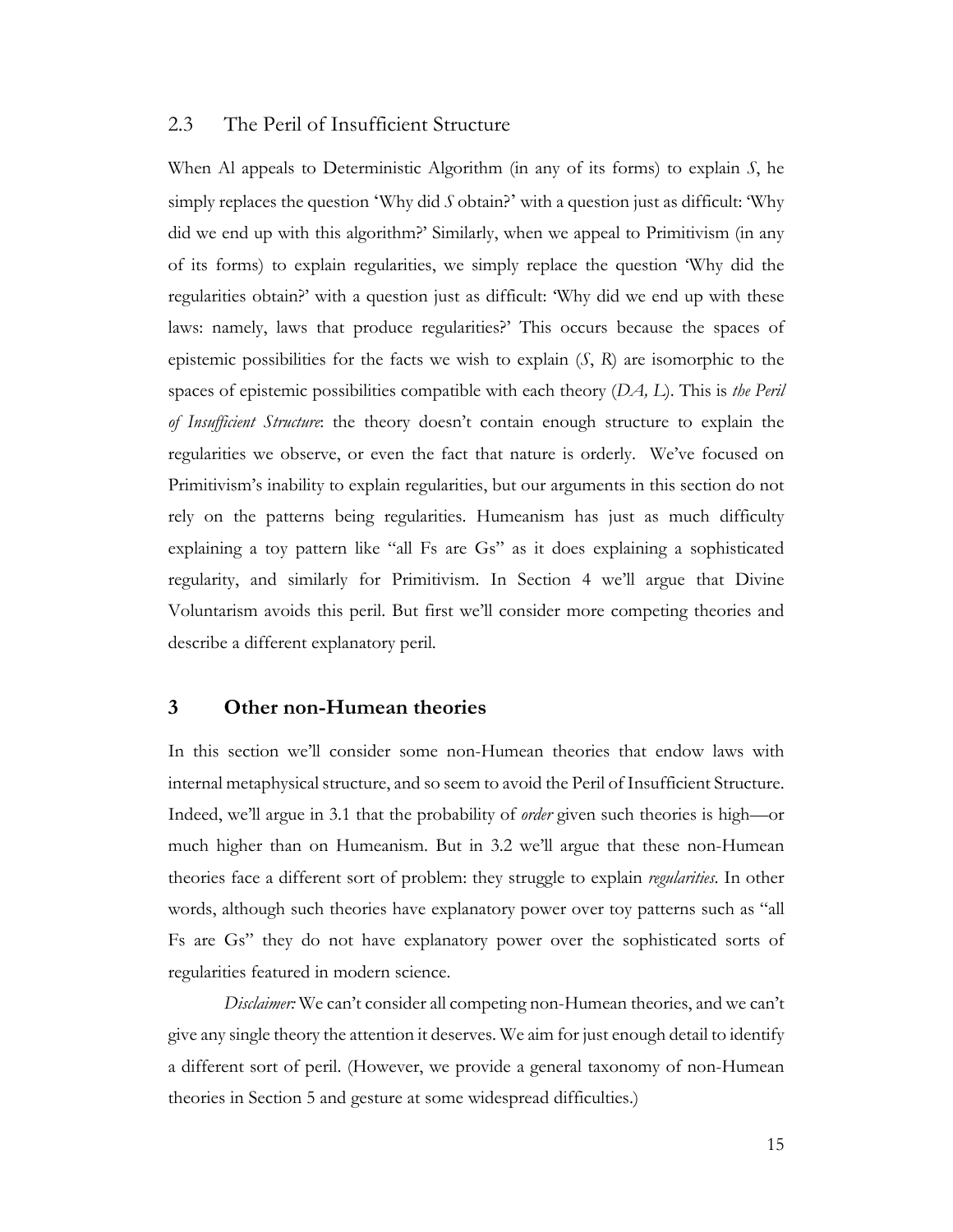### 3.1 Solution to the Peril of Insufficient Structure

Hildebrand (2013) proposes a solution to the Peril of Insufficient Structure compatible with three main views in the metaphysics of laws: the *Dretske-Tooley-Armstrong* theory (henceforth *DTA*) according to which laws are relations between universals (Dretske 1977; Tooley 1977; Armstrong 1983); *dispositionalist* theories according to which fundamental properties are modally-laden dispositions (Mumford 2004; Bird 2007; Tugby 2013); and various forms of *natural kind essentialism* (Lowe 1989, 2006; Ellis 2001; Oderberg 2007; Dumsday 2013). These theories involve different modal primitives.<sup>20</sup> DTA posits primitive modally-laden external relations between universals; dispositionalism builds primitive modality into the essences of properties; and natural kind essentialism posits a kind of modality that unifies multiple properties together such that a collection of properties forms a natural kind whose essence is characterized by the relevant properties. Since properties feature in all of these accounts, we'll call them *property-based theories* of laws.

These theories avoid the Peril of Insufficient Structure by positing modal relations among *natural properties*. The natural/non-natural distinction can be illustrated by way of example. Following Lewis (1983), we'll say that *properties* are classes. Consider the class of green things. All and only green objects seem to be genuinely similar to one another in at least one respect—namely, in their color. Now consider the class of grue things, where an object is *grue* iff it is green and examined before time *t* or blue and unexamined before *t* (Goodman 1955, 74). Intuitively, there's no guarantee that any two grue objects will be genuinely similar in color. To use an even more extreme example, contrast the classes  $\{x: x \text{ is an electron}\}\$  and  $\{\text{the } \textit{Mona } \textit{Lisa}\}\$ , the northern hemisphere of Pluto, the empty set}. The members of the first class seem to be exactly similar; the members of the second seem entirely dissimilar. In sum, some properties (classes) seem to capture genuine similarity; others do not. The former are more *natural* than the latter.<sup>21</sup>

<sup>20</sup> We're using 'modal' in a broad sense, so that primitives like *natural kind essence* (that are strictly non-modal but have modal implications concerning property distributions) count as modal primitives.

<sup>21</sup> For more on the natural/non-natural distinction, see Lewis (1983), Armstrong (1989), and Sider (2011).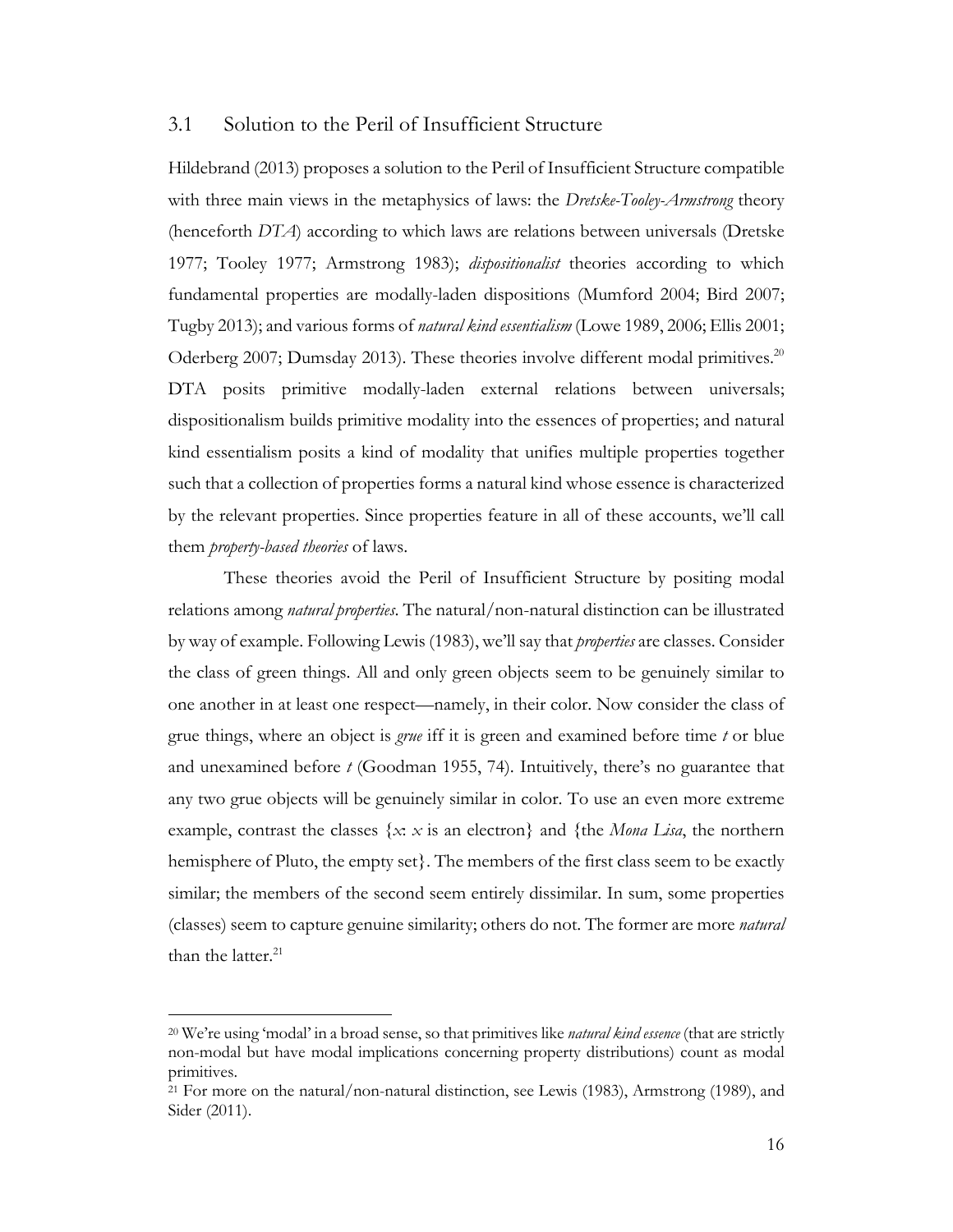As we saw above, there is no reason to expect an arbitrarily selected primitive law to produce a regularity, or even a mere pattern. However, there is reason to expect an arbitrarily selected property-based law to give rise to some sort of order. Propertybased theories incorporate primitive modal connections into networks of natural properties. For DTA, they are external relations that bind first-order universals (where universals are understood to be the ground of natural properties); for dispositionalism, relations of manifestation and, if applicable, stimulus conditions form a network of natural properties; and similarly for natural kind essentialism. If there is a DTA law  $N(F,G)$ , where N is the relation of nomic necessitation, the pattern that "all Fs are Gs" must follow. As instances of dispositions enter appropriate stimulus conditions, they must manifest. And if a natural kind *K* is characterized by natural properties *F* and *G*, anything that becomes *K* must also acquire *F* and *G*. If any necessary connection holds among natural properties, it seems inevitable that a pattern will result, at least in the long run. Conversely, consider a sentence *D* describing the particular matters of fact at a wholly disorderly world. Primitivism allows *D* to be a statement of law, but property-based theories seem not to allow this, since there is no clear way to translate *D* into a statement about nomic relations between universals, fundamental dispositions, or natural kinds.<sup>22</sup> As a result, property-based theories appear to be better equipped to explain order than Primitivism. The prior probability that some propertybased theory is true (we'll use the label *N*, short for 'non-Humean property-based theories'), let us suppose, is similar to that of Primitivism: *P(N)=P(L)*. But if the preceding discussion is correct, it would appear that the likelihoods concerning order (*O*) are very different: *P(O|N)>>P(O|L)*. Thus, when it comes to the Peril of Insufficient Structure, we'll grant that property-based theories appear to have an advantage over Primitivism.

<sup>22</sup> *Possible exception:* If we allow fundamental nomic relations of arbitrary complexity, the space of possible nomic relations might turn out to be isomorphic to the space of possible primitive laws, leading us back to the Peril of Insufficient Structure. This insight underlies Beebee's (2011) objection to non-Humean solutions to the problem of induction, but see Hildebrand (2018) for a response.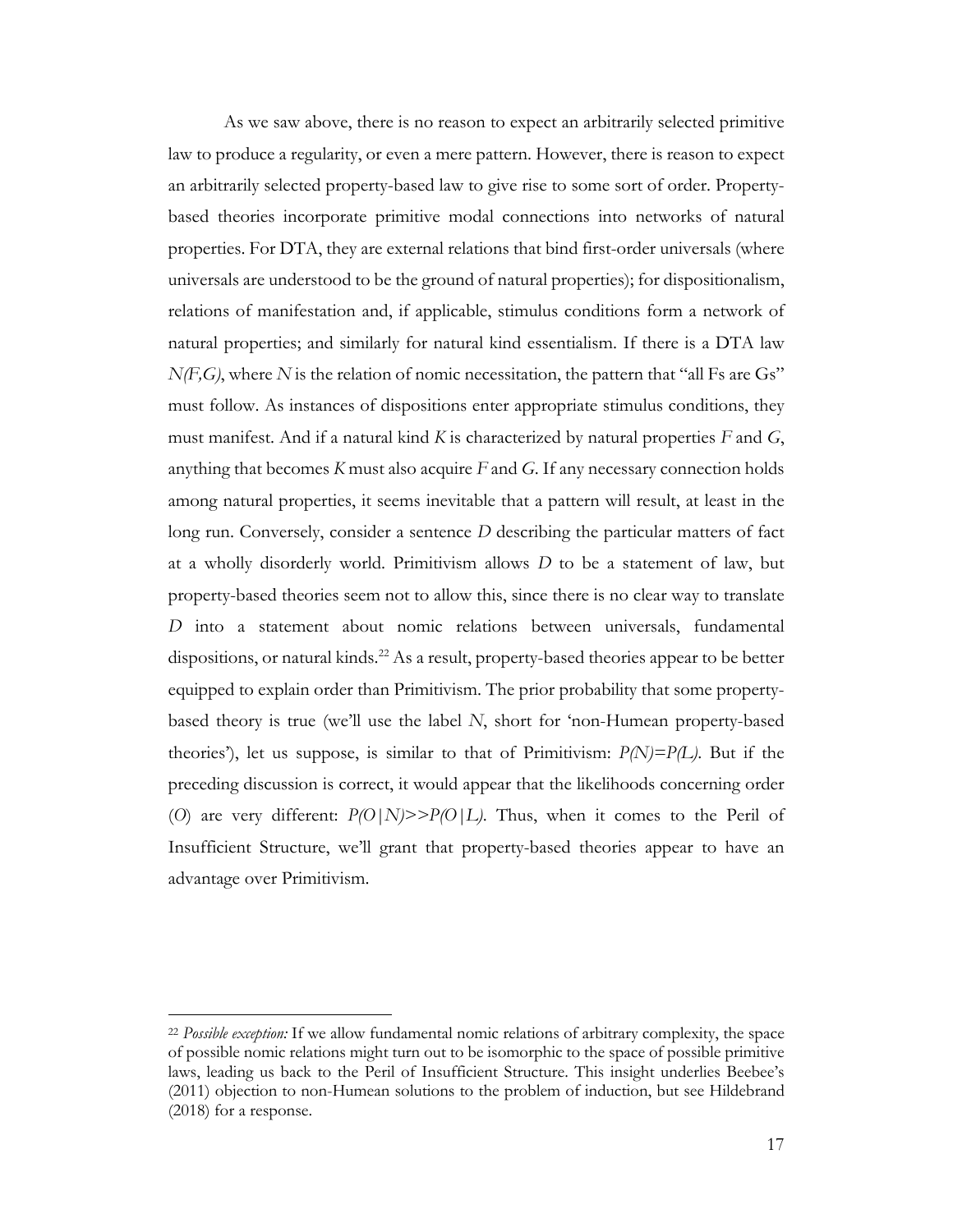### 3.2 Against property-based theories

Property-based theories avoid the Peril of Insufficient Structure by incorporating additional metaphysical structure into their accounts of laws and properties. As we saw, this places restrictions on lawhood; not just any sentence can be a statement of law. But this additional structure comes with a cost.

It's one thing to provide a metaphysical theory that explains toy patterns such as "all Fs are Gs." It's another thing entirely to provide a metaphysical theory that explains the sophisticated regularities of modern science. Indeed, the literature is full of putative examples of sophisticated regularities that property-based theories are illequipped to explain. For example, it has been argued: that dispositionalists and natural kind essentialists struggle to explain *conservation laws*; <sup>23</sup> that dispositionalists struggle to explain *retention laws* (namely, the regularity that things are disposed to retain their dispositions over time in the absence of interferences); $^{24}$  and that all property-based accounts struggle to explain *functional laws,*<sup>25</sup> *idealized laws*, <sup>26</sup> and *putatively lawlike boundary conditions* such as the Past Hypothesis (according to which the universe began in a low entropy state).<sup>27</sup> These problems arise because it is difficult to translate statements of sophisticated laws—i.e., laws that describe regularities in our technical sense—into statements involving relations between natural properties. Solutions have been proposed, but we're not aware of a property-based theory that is thought to offer a satisfying solution to all of these difficulties. The problem, in short, is that the metaphysical restrictions of property-based theories have turned out to be *too restrictive*. To their credit, they prevent us from attaching the 'it is a law that' operator to arbitrary sentences. But they seem to prevent us from attaching it to sentences describing regularities as well.

Thus, while we're happy to grant that *P(O|N)>>P(O|L)*, that doesn't entail that  $P(R|N)>>P(R|L)$ . More work is needed to show that non-Humean propertybased theories can explain regularities.

<sup>23</sup> See Bird (2007, 213–214), Bigelow et al. (1992), Schurz (2011), and French (2014) for further discussion.

<sup>24</sup> See Tugby (2017).

<sup>25</sup> See, for example, Armstrong (1983: Chapter 7), Vetter (2009), and Collins (2009a).

<sup>26</sup> See Tan (2019).

<sup>27</sup> See Chen (forthcoming).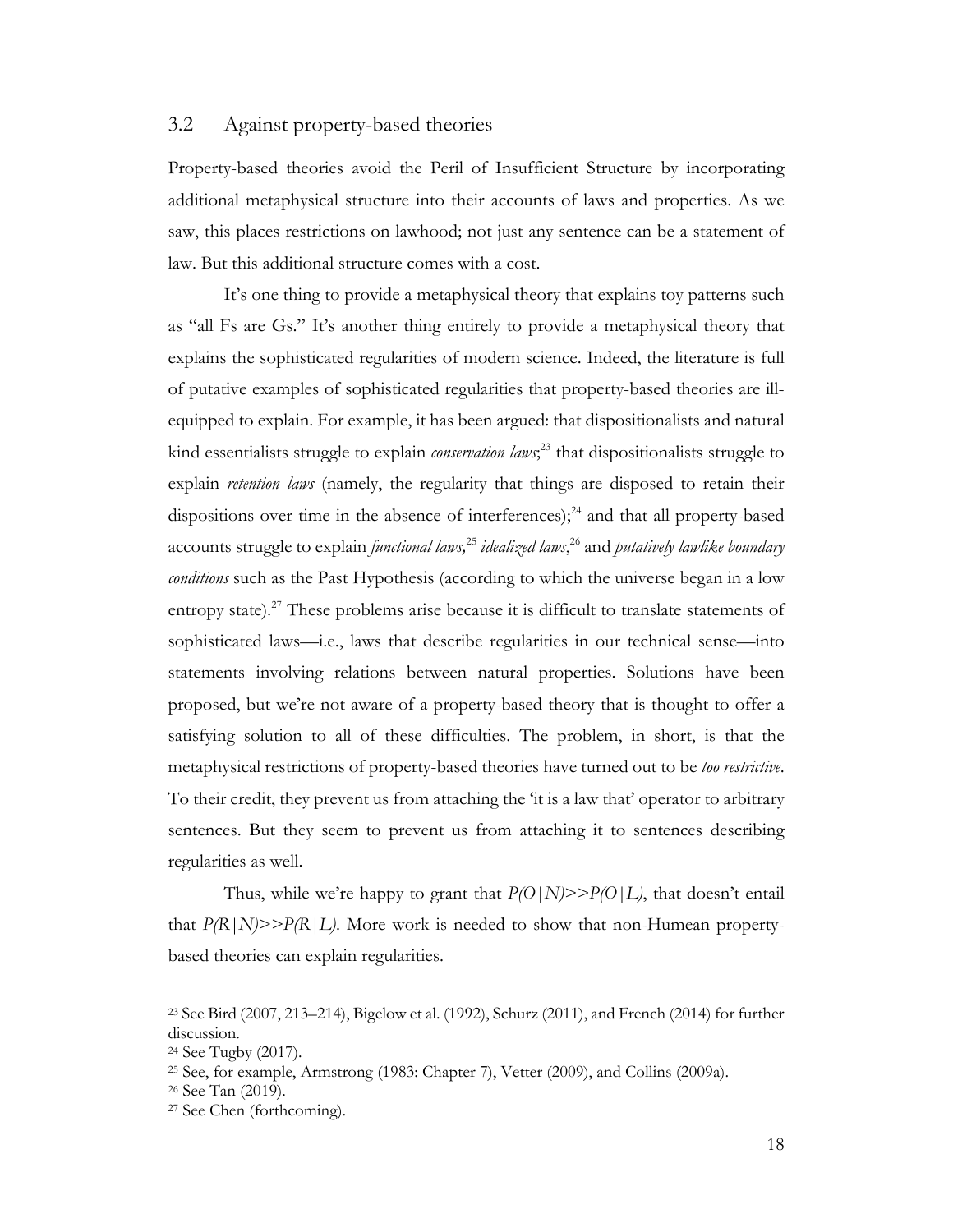# 3.3 The Peril of Too Much Structure

The problems discussed in 3.2 arise because of constraints on the way in which primitive necessities operate in property-based theories. Property-based accounts do appear to avoid the Peril of Insufficient Structure, because they constrain lawhood to statements of patterns. But the specific ways in which they incorporate naturalness have the additional effect of constraining the kinds of patterns that they can explain, so that they are unable to offer a satisfying explanation of regularities with the more sophisticated structure *R* that is of interest to us. If we have too many constraints, our theory will not have the flexibility required to explain the regularities featured in our best scientific theories. Call this *the Peril of Too Much Structure*. By way of contrast, notice that Primitivism seems to avoid this peril: for any law that scientists might postulate, primitivists can simply posit a primitive law that produces the relevant regularity.<sup>28</sup> Primitivism is maximally flexible. However, as we saw in Section 2, that leads to the Peril of Insufficient Structure.

We'll close this section by considering an objection. Given everything we've said, proponents of property-based theories might be tempted to reply as follows:

You haven't shown that *there is no possible* property-based theory that can succeed in explaining the sophisticated lawlike regularities distinctive of modern science. Consider some theory *N*\* that is still property-based—and so avoids the Peril of Insufficient Structure while being flexible enough to accommodate functional laws, conservation laws, and the like. Wouldn't that theory constitute a competitor to Divine Voluntarism?

*Reply*: As it stands now, we don't know what the content of this hypothetical *N*\* would be, and so we think the burden of proof is on the friend of property-based theories to flesh out and motivate the theory. Nevertheless, we can at least gesture at some difficulties. *N\** might founder on the Peril of Insufficient Structure, analogously to

<sup>28</sup> We deny that Primitivists can *explain* (in the relevant sense) such regularities, but they can at least make sense of the modal force of such laws, their ability to support counterfactuals, etc.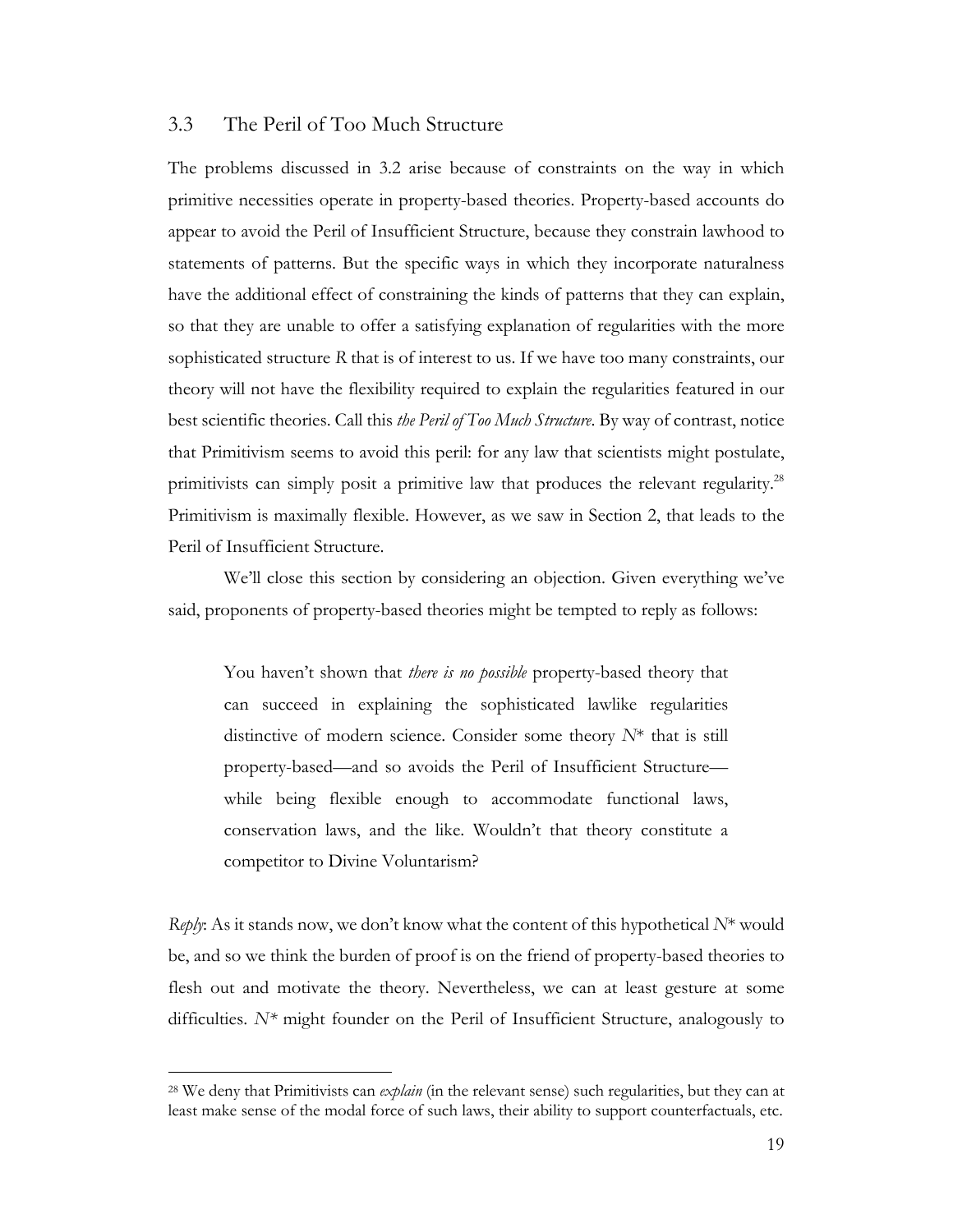Primitive Laws. Suppose, for example, that we allowed nomic relations of arbitrary complexity, or that we allowed nomic relations to relate non-natural properties. These solutions relax the very constraints that allow property-based theories to avoid the Peril of Insufficient Structure in the first place. A further potential difficulty is this: A mere relaxing of constraints on property-based theories doesn't make it particularly likely that we'd observe *regularities* as opposed to *mere patterns*. Moreover, a propertybased theory  $N^*$  that can accommodate regularities might be considerably more specific than property-based theories in general, and thus *P(N\*)* might be considerably less than *P(N)*. So even if some property-based theory is capable of explaining regularities in modern science, it may be that Divine Voluntarism offers a better explanation—either because  $P(R|G) > P(R|N^*)$  or because  $P(G) > P(N^*)$ . With that said, we'll take a closer look at the values of  $P(R|G)$  and  $P(G)$  in Sections 4 and 5, respectively.

# **4 Divine Voluntarism and the two perils**

To recap, Primitivism avoids the Peril of Too Much Structure, but it founders on the Peril of Insufficient Structure. Property-based accounts avoid the Peril of Insufficient Structure, but they founder on the Peril of Too Much Structure. As a result, the likelihoods  $P(R|L)$  and  $P(R|N)$  are too low to provide a good explanation of regularities. Accordingly, the crucial question is whether there is any middle ground: any space for a theory with enough internal metaphysical structure to avoid the Peril of Insufficient Structure, but enough flexibility to avoid the Peril of Too Much Structure. We think that Divine Voluntarism strikes exactly the right balance, offering an elegant solution to both perils. It has more structure than Primitivism, since it countenances *God's power* and *God's will*. But it appears to have less structure—and more flexibility—than property-based theories, since it seems that any regularity that scientists could posit could be a regularity that God could will. The crucial question, then, is this: Should we expect God to have a preference for regularities? In this section, we'll argue that the answer is 'Yes.' We'll start with a modest goal. In 4.1, we'll argue that God probably has preferences concerning *order*, with the result that *P(O|G)*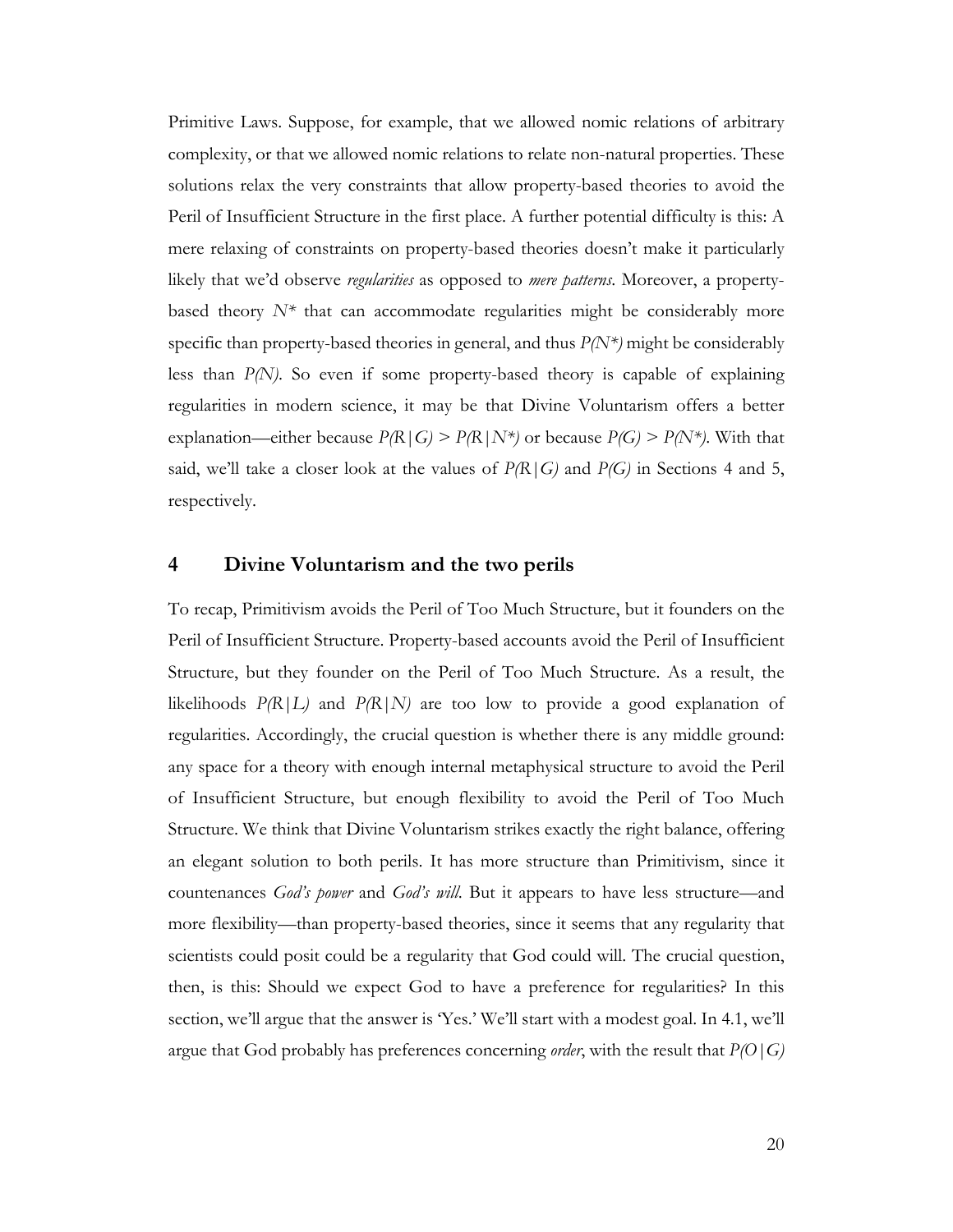*>> P(O|H)*. In 4.2, we'll extend our arguments from order to *regularity* to show that  $P(R|G) >> P(R|H)$ .

# 4.1 Divine Voluntarism and order

Recall that Humeanism can't explain order (or regularities, for that matter), because (i) the set of possible worlds it entails has vastly more disorderly (or irregular) worlds than orderly (or regular) worlds *and* (ii) the ontology seems to require a uniform probability distribution across Humean possible worlds. The problem for Primitivism is similar. It entails a set of possible worlds isomorphic to that of Humeanism. And like Humeanism, its ontology seems to require a uniform probability distribution over possible laws (and thus over possible worlds), with the result that it confers no explanatory advantages over Humeanism. We'll grant that the set of possible worlds countenanced by Divine Voluntarism is isomorphic to that of both Humeanism and Primitivism. However, there is good reason to think that the ontology of Divine Voluntarism does *not* require a uniform probability distribution over possible worlds compatible with Divine Voluntarism. In fact, there is good reason to think that the *orderly worlds* (and as we'll argue in 4.2, *regular worlds*) countenanced by Divine Voluntarism should receive a disproportionately large portion of the probability distribution. Our overall strategy is to argue that this follows from the concept of God's intentional will.

Our argument has two basic premises.

**P1:** God might have certain higher-order preferences—that is, preferences directed towards higher-order emergent properties, including moral and aesthetic properties but perhaps others besides, or preferences concerning patterns or the content of laws themselves.

**P2:** The vast majority of possible higher-order preferences require orderly worlds.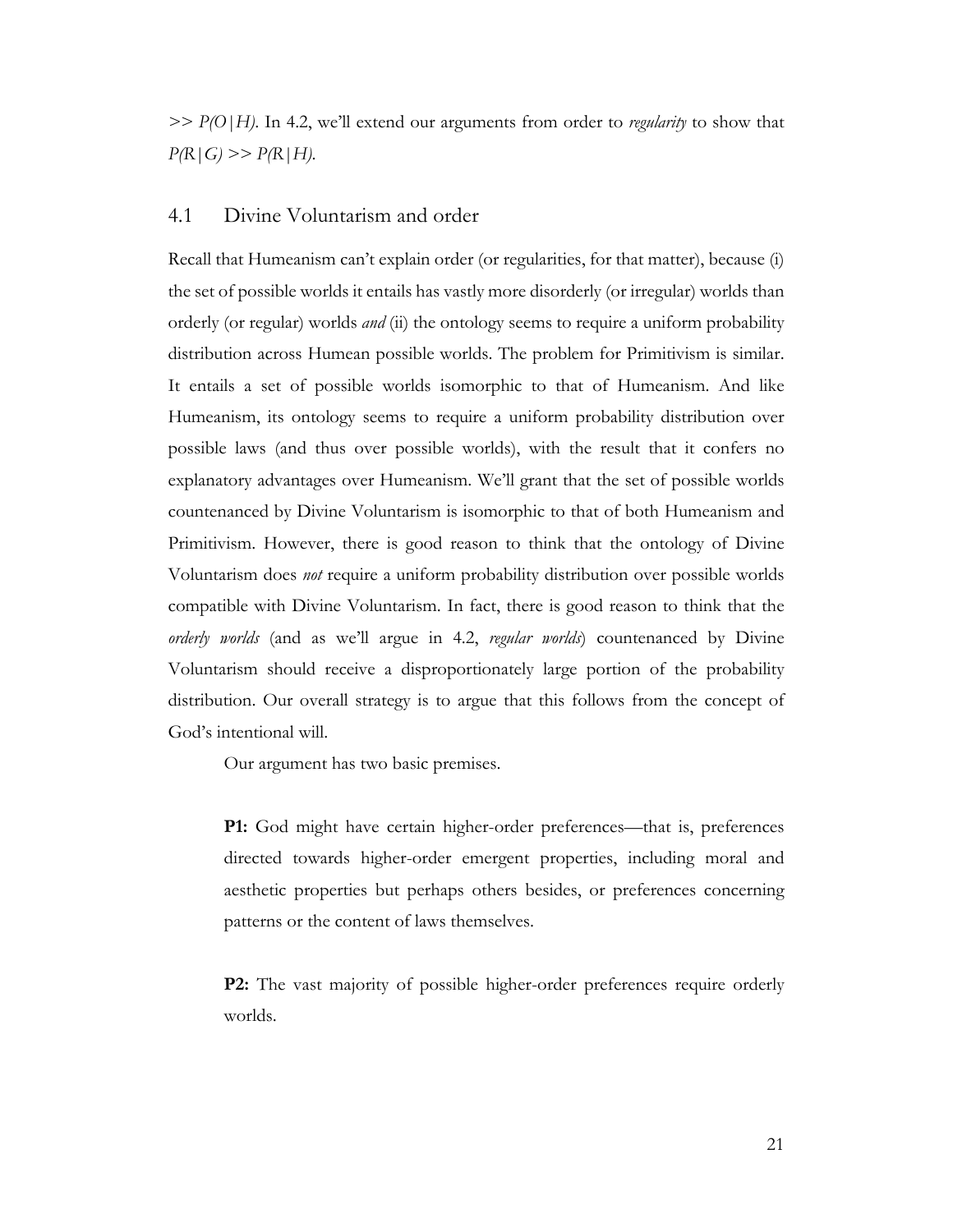These premises entail that the probability function that captures God's preferences privileges orderly worlds in such a way that *P(O|G) >> P(O|H)*.

Let's begin with **P1**. Why should we think that it's possible for God to have preferences for higher-order emergent properties, especially patterns, order, and moral or aesthetic properties? It seems to follow from the concept of mind itself. This is suggested by what we observe about minds, both introspectively and elsewhere in nature. As for introspection, we find that we have the ability to recognize patterns. Indeed, pattern recognition seems to be constitutive of an important kind of thought. Since we have the ability to recognize patterns, probably, so does God. And if God has that ability, then patterns are, insofar as we can tell, a potential target for God's preferences. As for experience concerning other minds, the more intelligent a being is, the more it values order per se and various goods that require order. Non-sentient beings don't value order at all. Sentient beings have some preference for order, and some preference for moral and aesthetic goods. Birds (e.g. bowerbirds) sometimes value aesthetic goods. Chimpanzees seem to sometimes value moral goods, even if they don't conceptualize them as moral.<sup>29</sup> And humans care a lot about moral and aesthetic values—even if, sometimes, their goals are evil or in poor taste (more on this in a moment). Our point, in short, is simply that intelligent beings can and do have preferences directed towards higher-order emergent properties (and towards value properties in particular).<sup>30</sup> Since God is intelligent, God's preferences might be directed toward such targets, instead of being directed toward first-order property distributions only. Again, even if there's no special reason to think that God would in fact share our values, higher-order emergent properties seem to be perfectly legitimate intentional targets, so to speak. Even if we know nothing about God other than that God is a powerful, intelligent being, we should at least be willing to grant that God's preferences *might* be directed towards moral, aesthetic, and other higher-order emergent properties rather than towards mere first-order property distributions independently of any higher-order properties they instantiate. Notice that we aren't claiming that God *does* 

<sup>29</sup> De Waal (2006).

<sup>&</sup>lt;sup>30</sup> They need not be value properties. Suppose that chemical properties are higher-order emergent properties grounded in more fundamental physical properties. A chemist might care about chemical properties, even if they're of no intrinsic aesthetic or moral value. They might simply find them *interesting.*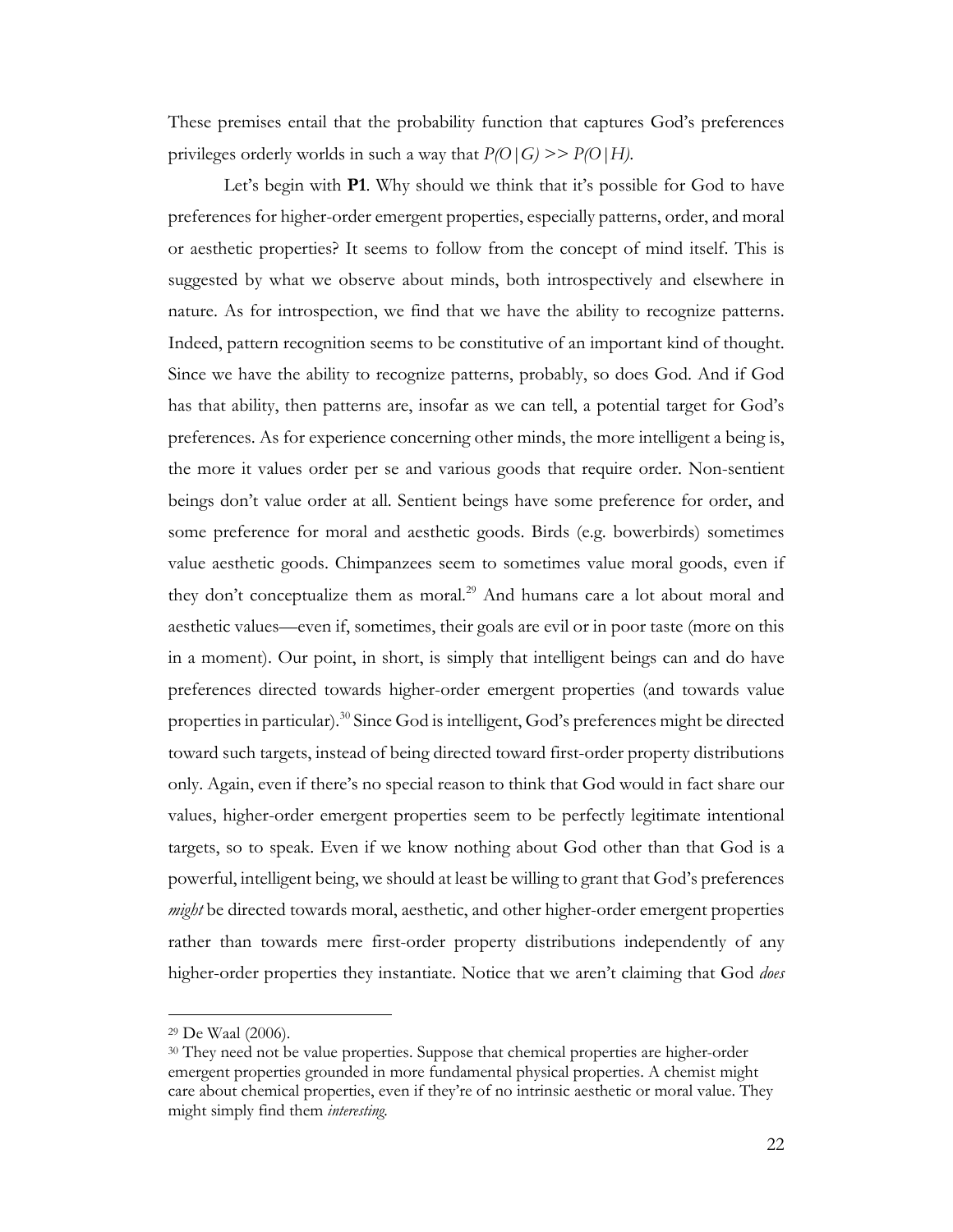*in fact* care about higher-order properties, nor even that God *probably* cares about higher-order properties.<sup>31</sup> Justifying a uniform probability function over possible worlds requires the claim that God would *not* care about such higher-order properties at all. That's a tall order. **P1**, after all, makes a very modest claim. We have good reason to accept it.

We'll offer three arguments in support of **P2**. The first invokes paradigm moral properties, all of which require a certain degree of order or regularity. The second is based on paradigm aesthetic properties, most of which require a certain degree of order or regularity. The third is based on a more technical notion of compressibility.

First, we should accept **P2** because moral properties require some degree of order. The most-familiar and least-controversial moral properties emerge from conscious states of thinking things.<sup>32</sup> The physical basis of moral properties requires an extremely high degree of order—namely, the sort of order required for the realization of complex functional properties exemplified in our world by brain states. Moreover, moral goods generally supervene on sentience over time, intentions over time, and preferences over time, and some alleged moral goods (such as fairness, desert, and equality) supervene on large-scale synchronic properties. (Indeed, it's hard even to conceive of how conscious states could realize moral properties in highly disorderly worlds. Could there be morality in worlds in which disembodied minds are simply observing chaotic particular matters of fact, with no ability to make interesting predictions about them and no ability to interact with other minds in predictable ways?) It is important to observe that the same is true of *bad-making* moral properties; as noted above, we are not committed to the claim that God is morally good. Notice,

<sup>&</sup>lt;sup>31</sup> Though one could. For example, one could argue that God, as an intelligent being, must care about them given *moral* or *aesthetic rationalism*, the view that essentially action-guiding normative properties can be known by pure reason (cf. Beiser 2009). If we had some degree of confidence that rationalism of this sort were true, that would be enough for our purposes. Though we do not claim that the God of Divine Voluntarism is theistic, readers might wish to consult some of the literature discussing reasons why a theistic God might prefer a regular universe. See, for example, Swinburne (2004, 99-106). Arguments that some divine attributes imply others are relevant as well (Swinburne 2004, 98ff; Foster 2004, Chapter 8).

<sup>&</sup>lt;sup>32</sup> A few philosophers have argued that there may be ethical value even when there are no conscious beings (cf. Moore 1903: ch. III, § 50), but this is a controversial position. In contrast, nearly every ethicist agrees that if there are moral obligations at all, they generally apply to our treatment of conscious organisms. Beyond this, Moore's cited example of goodness-withoutconsciousness still requires regularity.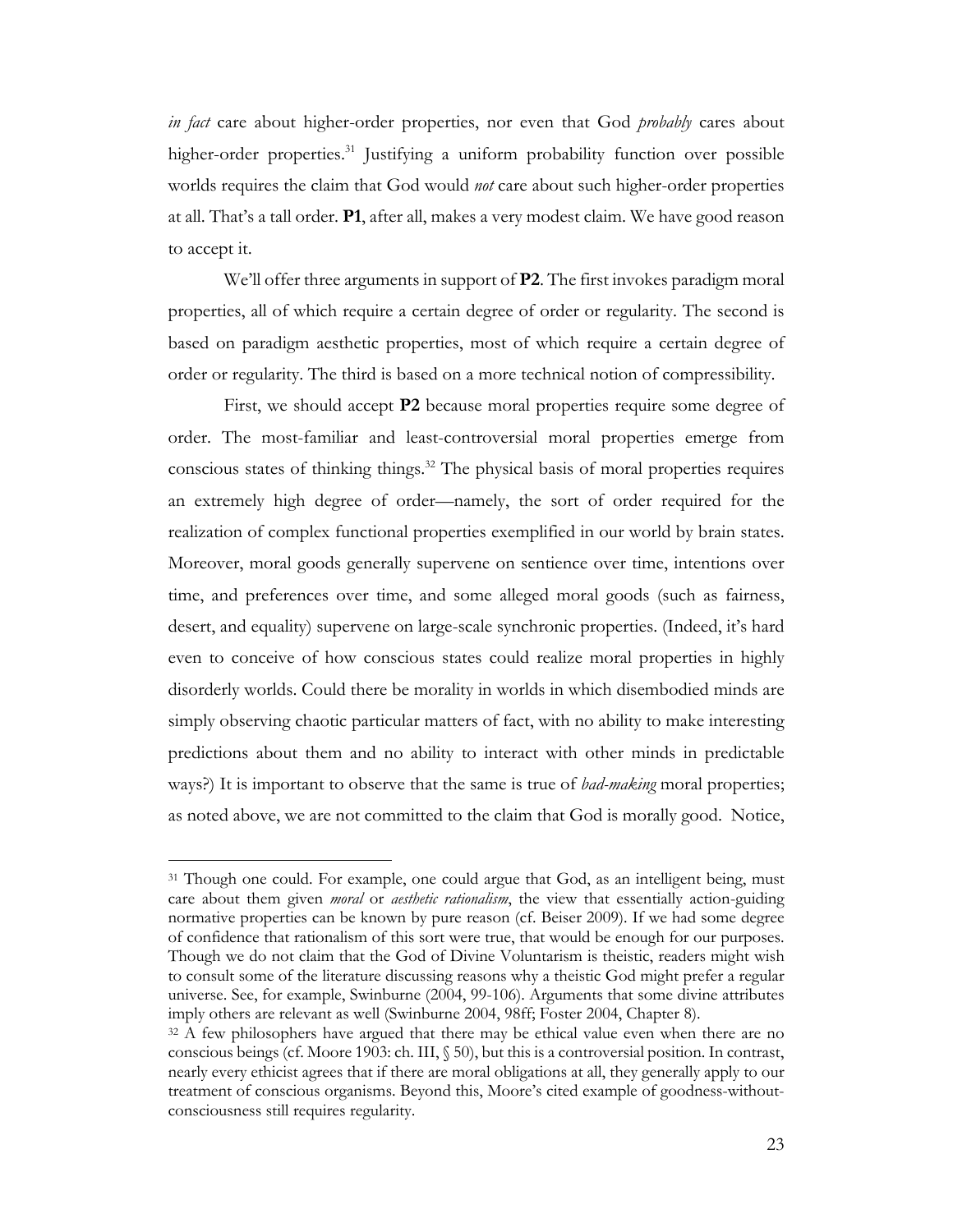further, that our view does not require a commitment to moral realism, because firstorder normative theories still assume that what's morally important, if anything is, are these properties.

Second, we should accept **P2** because most higher-order aesthetic properties require some degree of order. Aesthetic properties often supervene on coherence and unity, both synchronically and over time, and on mere persistence. (Consider the physics and biology behind a piece of music, or the chemistry and biology behind flavor combinations, etc.) Some aesthetic properties, as with moral properties, may require consciousness. If that is so, everything said about moral properties applies to this subset of aesthetic properties. But some aesthetic properties might be wholly independent of consciousness. We do not claim that it is impossible for disorderly things to have aesthetic qualities. A Jackson Pollock painting exhibits a large degree of disorder, at least on the surface.<sup>33</sup> But part of its aesthetic appeal may be due to its contrast with the high degree of apparent order all around us (or to other artworks, such as those by Piet Mondrian). For comparison, consider something truly disorderly—say, the sort of image you'd expect if a computer were to generate a 1000x1000 image by randomly selecting a color pixel by pixel. There are extraordinarily many such images that do not differ aesthetically in any interesting way: they just look like pure noise. Aesthetically speaking, all of them are lumped together. Insofar as one has a higher-order preference for the aesthetic quality *noisy mess*, presumably one would be indifferent among them. In contrast, there seems to be a wide range of aesthetically different properties among the various orderly arrangements. This is to say, a being whose aesthetic preferences are directed towards higher-order properties is more likely to prefer order, simply because there are more aesthetically-interesting differences among orderly possibilities.<sup>34</sup>

Our third argument for **P2** is based on the notion of compressibility used in Information Theory.35 A sequence is *compressible*, roughly speaking, when it can be summarized 100% accurately (i.e. losslessly) in fewer bits of information than were

<sup>33</sup> Pollock's paintings may be more orderly than they might initially appear (Taylor et al 1999). <sup>34</sup> Our argument concerning aesthetic properties that do not rely on consciousness may depend on our third argument for **P2**.

<sup>35</sup> See, for example, Shannon (1948), Chaitin (1987), and Adriaans (2019).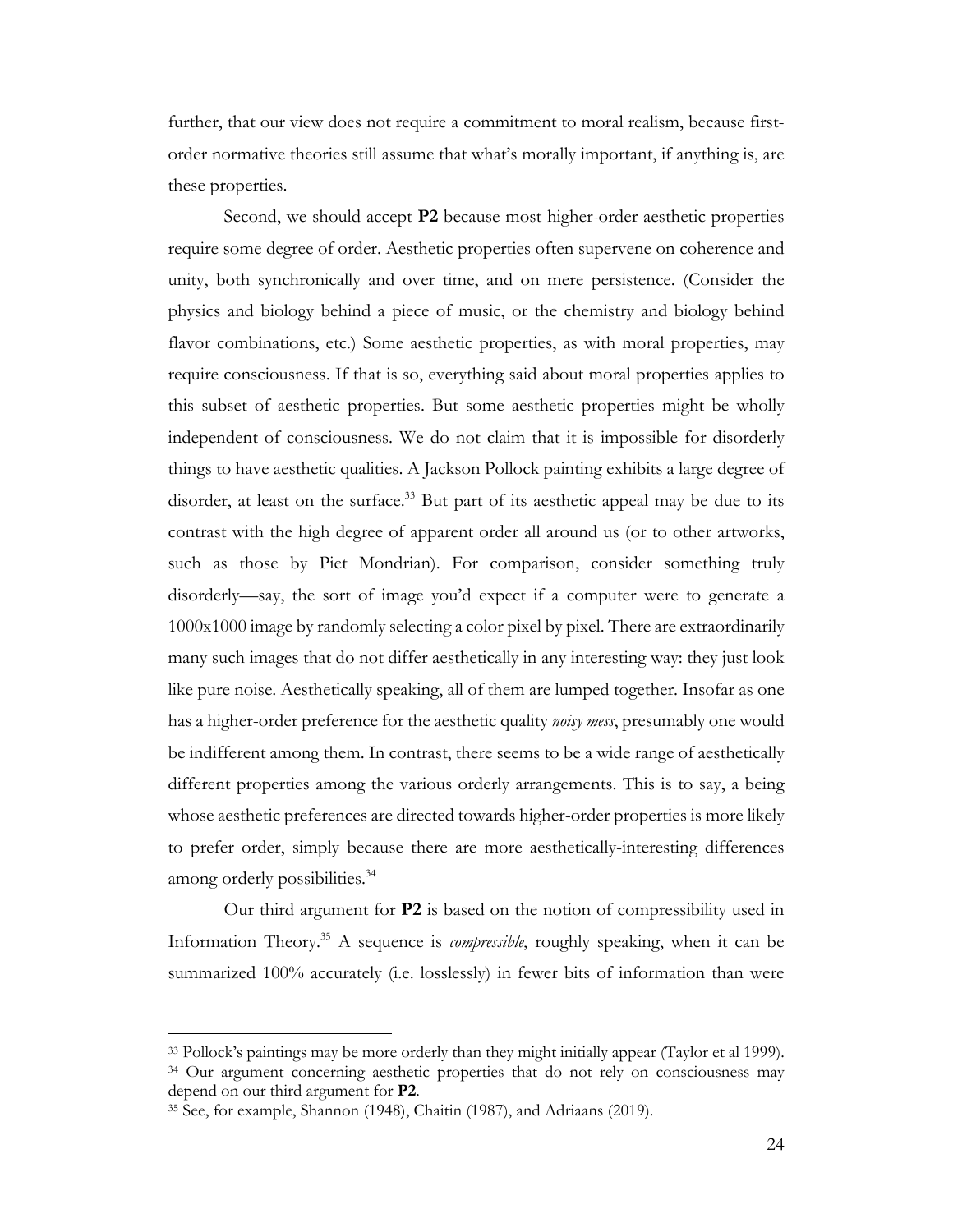originally required to state the sequence itself. For example, consider the following two sequences:

#### **A:** 010101010101010101010101010101010101010101010101

#### **B:** 001100011010101111010010010010111001100010000101

**A** can be compressed without loss in multiple ways: '01' 24 times; '0101' 12 times; etc. **B** is incompressible. If you try to describe it by way of a general pattern, you need more information than is required to write the sequence itself. Each sequence has 48 digits. Now consider the space of possible sequences of 1s and 0s that are 48 digits long. The vast majority of such sequences are incompressible (see, for example, Chaitin (1966; 1969), and Chaitin (2007) for an accessible overview). But as an examination of sequence **A** illustrates, sometimes highly orderly sequences are not only compressible but are indeed compressible in many ways, where we can measure the relative degrees of compressibility (some compressions are shorter than others).

How is this relevant to our claim that God is more likely than chance to prefer orderly worlds? The basic idea is straightforward. Given **P1**, God's preferences might be directed towards compressions of worlds rather than exhaustive point-by-point micro-level descriptions of worlds themselves. Consider two procedures: (1) Pick a possible world at random and actualize it. (2) Pick a possible preference at random and actualize a world satisfying that preference, chosen at random from the worlds compatible with that preference. Procedure (2) is more likely than Procedure (1) to actualize an orderly world, simply because there are more ways to accurately and completely describe orderly worlds than to describe disorderly worlds. (Massively disorderly worlds don't have compressions, but orderly worlds do.) And clearly if we know nothing else about God, but are deciding how likely he is to prefer to create an orderly world, we should assign confidence indifferently across preferences, not across worlds. Thus, if God's preferences can be directed towards compressions—which, for all we know, they might be—then even if we know nothing else about God, we should still expect it to be somewhat likely that God would choose to create an orderly world.<sup>36</sup>

<sup>36</sup> Further, it seems reasonable that an intelligent being might care about properties of compressions. In particular, it does not seem odd to suggest that God might be interested in extremely simple, elegant compressions of massive worlds. We'll say more about this in 4.2.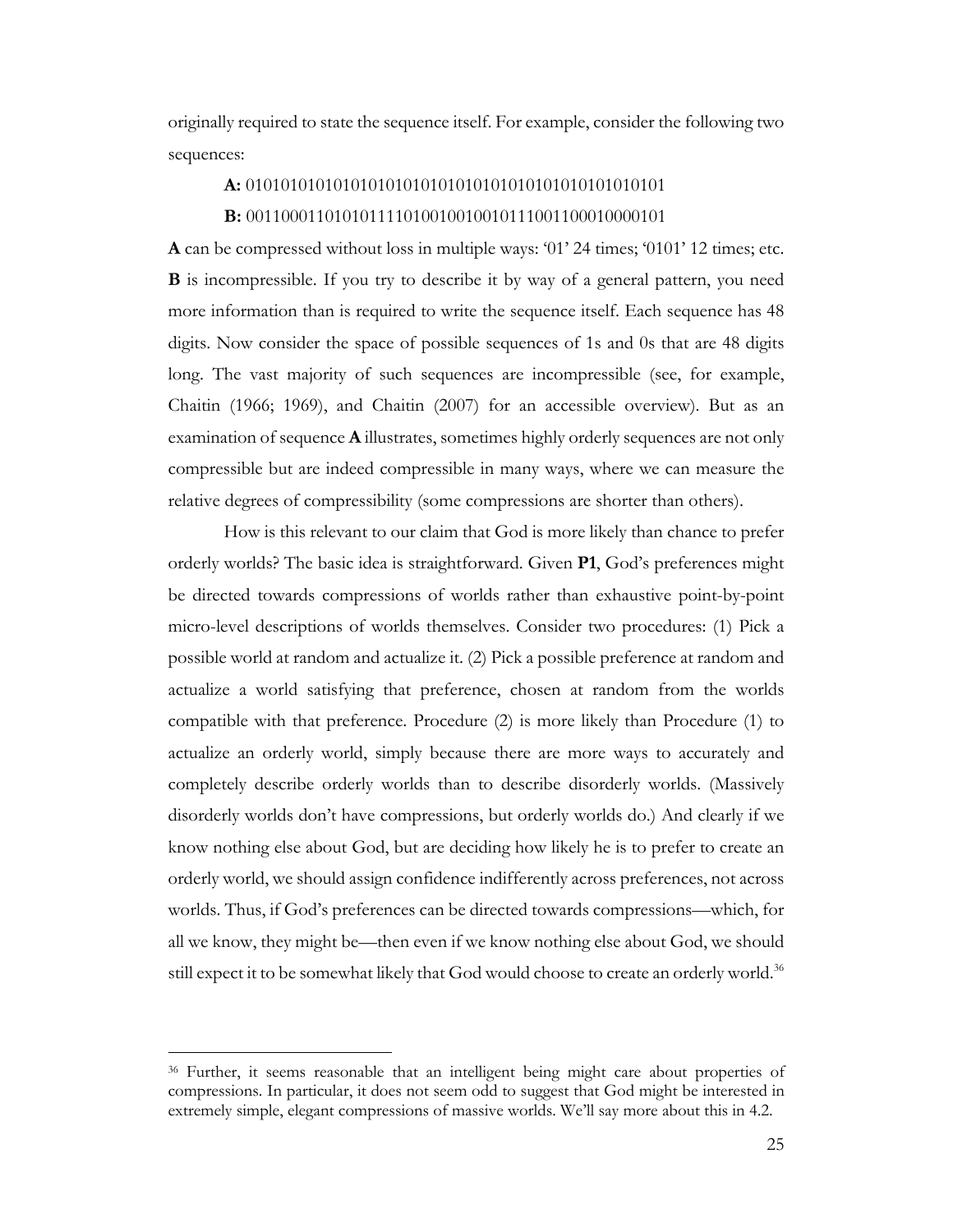This concludes our argument for why God would be likely to have a preference for orderly worlds. We'll now consider three objections.

First, someone might object that what appears orderly to us is only an artifact of our language. For example, perhaps 'eternal chain of falling dominoes' is languagerelatively orderly. Let the predicate 'H' mean (in some non-English language) that a phenomenon lasts for 1,000 years, and 'J' mean that a phenomenon exists after 1,000 years of time have passed and continues eternally (cf. Lewis 1983: 367 and Goodman 1955). If God "speaks" a language just like English except it has no predicate 'eternal' but does contain 'H' and 'J,' then 'H chain of falling dominoes' (n.b.: these are intentionally quotation marks, not Quine corners) might appear orderly to him, while 'chain of dominoes that's H for 1,000 years and then becomes J' might appear disorderly. One obvious answer to give is that 'eternal' is a *natural* predicate in Lewis's (1983) sense, and 'H' and 'J' are non-natural, indeed, gruesome. An obvious follow-up question is epistemological: how do we identify naturalness and non-naturalness? We think it's evident that the predicates used in scientific descriptions of regularities are more natural than their gruesome analogues. But there's little else we can say in the space we have here other than to gesture at (for empiricists) the track-record success of science and (for rationalists) the possibility of synthetic a priori perception of naturalness (cf. Hildebrand 2019: 171; BonJour 1998). The latter is especially appealing to us because presumably naturalness is a necessary property (Hildebrand 2019: 165; Lewis 1986: 60-61, n. 44) and so a relatively plausible target of a priori justification. And besides, if you honestly don't think that we have any justification for our choice of language, you probably have doubts about all explanatory arguments.

Second, an anonymous referee suggested a distinction that might bear on our arguments. There are worlds in which God is the creator, and there are worlds in which a God exists without being the creator. Both constitute versions of Divine Voluntarism. However, a non-creator God might not care about the physical world at all. For the sake of argument, let's grant that non-creator gods have less reason to care about the order of nature. It doesn't follow that they have no reason to care about order. All the intelligent beings we know of care about order, despite not all being creators. Moreover, the hypothesis that God exists as creator and has the power to control whether there are patterns (including regularities) seems coherent and doesn't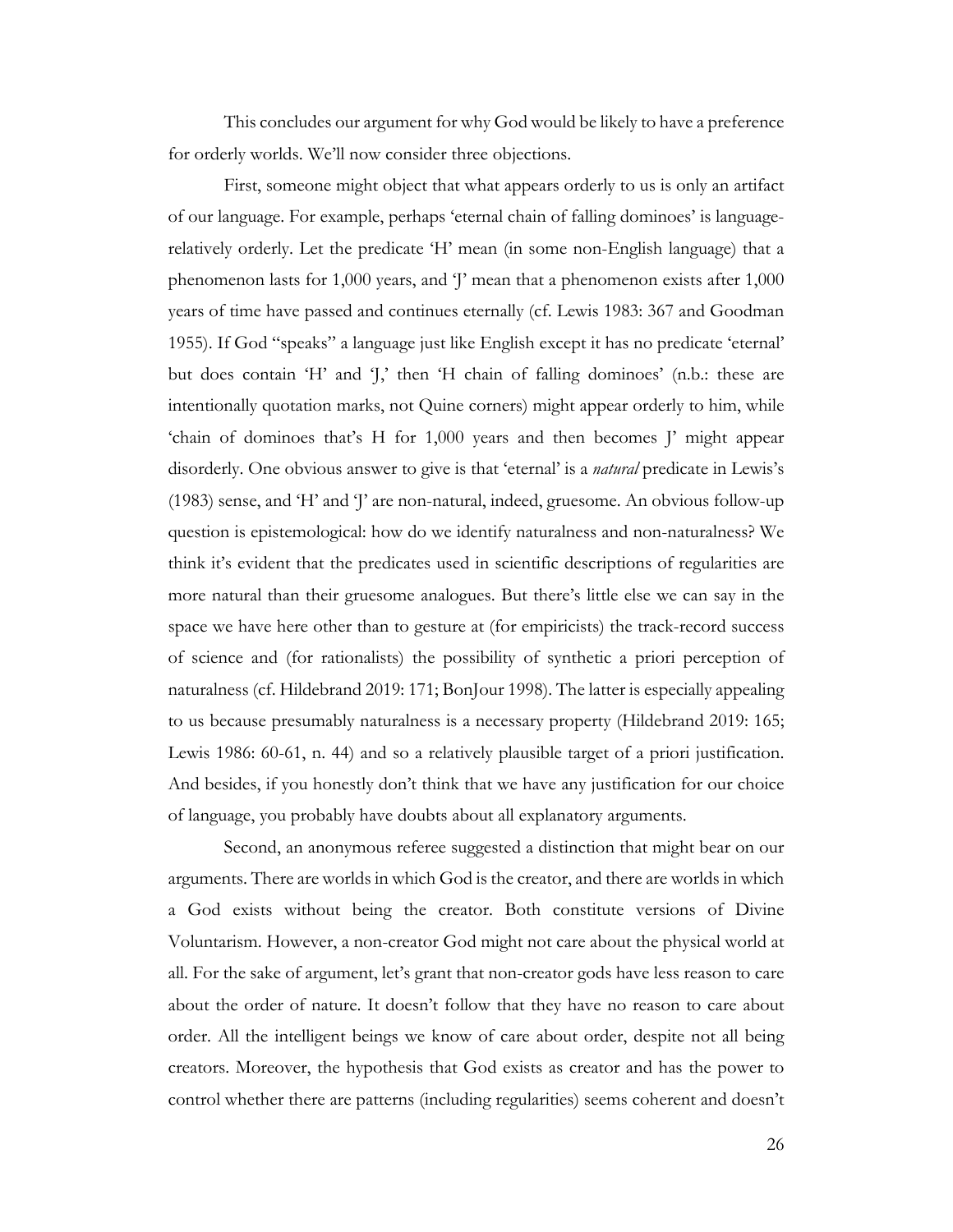strike us as being that much stronger and more radical than Divine Voluntarism in general. We see no reason to think that we should partition these two versions of Divine Voluntarism as follows: The non-creator God worlds get the lion's share of the probability, and the creator God worlds get almost none. But you'd need to defend that claim and the claim that non-Creator gods wouldn't care in order to really damage the Nomological Argument. That feels like a tall order.

Third, in an important paper, Neil A. Manson (2020) explains how a skeptic about natural theology might challenge our ability to discern what God is likely to create. Manson's paper is aimed at the Fine-Tuning Argument, but we can adapt his points to challenge our claim about the value of *P(O|G)* as well. Roughly speaking, Manson argues that the fine-tuning skeptic may be justified in holding that the probability that God would create a certain sort of universe is inscrutable.<sup>37</sup> There are essentially four ways to make this case. First, the skeptic might argue that no one is justified in making *probability judgments at all*. We set this aside because it's far beyond the scope of this paper; we simply assume that we have a reasonably good ability to make objective-epistemic-probability judgments. (We do suspect that the denial of this claim might be self-defeating.)<sup>38</sup> Second, the skeptic might argue that there are *so many possible universes* God could create that we just can't be reasonably confident that any subset of universes is remotely probable. This may be a powerful objection to the Fine-Tuning Argument, but we've already answered that sort of point as applied to the Nomological Argument: basically, the possibility of having preferences about regularity or higher-order properties at all means God is more likely than chance to prefer an orderly universe. Third, the skeptic might be requesting a *systematic procedure* for calculating the probability that God would prefer an orderly universe. In our view, this request would be reasonable if we were claiming to assign specific numerical values to the relevant statements of probability. However, since we can get by with rough inequalities, this request seems too demanding. (Must a prosecutor use a systematic

<sup>37</sup> Manson actually offers two arguments: simplifying somewhat, the first is that *P(FT|G)* is really low; the second is that *P(FT|G)* is inscrutable. We take our arguments above in 4.1 to address the analogue of the first of Manson's arguments. The crucial issue is whether we have good reason for endorsing a non-uniform probability distribution over the space of worlds. Since we've already addressed this point, we won't rehearse Manson's first argument. <sup>38</sup> Cf. Cuneo 2007 and Huemer 2017.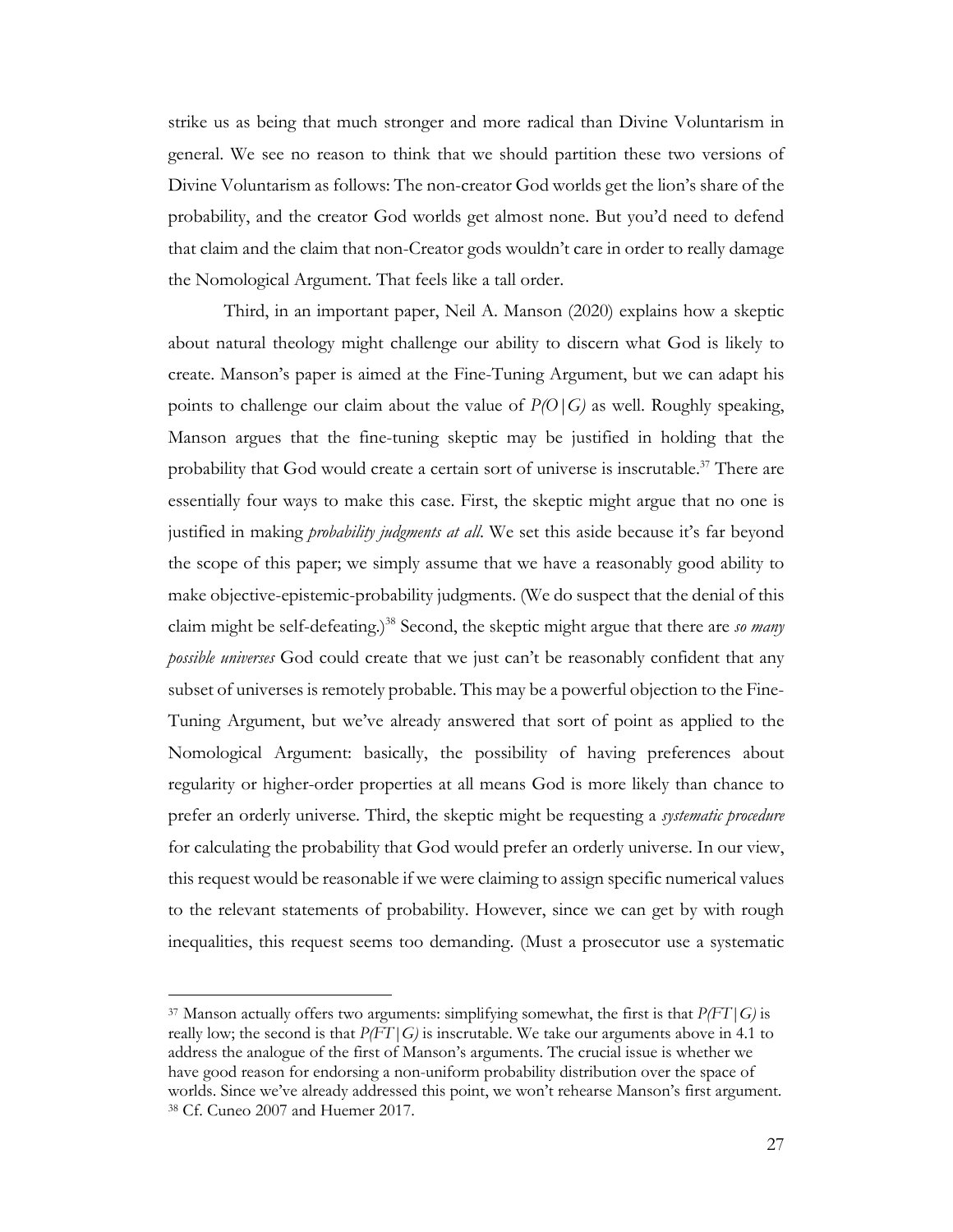procedure and attach numerical estimates to calculating the intrinsic probability that a defendant was present at the murder scene?) Fourth and last, the skeptic might be arguing that *for all we know, God has unknown reasons* for preferring irregularity and/or disorder. This should remind us of skeptical theism about the Problem of Evil, and it inherits that position's strengths and weaknesses. As for strengths, naturalist skeptics about our argument aren't likely to want to say that skeptical theism is cogent. And as for weaknesses, we can borrow Michael Tooley's reply: for all we know, God might have further, unknown reasons for preferring *order* (or even *regularities*) that would cancel out God's possible unknown reasons for preferring *disorder* (or perhaps *mere order*).<sup>39</sup> This answers a related objection as well: that finite beings such as us might not be able to discern various higher-order values that *disorderly* worlds instantiate or allow. Yes, that's true; but we also might not be able to discern various higher-order values that *orderly* (and *regular*) worlds instantiate or allow.

### 4.2 Divine Voluntarism and regularity

We believe that our arguments in 4.1 can be adapted with minor modifications—or in some cases with no modifications—to show that God is more likely than chance to have a preference for *regularities* in addition to order.

Recall that we supported **P1** by arguing that a preference for order is intimately related to what we know about minds. Well, a preference for regularity seems to fit with what we know about other minds as well, at least insofar as more capable minds tend to have an interest in more sophisticated patterns (when they can find them).

Now recall that we gave three arguments for **P2**. Do they give us reason to think that God might prefer regularity in addition to order?

Our first argument involved preferences for moral properties. In 4.1, we argued that most moral properties require order—for example, the kind of patterns of brain states that realize mental states. After all, most moral properties are properties of, or depend on properties of, conscious beings. Now replace 'patterns' with 'regularities'. This replacement works simply because mere patterns are not sophisticated enough to ground mental and moral properties. Mental properties won't

<sup>39</sup> Tooley 2012. See also Tooley 2020: § 3.5.1 for an intuitive explanation of the idea.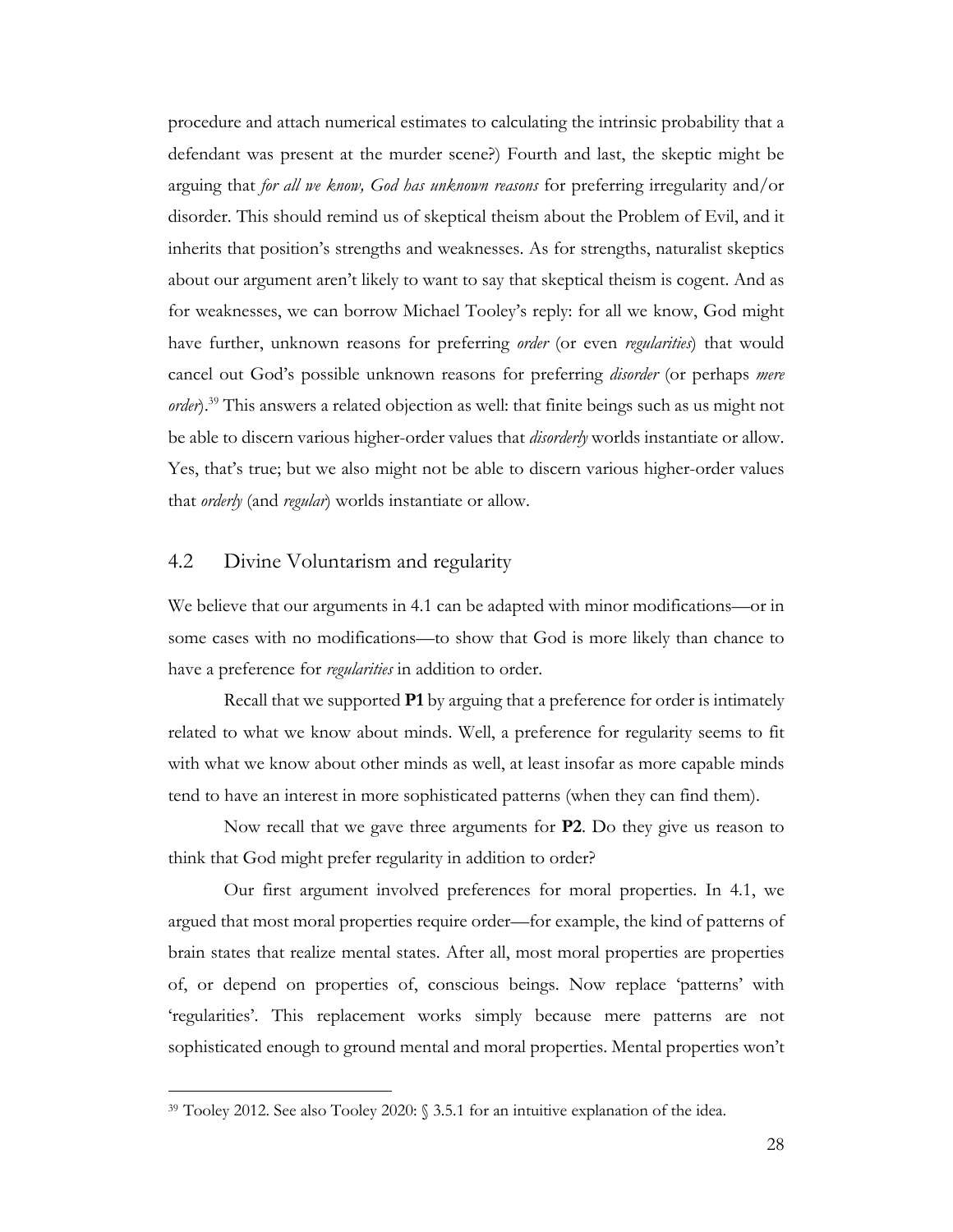emerge from the toy pattern "all Fs are Gs"; you need functional realization at a minimum, which involves precisely the sort of sophistication involved in regularities.

Our second argument involved preferences for aesthetic properties. As we noted in 4.1., some aesthetic properties require consciousness. If that's right, then our argument in 4.1 shows that these aesthetic properties require regularities as well, for reasons discussed in the paragraph above. Though it's plausible that some aesthetic properties don't depend on consciousness—consider the simple patterns of Piet Mondrian—most aesthetic properties seem to require regularities. Consider how physicists often treat simplicity, elegance, and beauty as properties of equations; these seem to be perfectly legitimate intentional targets for a divine being, and they seem to require the level of sophistication featured in the equations of modern science. Philosophers' toy examples—such as that "all Fs are Gs"—are too simplistic to exhibit such properties in any great measure. But as we suggested above (for example, in footnote 36), these seem to be perfectly reasonable targets for God's preferences.

The third argument for **P2** was based on the notion of compressibility. We argued that there are more possible compressions of orderly worlds than of disorderly worlds. The same is true of *regular* worlds. Regular worlds are compressible, so insofar as God might have preferences directed towards compressions, God is more likely than chance to have preferences for regular worlds. Moreover, since regular worlds are *highly* compressible, and the compressions themselves are good candidates for various aesthetic properties (such as elegance and beauty), this third argument nicely complements the second argument. As a result, Divine Voluntarism is not in the same boat as property-based theories when it comes to the Peril of Too Much Structure. Not only can it accommodate laws having the relevant sort of sophisticated structure, there's reason to think that an intelligent being is likely to look favorably upon such laws. At least, God is more likely than chance to have preferences for them.

At this point, we'll consider an objection suggested to us by a referee. The objection targets our first argument for P2, and portions of our second argument insofar as certain aesthetically valuable states involve mental states of created beings. However, it does not target the compressibility argument, nor our aesthetic arguments that involve valuable states of nature, elegance of the contents of scientific laws, and so on, since these arguments do not involve the assignment of value to states of created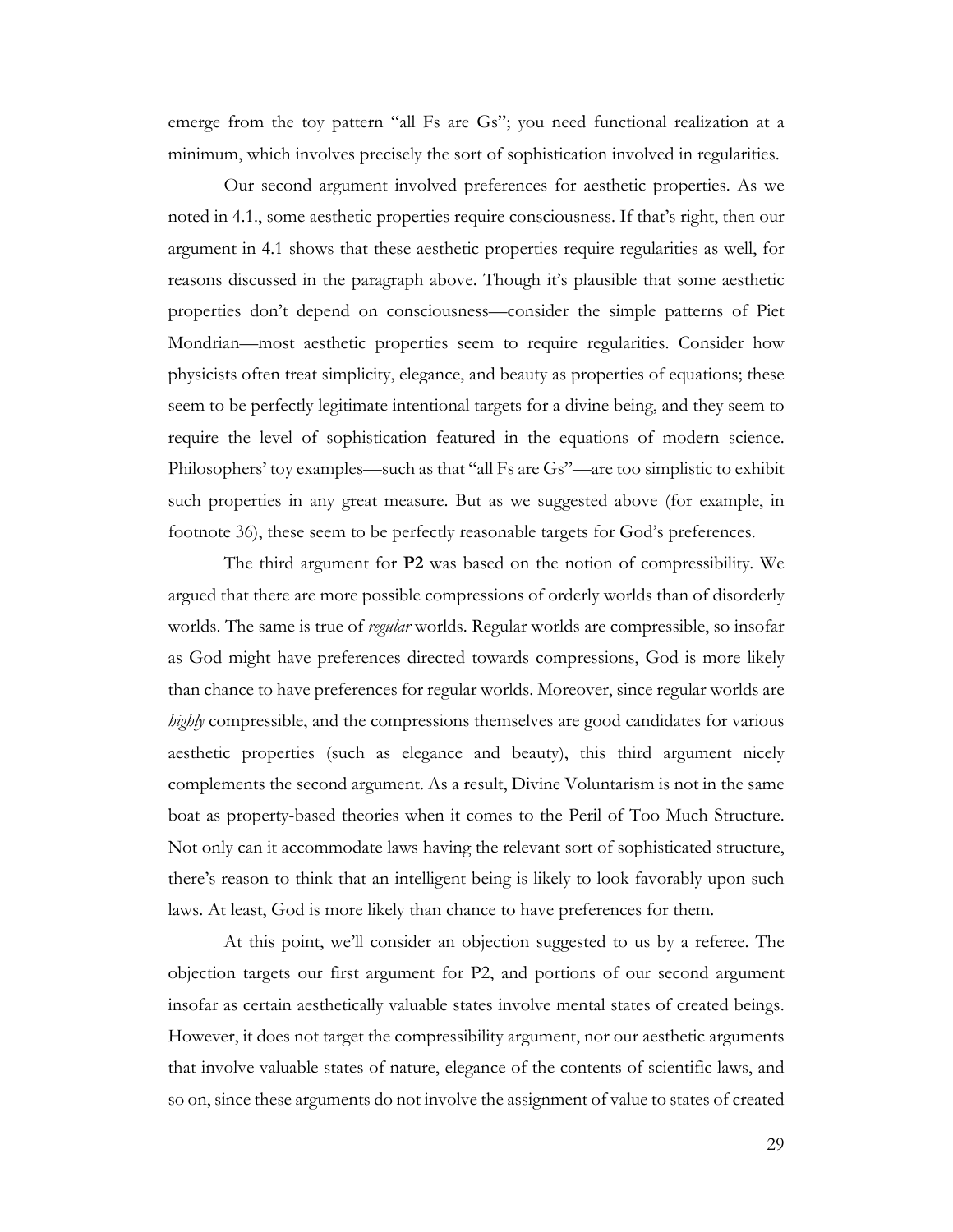minds. In any case, one might suspect that God could create embodied moral agents in merely orderly worlds. After all, at least some Divine Voluntarists will hold that God is the author of psycho-physical laws—i.e., that the connection between the physical and mental is nomologically necessary as opposed to metaphysically necessary. If that were so, God would have many options for creating minds, and along with them valuable moral and aesthetic states of affairs. For example, in an objection to the Fine-Tuning Argument, Neil Sinhababu suggests that God could have created very "mindfriendly" laws:

Under more mind-friendly psychophysical laws, protons and electrons themselves could have minds like ours. These laws could dictate that these particles have sensory experiences of all the forces other particles exert on them, with the forces most strongly affecting them giving rise to the psychology of belief and then intentional action. Protons and electrons could yearn to be together, feeling delight at the presence of the other as their opposite charges drew them closer. (Sinhababu 2016, 424)

If mind-friendly laws are on the table, perhaps regularities are unnecessary for the realization of valuable moral and/or aesthetic goods.

For the sake of argument, we'll grant that God has power over the content of psycho-physical laws, that Sinhababu's case is possible, and even that Sinhababu's objection succeeds against the Fine-Tuning Argument. However, by hypothesis, Sinhababu's "electrons in love" acquire the mental states they do because of deep regularities in a sophisticated physical environment. God would need to create regularities in order to create "electrons in love." Thus, Sinhababu's example of mindfriendly laws doesn't pose any problems for the Nomological Argument. However, we do need to engage the following question: Could the possibility of mind-friendly laws in merely orderly worlds pose problems for the Nomological Argument?

Suppose that Sinhababu had asked us to consider a chessboard world consisting solely of a mosaic of alternating black and white squares. The suggestion that the squares love each other in rich, complex, and varied ways seems ludicrous or at any rate much more ludicrous than the possibility of "electrons in love." The only way we can make sense of it would be for God to issue a decree of the following sort: "Let it be a law that Square A1 acquires the exact mental states of Barack Obama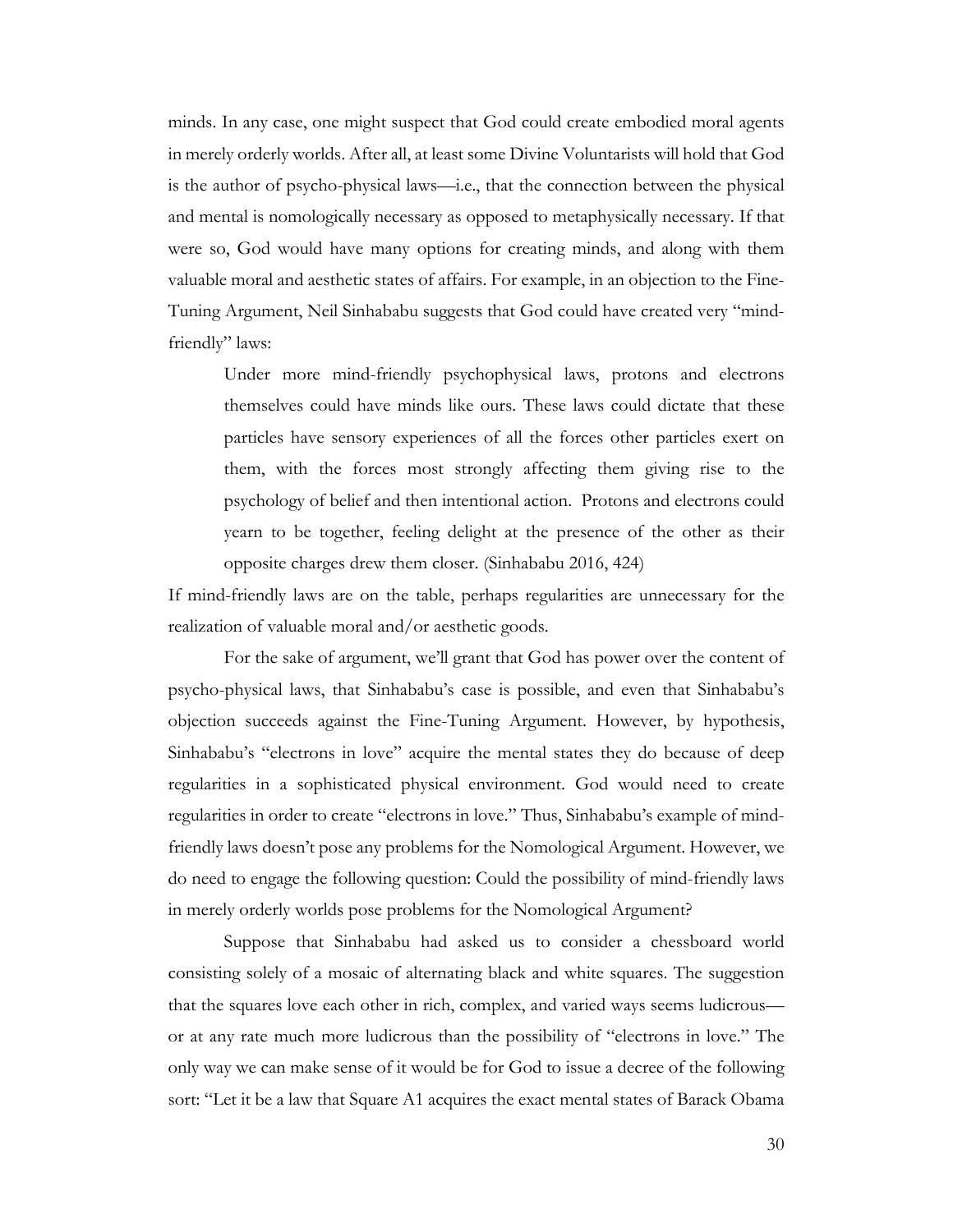in the actual world; let it be a law that Square A2 acquires the exact mental states of Michelle Obama in the actual world." It follows that A1 and A2 are in love. There is something very strange about this case: the chessboard seems utterly irrelevant to the valuable states of affairs instantiated in this world.<sup>40</sup> Moreover, if the relevant mental states are indeed qualitatively identical to those of Michelle and Barack, there is a sense in which regularities have just been smuggled through the back door.

What, then, could it look like for minds to exist in a merely orderly world? Functional realization involved in the mental emerging from the physical is off the table, so presumably such worlds will have to be dualistic. Thus, it is helpful to imagine yourself playing a video game. You are a disembodied soul connected (but somehow not by sophisticated psycho-physical laws) to a "body" in the in-game environment. The game will have to be very simple, of course. By hypothesis, it cannot include a physics engine with any sophistication. We're limited to games like Pong and Super Mario Brothers. (Any game running a plausible 3D graphics engine will have a fairly sophisticated physics at minimum.) Moral properties are exhibited to a lesser extent in simple environments. Consider your options for helping or harming others in these in-game environments: you can bounce a ball. Perhaps, at best, you can "save the Princess," so there might be rudimentary moral properties; we're not claiming that no such properties can exist at all in simple environments, but that the properties that are present are much less interesting and varied. One's enemies, if they exist at all, "die" by essentially disappearing, and it's unclear how anything like real pain could ever exist. One's options are much narrower than your options for helping or harming others in the actual world and in other worlds with scientific regularities. And similarly for aesthetic properties; the Pong environment is much less beautiful than sophisticated worlds in environments with modern physics engines. We think that the scientists who

<sup>40</sup> The very idea that chessboard-squares could love each other presupposes a substantive and controversial thesis in the philosophy of mind, something like a strong pan-possible-psychism, i.e. that any physical object could be conscious, and indeed conscious enough to realize morally and aesthetically interesting properties. We suspect that most philosophers, and especially most atheists, will reject this view; they will say for example that there are metaphysically necessary limits to the possible psycho-physical laws. It's not obvious to us that the consciousness of a chessboard-square is even conceivable, and even if it were, there are wellknown reasons to doubt that such conceivability implies its possibility. (In the context of philosophy of religion, see e.g. van Inwagen's (1977) "Ontological Arguments" and (1998) "Modal Epistemology.")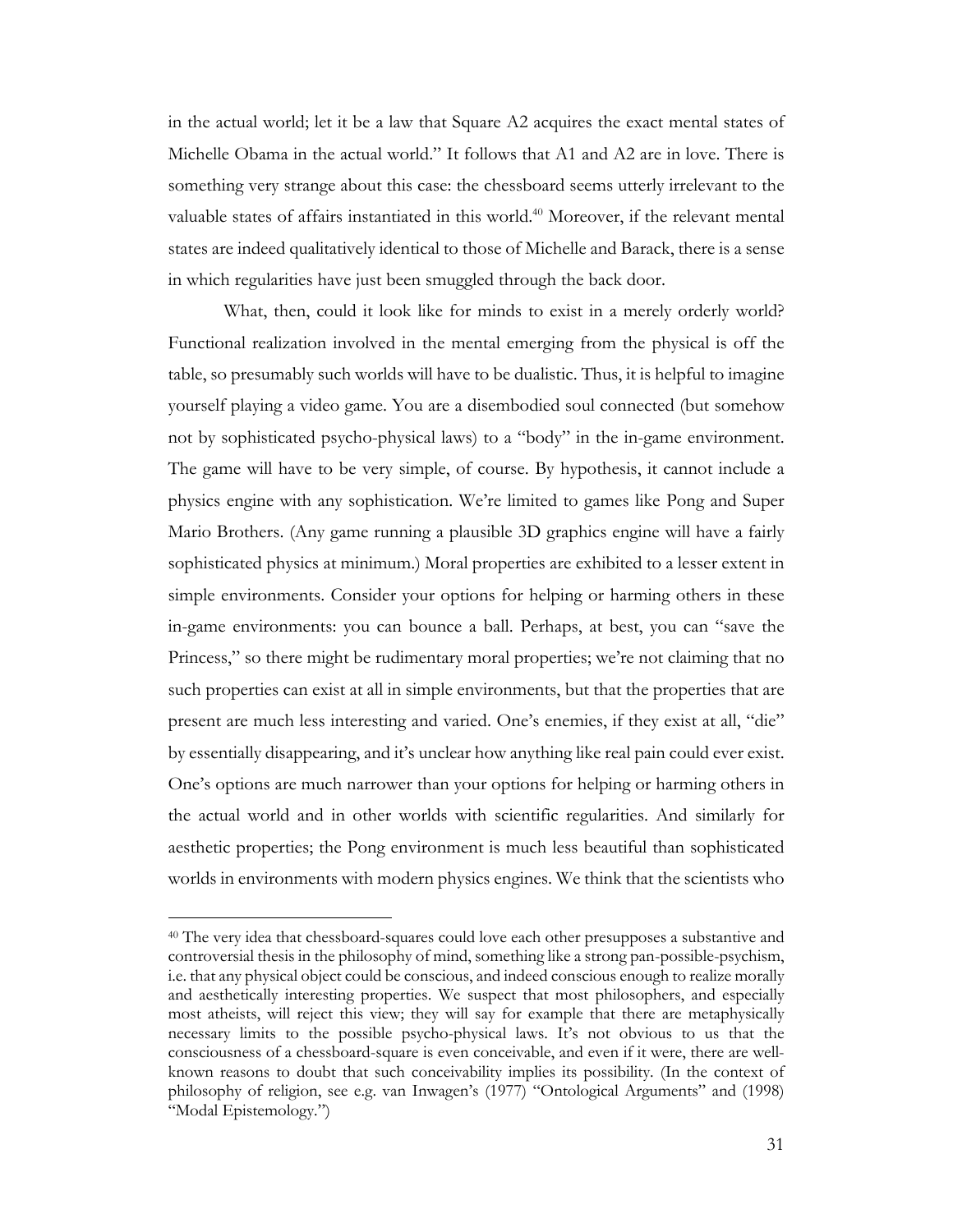regard various regularities to be "elegant" or "beautiful" would agree and would find them more beautiful than mere patterns. Here, then, is the takeaway. The mere existence of minds doesn't suffice to allow all the various valuable states of affairs that might lead God to want to create minds in the first place. Rather, we need minds in worlds with regularities.

To sum up, then, our arguments in 4.1 can be adapted with minor modifications to show that God is more likely than chance to have a preference for regularity. Indeed, we think they suggest that God probably does have a preference for regularity, and thus that  $P(R|G) \gg P(R|H)$ . Thus, Divine Voluntarism appears to provide the middle ground we're looking for.

## 4.3 Summing up

We've argued that, unlike competing versions of non-Humeanism, Divine Voluntarism avoids both perils. The likelihood *P(R|G)* is much higher than the likelihoods of any other theories we've considered thus far. We thereby have reason to take Divine Voluntarism seriously. However, in spite of these advantages, we suspect that some will object to Divine Voluntarism for a different reason. That is the topic of Section 5.

### **5 The prior probability of Divine Voluntarism**

One could accept everything we've said thus far, but argue on independent grounds that Divine Voluntarism faces a different peril of its own: it's simply too implausible. To clarify, according to this objection, the prior *P(G)* isn't low because one must artificially narrow the theory in order to secure a high likelihood *P(R|G)*; rather, *P(G)* is too low for independent reasons.

In this section, we argue that the prior probability of Divine Voluntarism is sufficiently high to block this objection. Our strategy is to argue that the assignment of priors should be deeply informed by the structure of the theories. We argue that Divine Voluntarism has a reasonably high intrinsic probability (don't worry; we'll explain what we mean by 'intrinsic probability' in just a moment). We hold that its intrinsic probability is high enough, in turn, to confer a sufficiently high prior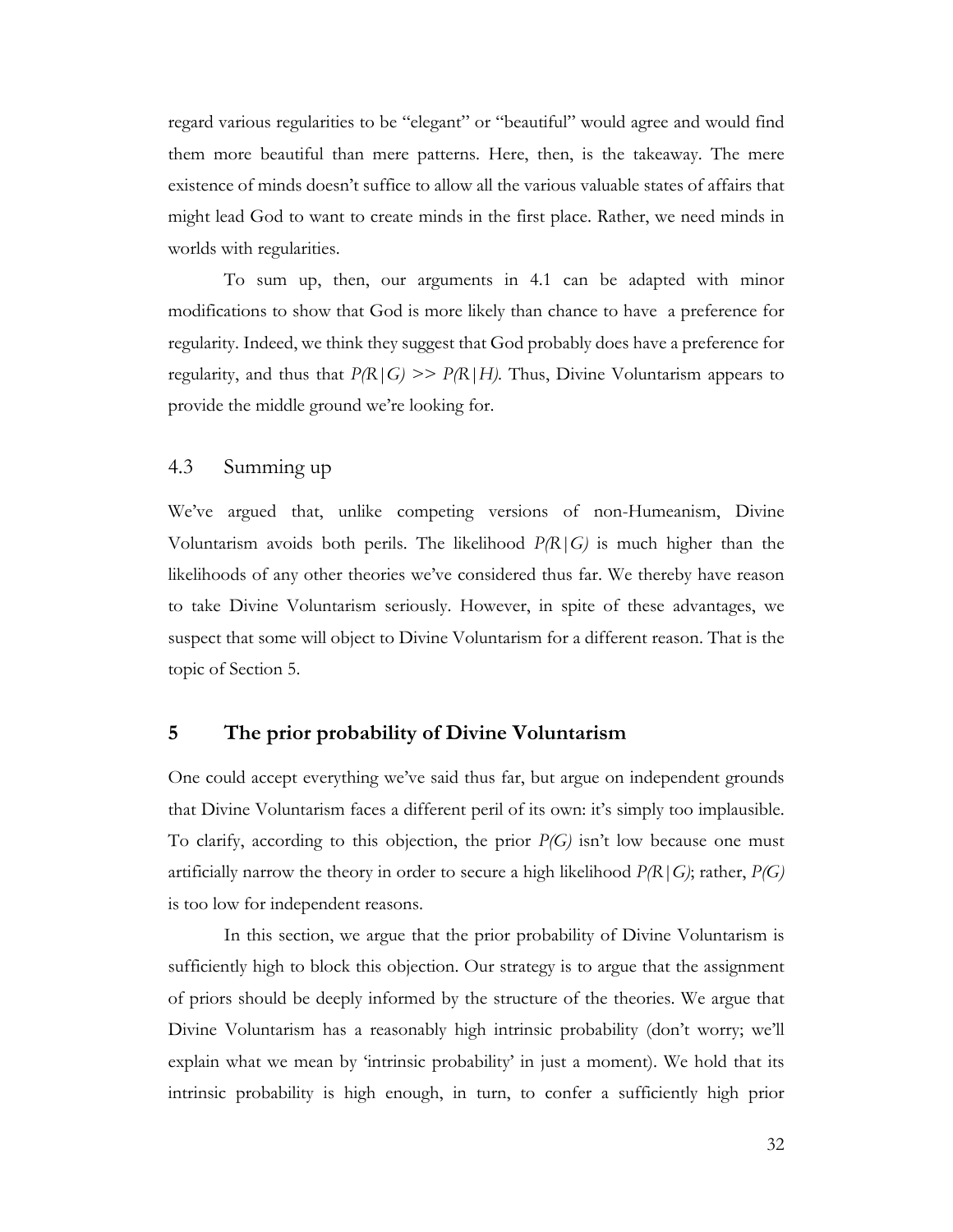probability for the hypothesis of Divine Voluntarism—i.e. prior to considering other relevant arguments about the existence of supernatural beings—that it beats its leading competitors.

*Disclaimer*: In employing this strategy, we're interpreting the probabilities as objective epistemic probabilities. If you prefer to interpret probabilities as subjective epistemic probabilities, we hope that you'll still find our argument that Divine Voluntarism deserves a non-negligible prior to be interesting (and perhaps even personally compelling).

### 5.1 Prior probabilities and intrinsic probabilities

In this section, we'll assume that there are objective, epistemic, *intrinsic* probabilities: that there is some objective fact about one's degree of justification in believing proposition  $\dot{p}$  before examining any evidence  $\dot{e}$  other than the calculation of the intrinsic probability itself (if that counts as "evidence"). This sort of probability is not the same as a prior probability per se, although perhaps one is sometimes justified in using intrinsic probabilities as prior probabilities. A prior probability is one's justification before encountering *some* specific item of evidence (a prior probability is always prior *to* something), but usually after *other* items of evidence. In contrast, *intrinsic*  epistemic probability is a degree of justification in believing that *p* merely by understanding the content of *p* and its contraries, and even before employing empirical observation and any other putative evidentiary faculty, except insofar as those faculties allow us to calculate the intrinsic probability itself. While this assumption may be controversial, we suspect that it is less controversial than Divine Voluntarism.<sup>41</sup> For those who question how pervasive such an assumption is, consider the following example.

Suppose that Monty offers you the choice between three doors, one of which conceals a car (which you want) and two of which conceal goats (which, while

<sup>41</sup> According to the PhilPapers surveys, only 15% of philosophers are theists. But Terence Cuneo (2007) reports (p. 116) that it is very difficult to find a philosopher who endorses epistemic nihilism. In general, philosophers who assert that various theories are justified, or that various arguments are cogent, are committing to some form of epistemic realism, and thus to intrinsic probabilities (cf. Huemer 2017: § 5 and *passim*; Huemer 2016 § 5.3).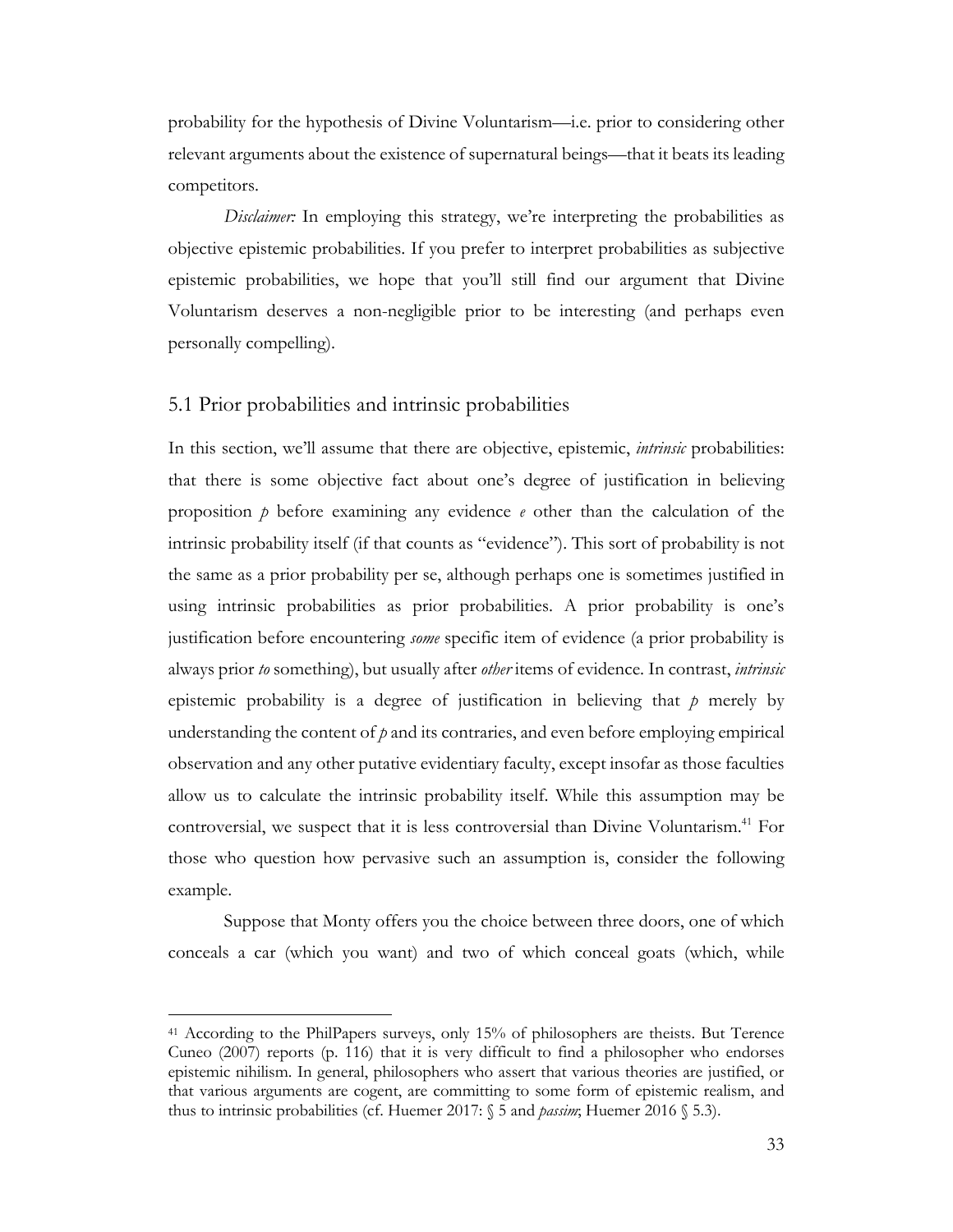charming, aren't your goal). You know that no matter which door you choose, Monty will open a door you didn't choose, revealing a goat. The standard view is that if you initially select Door A, and Monty then (without yet opening Door A) opens Door B to reveal a goat, and offers you the option to switch to Door C, then you should take it.42 But this judgment is puzzling if there are no such things as intrinsic, epistemic probabilities. In the story, you have the choice between three doors, and there are no apparent differences between them other than their numbering and spatial location, and in fact there is no empirical nor intuitive evidence about what they conceal. Therefore, even if you do have some prior epistemic probability that the car would be behind some particular door, it can't be because of any specific item of evidence. If the likelihood that the car is behind Door C is to be objectively greater than it was before Monty's opening of Door B, there must be some fact of the matter about the probability-distribution before any door was opened, and certain distributions must be objectively incorrect. (If for some reason you started out justified with certainty in assuming that the car was behind Door A, then it would be incorrect to switch.) In turn, the standard view of the Monty Hall Problem holds that one is initially justified in assigning ⅓ probability to the car's being behind any particular door. Why? The obvious answer is that there are exactly three options and there seems to be exactly as much evidence for each.<sup>43</sup>

Someone might question here whether these assignments report intrinsic probabilities, rather than a cognizer's prior *confidences*. But without invoking intrinsic probabilities, it is difficult to *justify* the choice to assign a prior probability of ⅓ to each door. Why should the mere fact that there are three doors mean *anything* about how rational it is to assign any level of confidence to the car's being behind any particular

<sup>42</sup> See e.g. Russell (2010: 464) for a discussion of this problem.

<sup>&</sup>lt;sup>43</sup> This is the standard view, but of course there are dissenters, e.g. Bradley and Fitelson (2003), who argue that standard intrinsic-probability assumptions are unnecessary to deliver the conclusion that one ought to switch. Our quick reply is to recur to the other judgment we make: intuitively, it is objectively incorrect to begin unity-confident that the car is behind Door A, and objectively incorrect to begin 0.9-confident, and so on, but there is no reason to say it is objectively incorrect to begin ⅓-confident. Indeed, Bradley and Fitelson admit (p. 29) that they need to assume a thesis about prior or intrinsic probability anyway, viz. their assumption (7). We thank an anonymous referee for helping us to see the importance of noting this.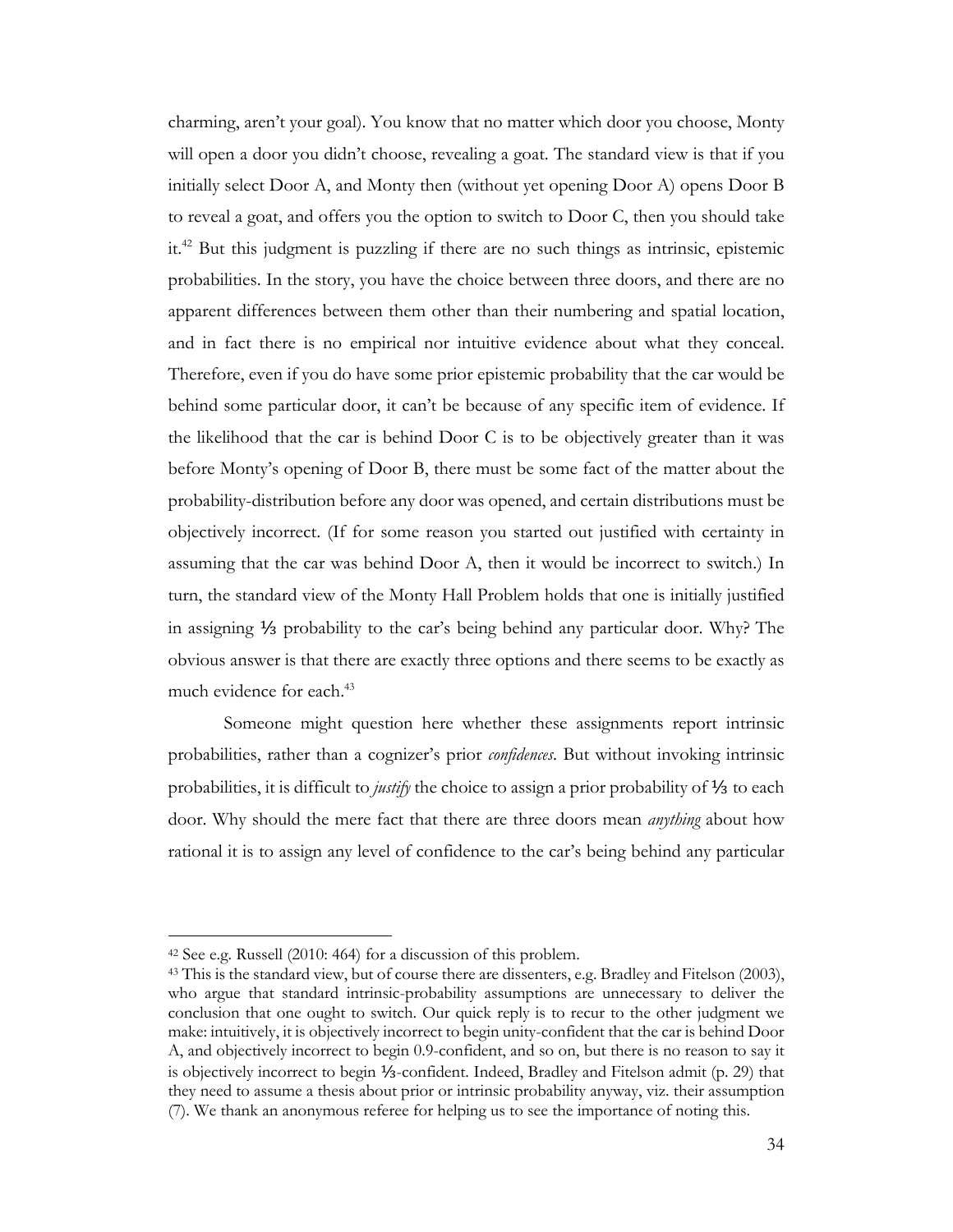door? For prior confidences to be objectively correct, they must be based on some objective fact, and we hold that intrinsic probabilities are such an objective fact.

# 5.2 Estimating intrinsic probabilities

The philosophical project of coming up with a fully systematic, uncontroversial way to assign intrinsic probabilities is difficult.<sup>44</sup> Therefore, we won't attempt it here. Instead, we'll proceed with some intuitive considerations about how to estimate intrinsic epistemic probabilities in particular cases. And in this project, we depart from many other presentations of design arguments. Such presentations commonly don't attempt to estimate an *intrinsic* probability for theism, but instead simply try to estimate the *evidential contribution* of some alleged item of evidence, such as apparent biological design or apparent fine-tuning (e.g. Collins 2009b). However, in part because Divine Voluntarism is a weaker (and thus a priori more plausible) explanatory hypothesis than one required for standard design arguments, we think that it's worthwhile to engage in this project.

How, then, should we estimate intrinsic probabilities? Paul Draper (2017: 69 ff.) offers a plausible theory of intrinsic probabilities according to which they depend on the *modesty* and *coherence* of a hypothesis. A hypothesis is *modest* to the degree that it does not commit us to saying very much about the world. A hypothesis is *coherent* to the degree that its conjuncts or elements cohere well with each other: they fit together well, or they raise, or at least don't lower, each other's (conditional) probabilities. We will estimate the intrinsic probability of Divine Voluntarism by partitioning the probability-space based on modesty and coherence. We assume, of course, that the sum of the probabilities of mutually exclusive and jointly exhaustive individual disjuncts within some proposition cannot exceed the probability of that (disjunctive) proposition itself. With this principle as a guide, we can proceed.

### 5.3 The intrinsic probability of Divine Voluntarism

Our goal is to roughly estimate the *intrinsic* probability of Divine Voluntarism *Pi(G)*. In the next section we'll discuss how our estimate is relevant to the *prior* probability of

<sup>44</sup> See our discussion on pp. 7-8, especially footnotes 14 and 15.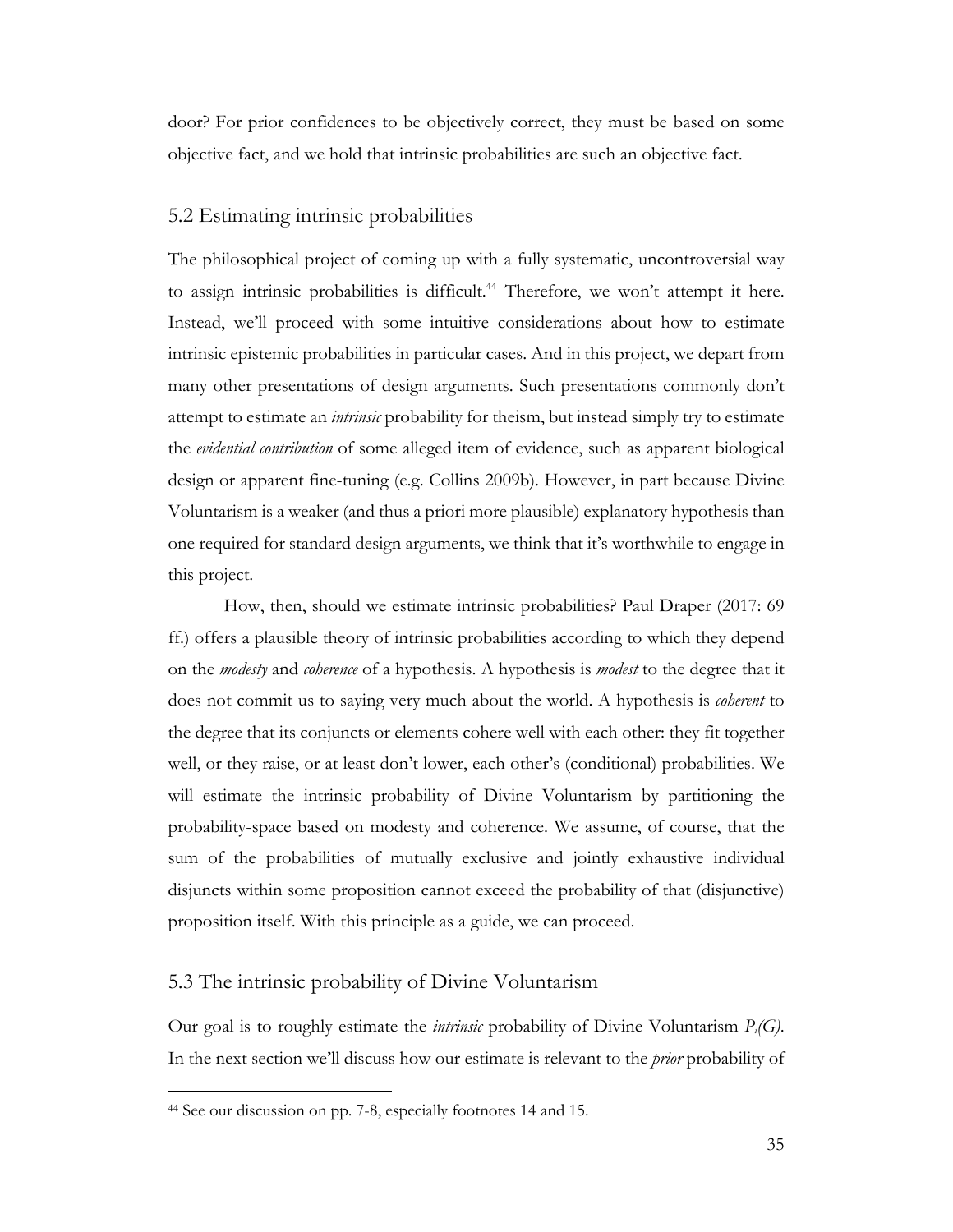Divine Voluntarism *P(G)*. That will be the appropriate time to discuss considerations of ontological parsimony, other evidence for or against the existence of God, and the like. But for now, we'll try to outline a general procedure for estimating *Pi(G)*. The idea, in a nutshell, is to provide a taxonomy of theories of natural necessity that carves logical space into broad, coherent, general categories of approximately equal modesty. We'll borrow the general taxonomy from Hildebrand (2020).

To begin, consider two very general hypotheses: Humeanism and non-Humeanism. They are mutually exclusive and jointly exhaustive, so  $P_i(H \vee \neg H) = 1$ . Pace Hume, they appear equally coherent. Both are exceedingly simple, so there's little room for incoherence in either theory.<sup>45</sup> They appear equally modest as well. One asserts that there is a big, far-reaching brute fact about distributions of properties while remaining non-committal about the nature of the distribution. The other asserts that there is a big, far-reaching source of natural necessity, while remaining non-committal about the nature of the non-Humean natural necessity. Thus, although they involve different primitives, the two theories in their most general form exhibit a sort of symmetry. As a result, we should grant roughly equal intrinsic probability to both.<sup>46</sup>

Let's turn to the classification of non-Humean theories. Suppose that nature is a mosaic of particular matters of fact. In relation to the mosaic, *where* are your nomic necessities? They could exist independently of the mosaic and impose structure on it from the outside. Relative to Humeanism, these theories are *inflationary*, because they posit additional entities. Alternatively, nomic necessities could exist as a part of the mosaic, imposing structure from within. We'll call such theories *revisionary*, because they revise the Humean description of the facts constituting the mosaic itself. This distinction is exhaustive, but not exclusive, since some accounts posit both sorts of

<sup>45</sup> Inspired by Hume, some philosophers believe that primitive modalities are simply unintelligible. We follow Wilson (2010) in thinking that the rejection of primitive modalities is difficult to motivate without a (nowadays unpopular) Humean account of concept formation. Others might think that all non-Humean theories founder on van Fraassen's (1989) inference problem, which challenges non-Humeans to make sense of how their primitives succeed in producing regularities. We follow Schaffer (2016) in thinking that van Fraassen's challenge can be answered via stipulation.

<sup>46</sup> In contrast, consider these two mutually exclusive and jointly exhaustive hypotheses: Either there is a god who wishes for nature to include exactly four unicorns or there isn't. Those two hypotheses exhibit an obvious *asymmetry* in terms of the facts that they can accommodate, so they are not equally modest and do not have an equal intrinsic probability.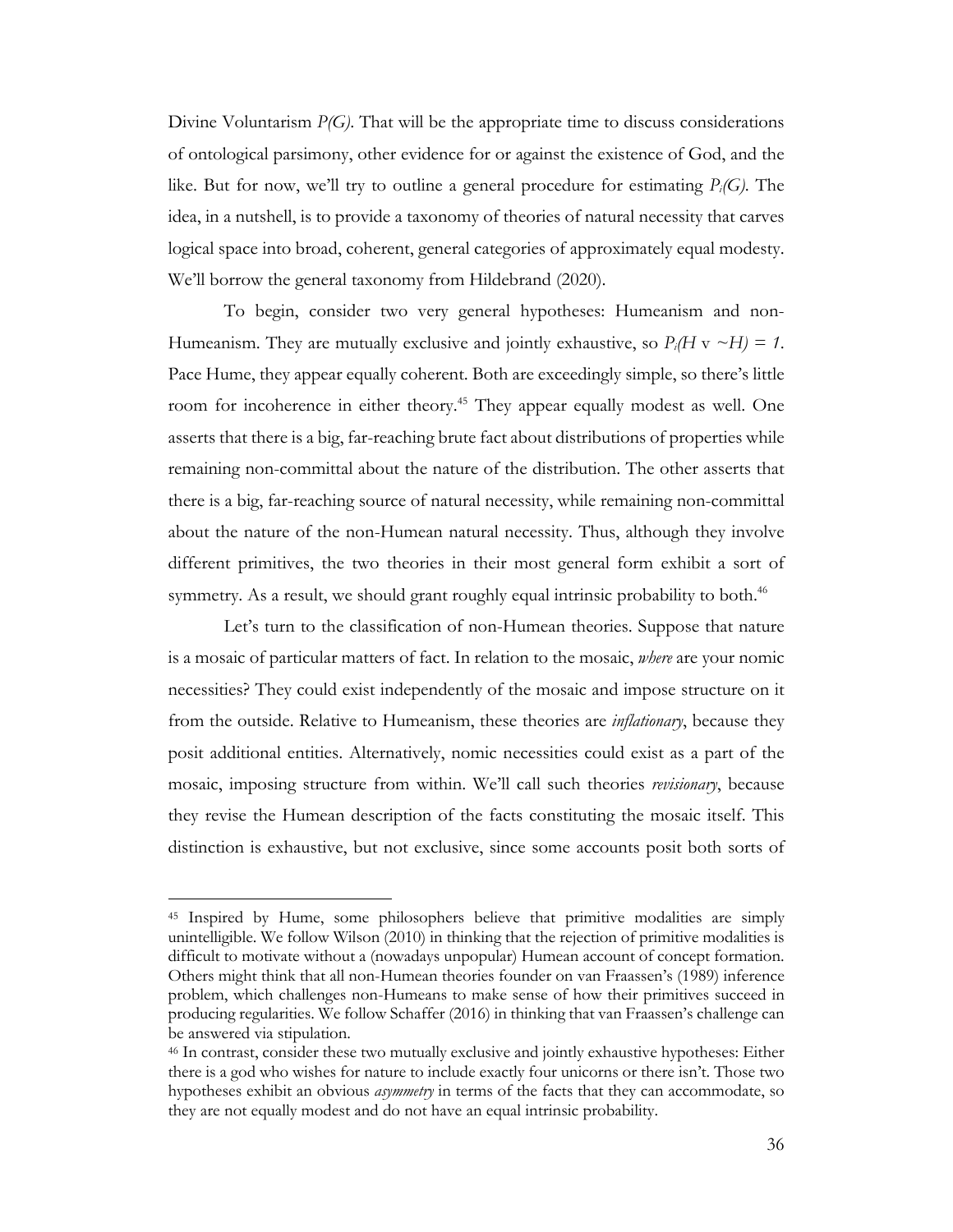natural necessity. However, both options appear to be perfectly coherent, and both seem equally modest: each holds that these necessities exist; they disagree only about *where* the necessities come from.<sup>47</sup>

What more can be said about natural necessities? For starters, are they just primitive, full stop, or do they admit of deeper analysis? Both options seem to be perfectly coherent. As for modesty, as before, one hypothesis asserts that a large, important class of phenomena is analyzable and the other asserts that a large, important class of phenomena is primitive. Thus, we'll suppose that primitive and analyzable accounts of non-Humean laws have the same intrinsic probability. (In fact, this supposition might be generous to Primitivism, at least if one is sympathetic to the considerations behind the Principle of Sufficient Reason.) Treating natural necessity as primitive yields Primitivism if you're an inflationist. If you're a revisionist, treating natural necessity as primitive yields something like Primitivism—namely, a theory of the sort proposed by Marc Lange (2009) and Ann Whittle (2009) according to which fundamental modally-robust singular facts are responsible for patterns in nature.<sup>48</sup>

Suppose, then, that natural necessities do admit of deeper analysis. What options are available? Broadly speaking, we can think of three: The analysis might involve properties, intentionality, or something undreamt of. As we've seen, there are property-based variants of both revisionism and inflationism. Revisionism combined with primitive intentionality results in Panpsychism (Dolbeault,  $2017$ ).<sup>49</sup> Inflationism combined with primitive intentionality results in Divine Voluntarism (or something much like it). And as for primitives undreamt of? Well, it would be silly to speculate about what sorts of theories would result given that option, but more on this in a moment. In any case, there is a radical difference between accounts that posit a nonintentional sort of natural necessity (as property-based accounts do) and accounts that involve fundamental intentionality. These two options thus seem equally coherent (for

<sup>&</sup>lt;sup>47</sup> Of course it's possible for inconsistencies to arise as theories are developed and refined, but this is not unique to non-Humeanism.

<sup>48</sup> We think these theories fall prey to the Peril of Insufficient Structure, because there is no explanation of patterns among the fundamental singular facts, but that claim probably deserves its own paper.

<sup>49</sup> Panpsychism has some structural similarities to the theories of Lange (2009) and Whittle (2009), so we are inclined to think that it is susceptible to the Peril of Insufficient Structure as well.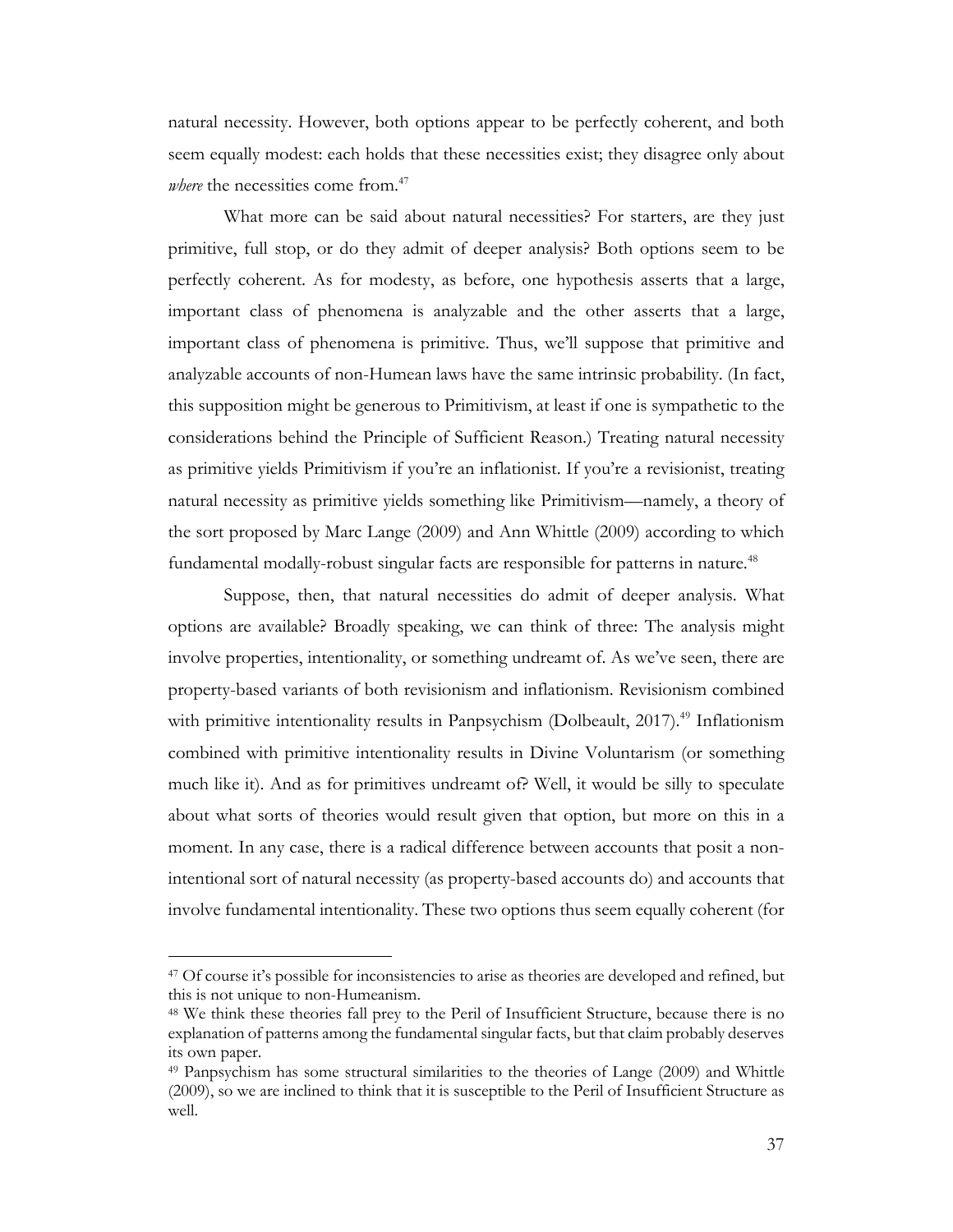the same reason that the above divisions are) and equally modest; presumably only if we were already (question-beggingly) committed to naturalism or theism, etc., would we say that intentional explanations are fundamentally more or less modest.

To wrap up our taxonomy, we'll consider one additional distinction concerning an intelligent being's degree of power/ability. To illustrate, consider this competitor to Divine Voluntarism:

*Limited Voluntarism:* There is an intelligent being that has the power to intentionally control whether there are regularities (in at least part of the world it inhabits), but it does not have the power to control whether nature is orderly.

If it seems difficult to imagine how a being might be able to control regularities without being a supernatural creator with power over order, consider something like Bostrom's (2003) simulation hypothesis. Our world might be a simulated world-within-a-world, where the enclosing world is understood to be a physical law-governed place. The person running the simulation has power over the regularities in the simulated world, but not over the order (or even regularities) of their own world. This version of Limited Voluntarism is of little relevance to the Nomological Argument. Because it posits regularities in the physical base reality, it simply pushes the explanatory problem back a level. Some versions of Limited Voluntarism do not. For example, perhaps there are many gods, some of them more powerful than others, and one of the less powerful gods creates a simulated reality, despite being unable to control the order of its own reality. This is an interesting hypothesis, but it gives rise to a dilemma, depending on how it is developed. If the "limited" being is very powerful and intelligent, the hypothesis is so similar to Divine Voluntarism that we don't feel the need to consider it carefully in this paper. On the other hand, if the limited being is far less impressive then it's unclear that the hypothesis offers a very good explanation of regularities.

That concludes the taxonomy. Do its divisions group theories in a natural way, generating a classification of theories that are coherent and more-or less equally modest? We think so. For the most part, we've relied on exhaustive distinctions, where the options in question track fundamentally different ontologies. In other words, they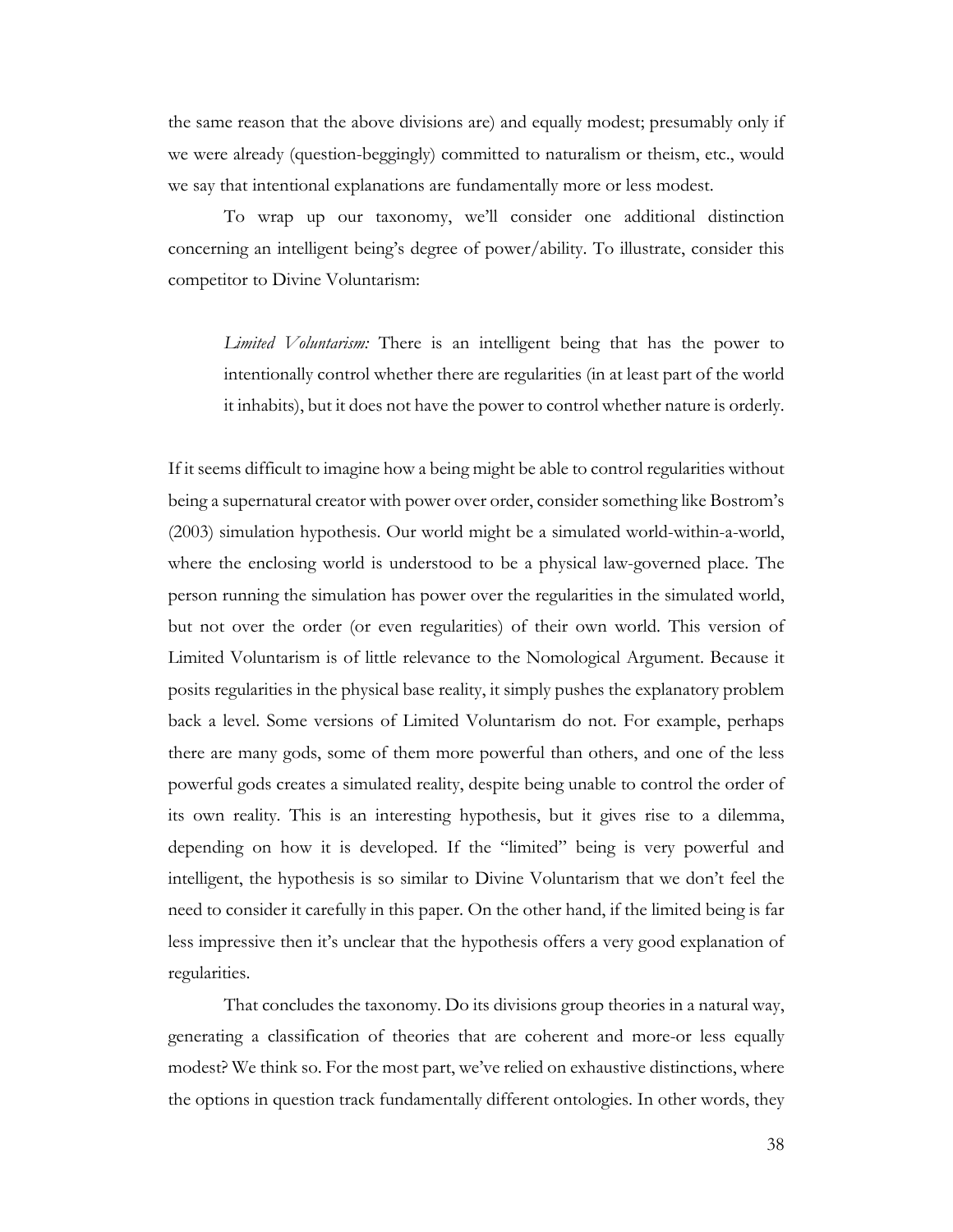do not feel arbitrary, but seem to result in a taxonomy of theories that displays at least rough symmetry. We acknowledge one area in which our distinctions are not exhaustive—namely, concerning theories undreamt of. One might be tempted to object that these deserve a much larger intrinsic probability, but that approach threatens to undermine all explanatory arguments.

Finally, let's return to the question "What is the intrinsic probability of Divine Voluntarism?" Forget about precise numbers. The crucial takeaway is this. Insofar as these divisions seem fairly natural—that is, insofar as they involve highly general theories that appear to be of similar modesty—all such theories ought to receive a non-negligible intrinsic probability. Divine Voluntarism seems to be just as coherent and modest as its relevant competitors. Given the generality and modesty of Divine Voluntarism, any reasonable way of carving up our space of possible hypotheses should deliver this same result. This result concerning intrinsic probability will suffice to make our case, since we argued above that there is a massive disparity in likelihoods such as that  $P(R|G) \gg P(R|H)$ , and in 5.4 we'll argue that the prior probability of Divine Voluntarism *P(G)* doesn't differ significantly from its intrinsic probability *Pi(G).*

### 5.4 From intrinsic probability to prior and posterior probability

*Recap:* Here in Section 5, we're considering the prior probability of Divine Voluntarism *P(G)*, and in particular the claim that it is too low for it to be the best explanation of regularities*.* The first step of our response (5.3) is our argument that the intrinsic probability of Divine Voluntarism *Pi(G)* is non-negligible. In a state of total ignorance, we should set our prior  $P(G)$  to the intrinsic probability  $P_i(G)$ . However, we're not operating from a position of total ignorance. The second step of our response (5.4) considers potential evidence against Divine Voluntarism that might lower its prior. *Disclaimer:* Since we're presenting an ampliative argument, we cannot assume that we've taken into account all relevant evidence. However, we can make a number of points that weigh in favor of setting *P(G)* close to *Pi(G)*. That will suffice for a defense of our claim that Divine Voluntarism beats its relevant competitors. (Remember, we're not arguing that  $P(G|R) > .5$ , but just that  $P(G|R) > P(T|R)$  for leading competitors T.)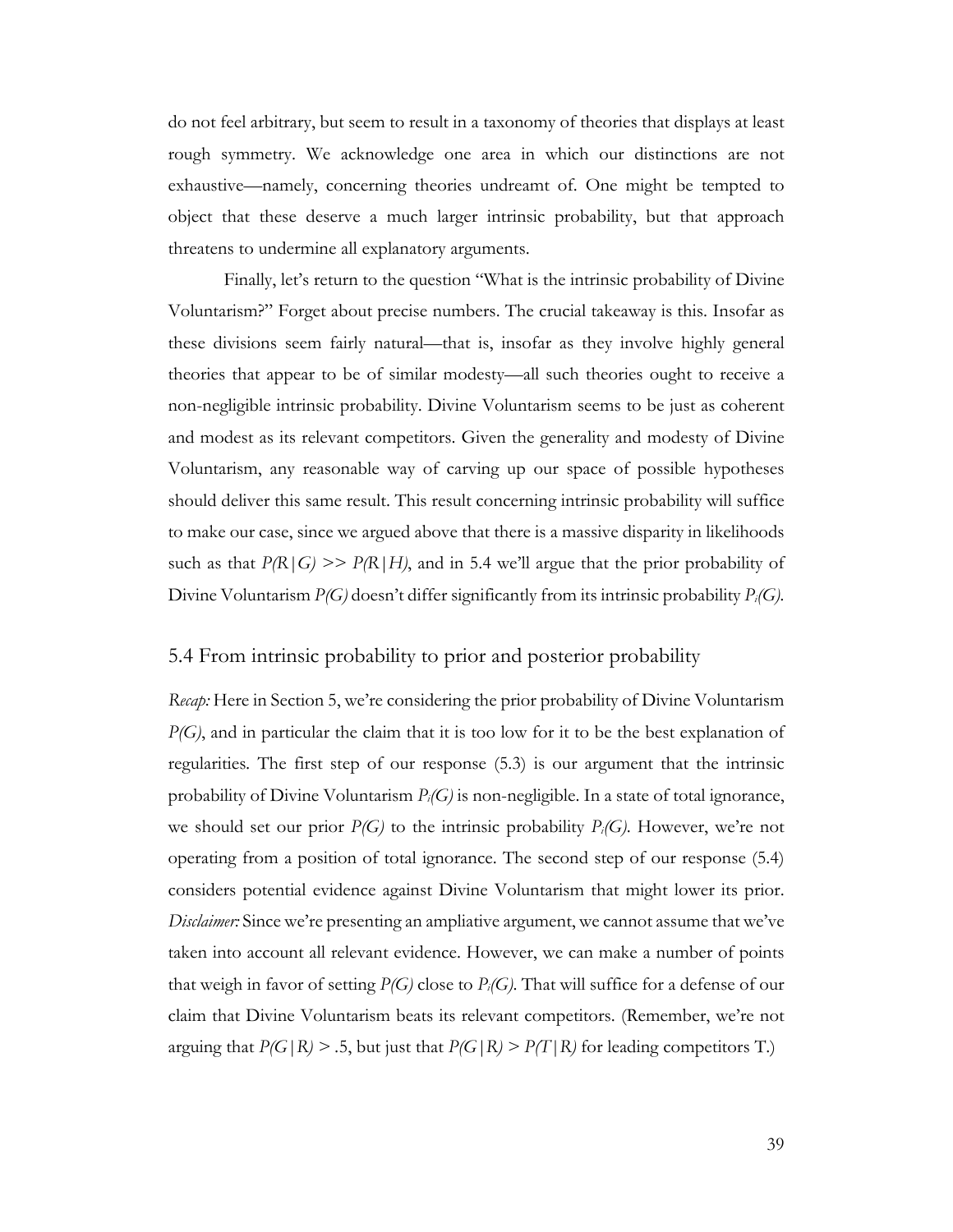First, someone might argue that the prior probability of Divine Voluntarism is much lower than our estimate, because among analyzable non-Humean theories of laws we should not equally partition the probability space between the regularities' being intentionally created and non-intentionally governed. Instead, given that we are normally inclined to think that most events are mindlessly caused, induction suggests a very low probability for 'intentional creation.' But this argument begs the question. If Divine Voluntarism is true, then there is a sense in which all events have an explanation in terms of God's intentional action. Indeed, Draper (2017: 70 ff.) admits that the minimal theses of Source Physicalism (according to which everything mental is caused by something physical) and Source Idealism (according to which everything physical is caused by something mental) have roughly equal intrinsic probability.

Second, someone might argue that certain evidence against theism renders the prior probability of theism (prior to encountering regularities) to be so low as to be negligible. For example, perhaps Tooley's (2008) version of the Problem of Evil shows that Anselmian theism is vanishingly unlikely. However, Divine Voluntarism does not require a theistic god. A theistic God seems likely to want to create regularities (so that it can create important moral or aesthetic properties), but as we argued in Section 4, we think that a merely *intelligent* god is still not very unlikely to want to create regularities, even if it has evil intentions. The hypothesis of a "merely intelligent" God is much less susceptible to the Problem of Evil. On a similar subject, someone might argue that in terms of our experience, minds tend to be physical or supervene on physical substrates. Especially if minds tend to depend for their existence on physical regularities, this might lower the prior probability of God. In reply, we can't delve too deeply into the debate between materialism and dualism (or, for that matter, idealism), but we don't think that dualism has been convincingly shown to be vanishingly improbable. More generally, we haven't argued that all minds depend for their existence on physical regularities, but instead, that some immaterial minds would have reasons (detailed in § 4) to create minds that do depend on physical regularities. In any case, if this objection were decisive, it would undermine nearly all natural-theology arguments, so we don't believe it needs further attention here.

Third, one might argue that non-Humean theories should be assigned a significantly lower prior probability due to considerations of ontological parsimony.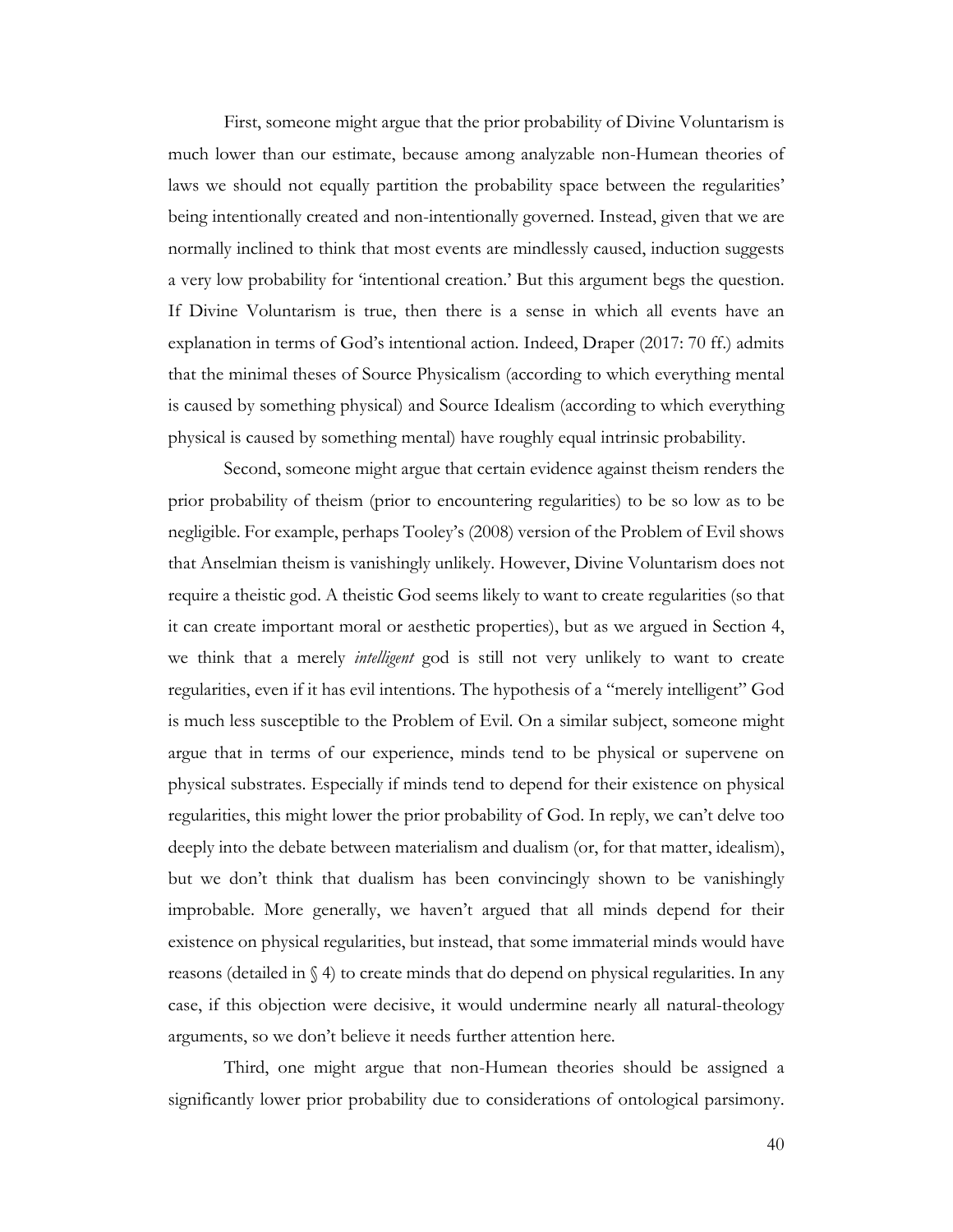Such principles are controversial (Huemer 2009; Sober 2009; Kriegel 2013: 18 ff.; Metcalf 2016), but even if we grant them, it seems implausible that they would have sufficient impact to take us from a non-negligible intrinsic probability to a truly negligible prior.

The last point we want to make in favor of setting *P(G)* close to *Pi(G)* is that intrinsic probabilities seem to be a good starting point for the type of metaphysical hypotheses we are considering. Immediate experience does not directly inform us which theory is true. And as for background scientific knowledge, the Nomological Argument is concerned with an explanation of the fact that our world is conducive to scientific inquiry in the first place, so our question is at a level of abstraction above whether our explanation itself coheres with any specific scientific theory. In general, this is to say that *any* a posteriori argument for one metaphysical hypothesis over another (of the sort we are considering here) will have to rely on intrinsic probabilities of the sort we've defended. (We've argued that such probabilities can be understood and defended as objective, but subjectivists will also have to start with a prior confidence in some metaphysical hypothesis, and many philosophers will start with a prior confidence *P(G)* that is not extremely low.)

Therefore, in assigning a prior probability to Divine Voluntarism, it seems appropriate to begin with its intrinsic probability. Though considerations of ontological parsimony might result in a lower prior, they are too weak to result in a *significantly* lower prior. We conclude that Divine Voluntarism has a sufficiently high prior probability that it does indeed provide a better explanation of regularities than the competing theories we've considered. As noted, there might be other evidence against Divine Voluntarism that renders the all-things-considered epistemic probability of such an explanation lower than its proponents might like, but there are no obvious candidates for such evidence.

# **6 Conclusion**

We have argued that Divine Voluntarism offers a better explanation of natural regularities than its most-prominent competitors do. It has enough internal structure that it predicts regularities (as opposed to irregularities, as Humeanism and Primitivism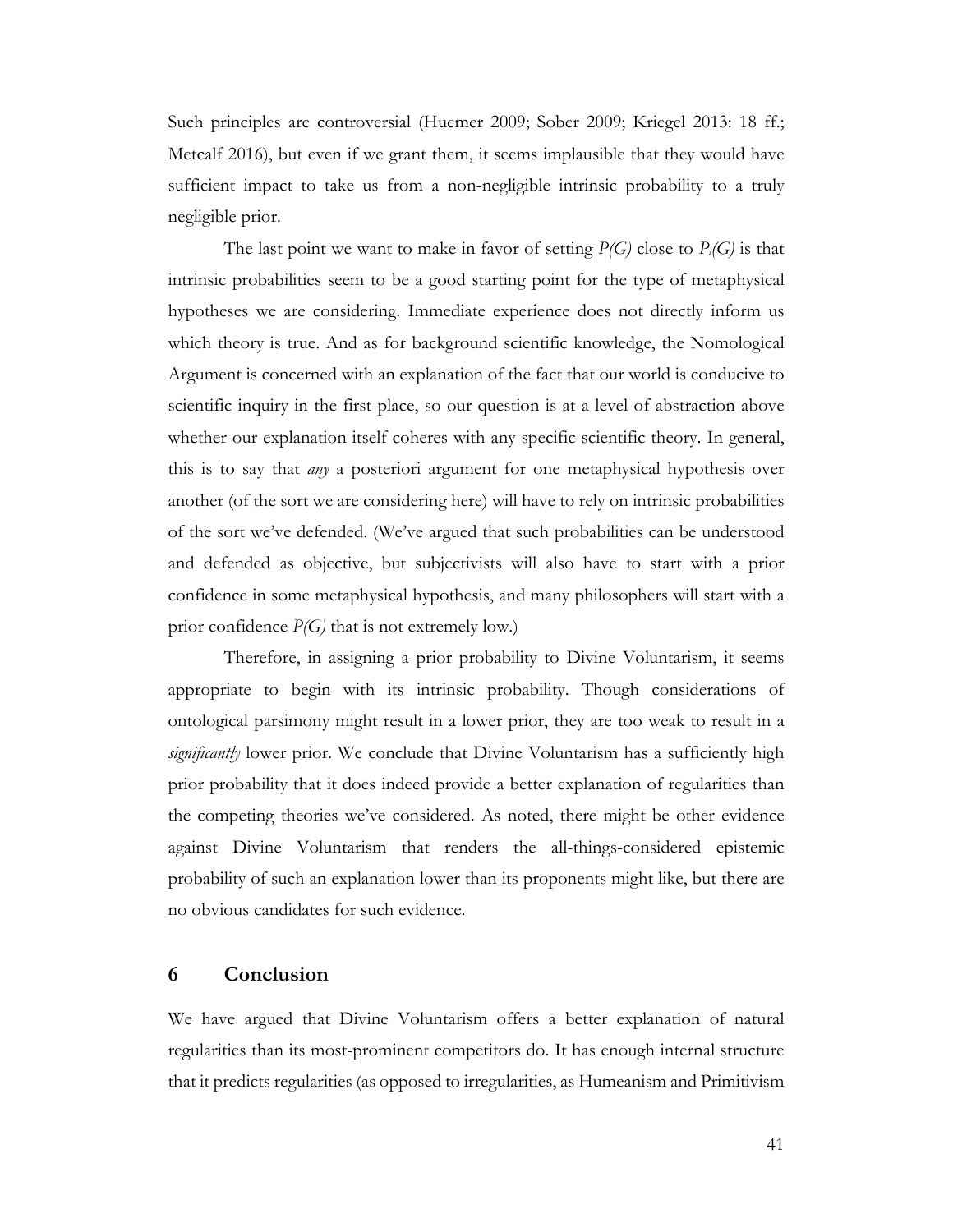predict). But its structure is sufficiently flexible that it can explain any regularity that has been or could be devised by natural scientists (unlike certain property-based theories of laws). Further, we've argued that it's reasonable to assign Divine Voluntarism a non-negligible intrinsic and therefore prior probability, given that (i) Divine Voluntarism is approximately as modest and general as its main competitors at that level of explanation; (ii) extant objections to non-Humeanism in general and to explanatory arguments in general are unsuccessful (a claim we've simply assumed, rather than defended); and (iii) extant arguments for atheism (such as the Problem of Evil) and against other teleological arguments do not apply to Divine Voluntarism.

It would take a much longer work to fully defend the Nomological Argument against all possible rivals, or to show that justifying Divine Voluntarism would in turn justify classical or Anselmian theism. But we take our arguments to constitute an important step toward a defense, so that Divine Voluntarism at least warrants attention. At the end of the day, you might be left with the feeling that our appeal to a god is like cheating. But that's exactly our point.<sup>50</sup>

# **References**

- Adams, Dani. 2018. "God and Dispositional Essentialism: An Account of the Laws of Nature." *Pacific Philosophical Quarterly* 99: 293-316.
- Adriaans, Pieter, "Information." *The Stanford Encyclopedia of Philosophy* (Spring 2019 Edition), Edward N. Zalta (ed.).

<https://plato.stanford.edu/archives/spr2019/entries/information/>.

- Armstrong, David. 1983. *What is a Law of Nature?* Cambridge: Cambridge University Press.
- Armstrong, David. 1989. *Universals: An Opinionated Introduction*. Boulder, Colo.: Westview Press.

<sup>50</sup> We are grateful to Meghan Page, Chelsea Haramia, two anonymous referees, and audiences at the Society of Christian Philosophers 40th Anniversary Conference (2018), the New Directions in Theology and the Philosophy of Science Workshop (Concordia University of Edmonton, 2019), and the Alabama Philosophical Society (2019). This paper has improved significantly as a result of their comments, criticisms, and suggestions.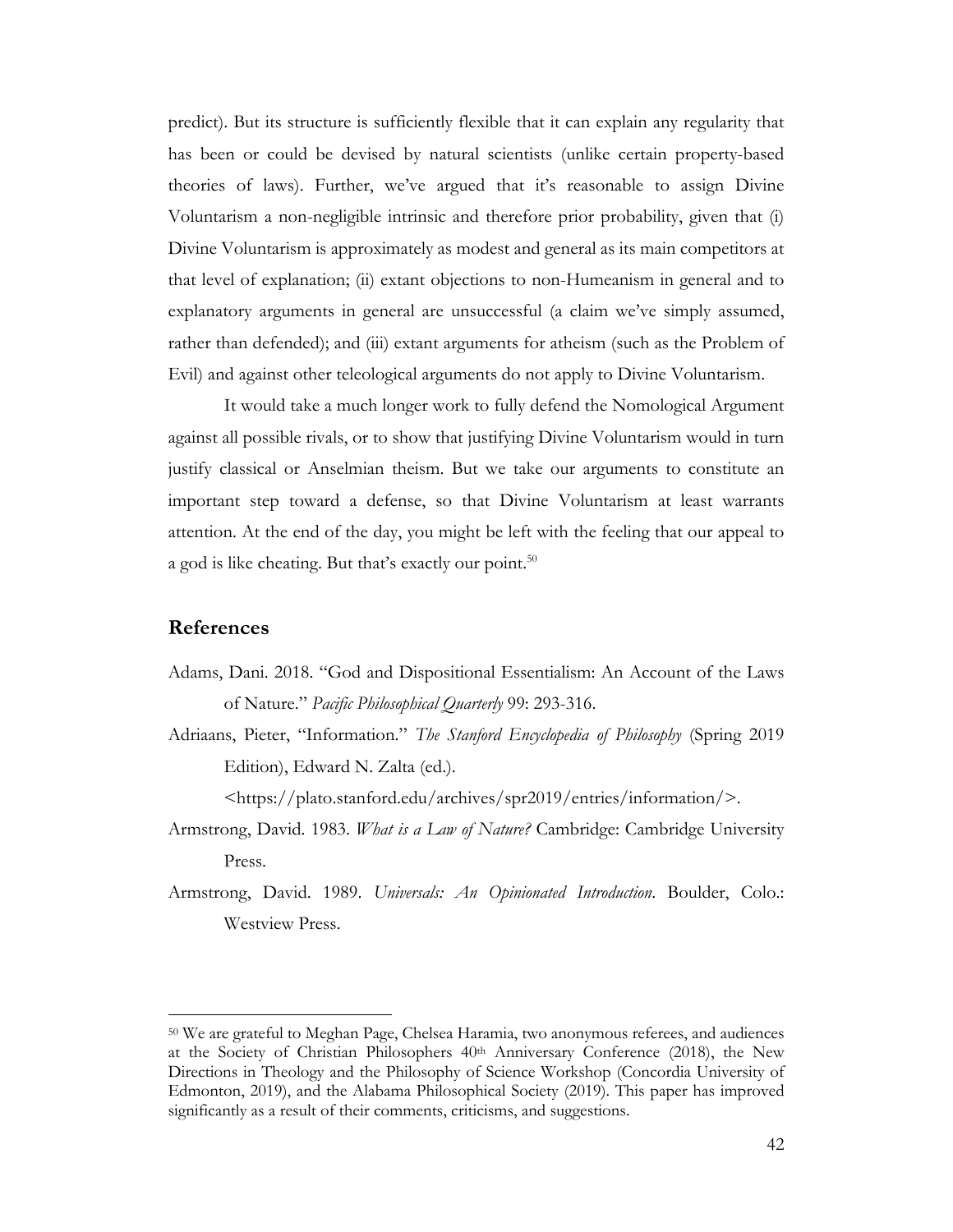- Barrow, John D. and Frank J. Tipler. 1986. *The Anthropic Cosmological Principle*. New York: Oxford University Press.
- Beebee, Helen. 2000. "The Non-Governing Conception of Laws of Nature." *Philosophy and Phenomenological Research* 61:571–594.
- Beiser, Frederick C. 2009. *Diotima's Children: German Aesthetic Rationalism from Leibniz to Lessing*. Oxford: Oxford University Press.
- Bigelow, John, Ellis, Brian, and Lierse, Caroline. 1992. "The World as One of a Kind: Natural Necessity and Laws of Nature." *British Journal for the Philosophy of Science* 43:371–388.
- Bird, Alexander. 2007. *Nature's Metaphysics: Dispositions, Laws and Properties.* Oxford: Oxford University Press.
- Bostrom, Nick. 2003. "Are We Living in a Computer Simulation?" *The Philosophical Quarterly* 53 (211): 243-255.
- Bradley, Darren and Branden Fitelson. 2003. "Monty Hall, Doomsday and confirmation." *Analysis* 63(1): 23-31.
- Carroll, John. 1994. *Laws of Nature.* Cambridge: Cambridge University Press.
- Chaitin, G. J. 1966. "On the Length of Programs for Computing Finite Binary Sequences." *Journal of the Association for Computing Machinery* 13 (4): 547-569.
- Chaitin, G. J. 1969. "On the Length of Programs for Computing Finite Binary Sequences: Statistical Considerations." *Journal of the Association for Computing Machinery* 16 (1): 145-159.
- Chaitin, G. J. 1987. *Algorithmic Information Theory*. Cambridge: Cambridge University Press.
- Chaitin, G. J. 2007. "Algorithmic Information Theory: Some Recollections." https://arxiv.org/abs/math/0701164
- Chen, Eddy Keming. Forthcoming. "The Past Hypothesis and the Nature of Physical Laws." In Barry Loewer, Eric Winsberg, and Brad Weslake (eds.), *Time's Arrows and the Probability Structure of the World*, Harvard University Press. Preprint: <https://arxiv.org/abs/2008.00611>
- Climenhaga, Nevin. 2017. "Inference to the Best Explanation Made Coherent." *Journal of Philosophy* 114(5): 251-73.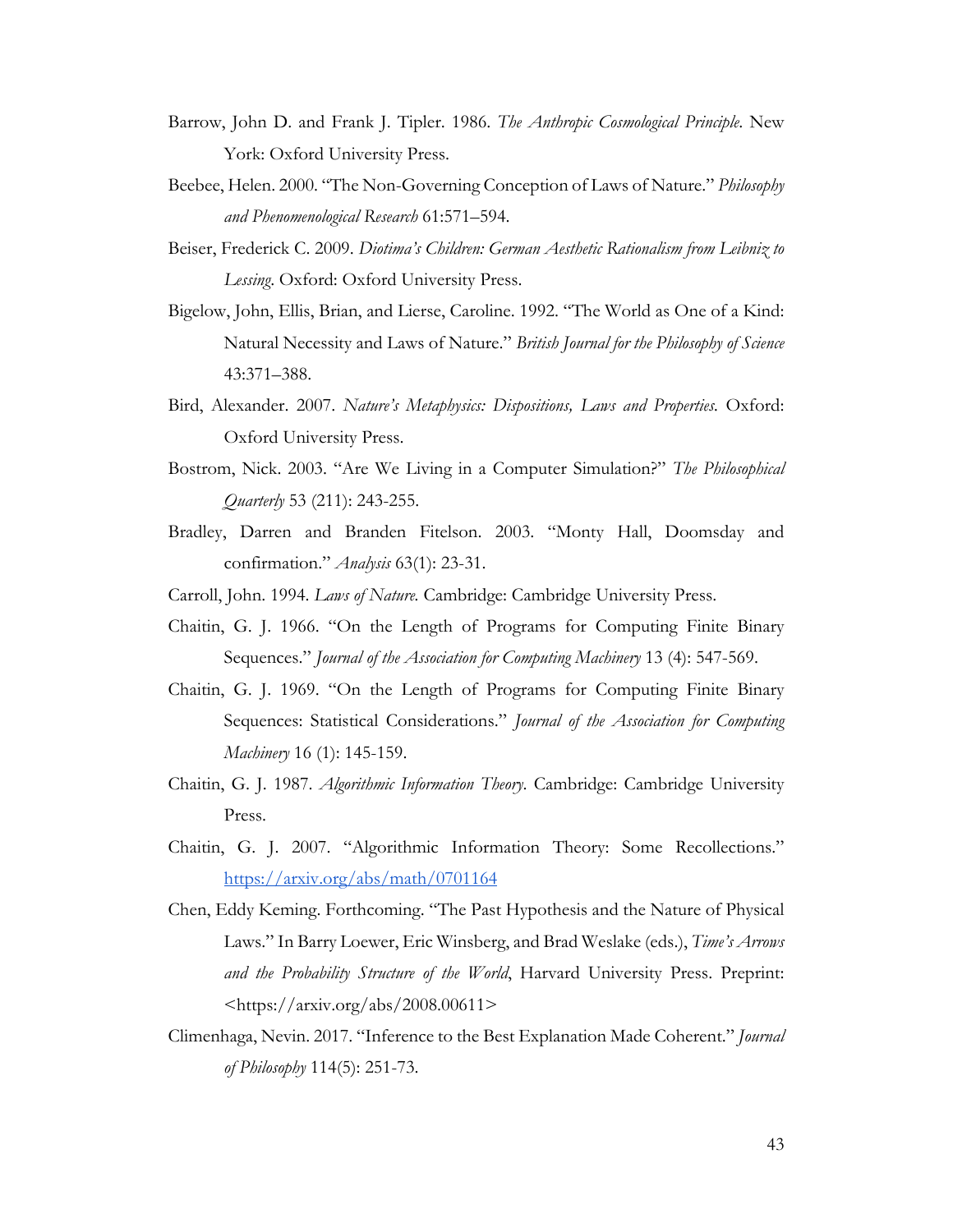Collins, Robin. 2005. "Fine-Tuning Arguments and the Problem of the Comparison Range". *Philosophia Christi* 7:385–404.

Collins, Robin. 2009a. "God and the Laws of Nature." *Philo* 12:142–171.

- Collins, Robin. 2009b. "The Teleological Argument: An Exploration of the Fine-Tuning of the Universe." In William Lane Craig and J. P. Moreland (eds.), *The Blackwell Companion to Natural Theology* (Malden, MA: Wiley-Blackwell), pp. 202- 81.
- Cuneo, Terence. 2007. *The Normative Web: An Argument for Moral Realism*. New York, NY: Oxford University Press.
- De Waal, Frans. 2006. *Primates and Philosophers: How Morality Evolved*. Princeton, NJ: Princeton University Press.
- Dolbeault, Joël. 2017. "Laws of Nature or Panpsychism?" *Journal of Consciousness Studies* 24: 87–110.
- Draper, Paul. 2017. "God, Evil, and the Nature of Light." In Chad Meister and Paul K. Moser (eds.), *The Cambridge Companion to the Problem of Evil* (New York, NY: Cambridge University Press), pp. 69-84.
- Dretske, Fred. 1977. "Laws of Nature." *Philosophy of Science* 44:248–268.
- Dumsday, Travis. 2012. "Laws Don't *Have* Ceteris Paribus Clauses, They *Are* Ceteris Paribus Clauses." *Ratio* 26(2): 134-147.
- Dumsday, Travis. 2013. "Using Natural Kind Essentialism to Defend Dispositionalism." *Erkenntnis* 78: 869-880.
- Ellis, Brian. 2001. *Scientific Essentialism.* Cambridge: Cambridge University Press.
- Fales, Evan. 1990. *Causation and Universals.* New York: Routledge.
- Filomeno, Aldo. 2019. "Are Non-Accidental Regularities a Cosmic Coincidence? Revisiting a Central Threat to Humean Laws." *Synthese*. DOI: <https://doi.org/10.1007/s11229-019-02397-1>
- Foster, John. 2004. *The Divine Lawmaker.* Oxford: Oxford University Press.
- French, Steven. 2014. *The Structure of the World: Metaphysics and Representation*. Oxford: Oxford University Press.
- Fumerton, Richard. 1995. *Metaepistemology and Skepticism*. Lanham, MD: Rowman & Littlefield.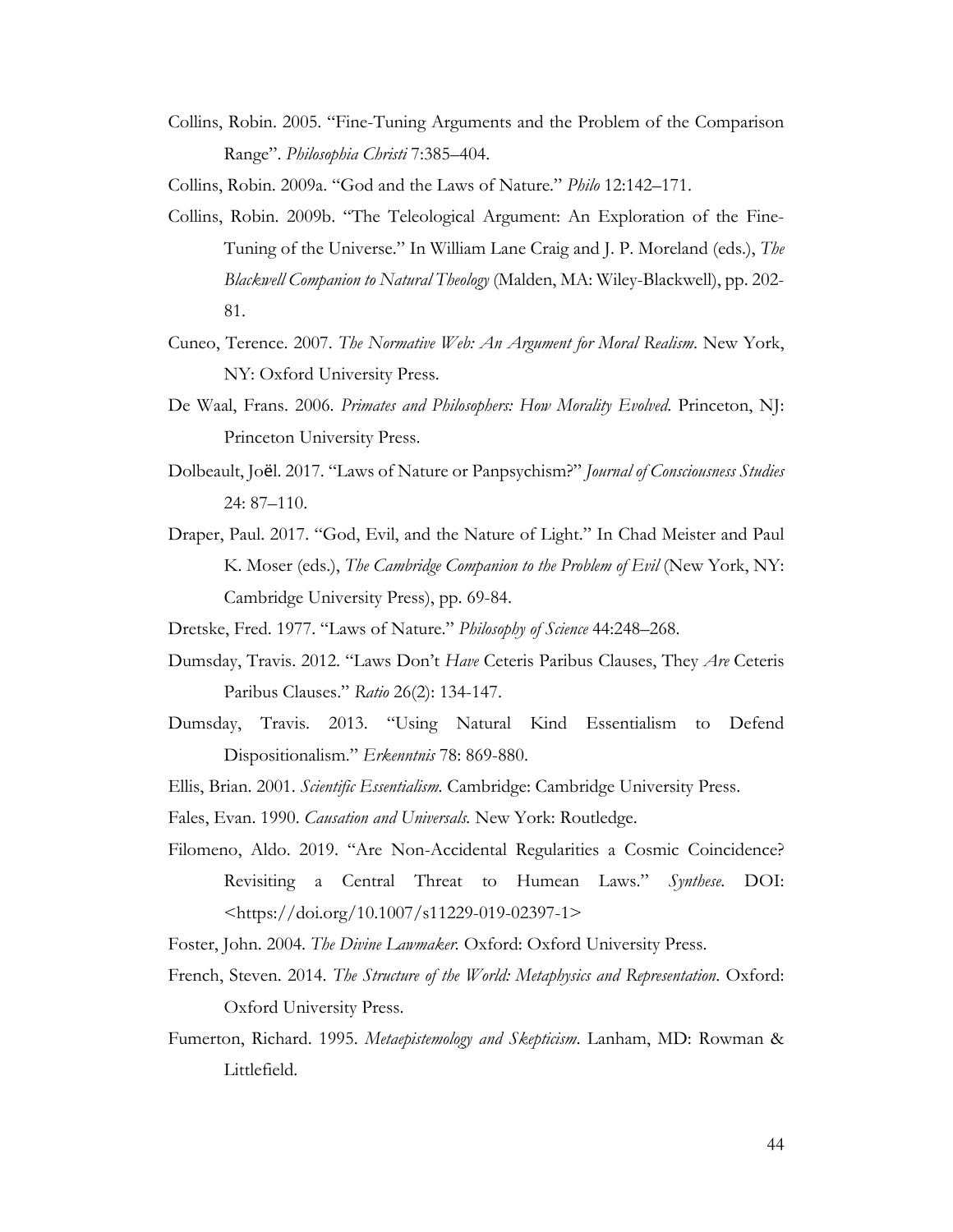- Goodman, Nelson. 1955. *Fact, Fiction, and Forecast*. Cambridge, MA: Harvard University Press.
- Hájek, Alan. 2019. "Interpretations of Probability." *The Stanford Encyclopedia of Philosophy* (Fall 2019 Edition). Ed. Edward N. Zalta. URL: <https://plato.stanford.edu/archives/fall2019/entries/probabilityinterpret/>.
- Hildebrand, Tyler. 2013. "Can Primitive Laws Explain?" *Philosophers' Imprint* 13 (15):1– 15.
- Hildebrand, Tyler. 2018. "Natural Properties, Necessary Connections, and the Problem of Induction." *Philosophy and Phenomenological Research* 96(3): 668-689.
- Hildebrand, Tyler, 2019. "Naturalness Constraints on Best Systems Accounts of Laws." *Ratio* 32(3): 163-72.
- Hildebrand, Tyler. 2020. "Non-Humean Theories of Natural Necessity." *Philosophy Compass* 15(5): 1-14.
- Huemer, Michael. 2009. "When is Parsimony a Virtue?" *The Philosophical Quarterly* 59 (235): 216-36.
- Huemer, Michael. 2016. "Serious Theories and Skeptical Theories: Why You Are Probably Not a Brain in a Vat." *Philosophical Studies* 173 (4): 1031-52.
- Huemer, Michael. 2017. "There Is No Pure Empirical Reasoning." *Philosophy and Phenomenological Research* 95(3): 592-613.
- Kriegel, Uriah. 2013. "The Epistemological Challenge of Revisionary Metaphysics." *Philosophers' Imprint* 13 (12): 1-30.
- Lange, Marc. 2009. *Laws and Lawmakers*. Oxford: Oxford University Press.
- Lewis, David. 1983. "New Work for a Theory of Universals." *Australasian Journal of Philosophy* 61:343–377.
- Loewer, Barry. 1996. "Humean Supervenience." *Philosophical Topics* 24:101– 127.
- Lowe, E. 1989. *Kinds of Being*. New York: Basil Blackwell.
- Lowe, E.J. 2006. *The Four-Category Ontology.* New York: Oxford University Press.
- Maudlin, Tim. 2007. *The Metaphysics Within Physics.* Oxford: Oxford University Press.
- Manson, Neil A. 2003. "Introduction." In Neil A. Manson (ed.), *God and Design: The Teleological Argument and Modern Science* (New York, NY: Routledge), pp. 1-23.
- Manson, Neil A. 2009. "The Fine-Tuning Argument". *Philosophy Compass* 4:271–286.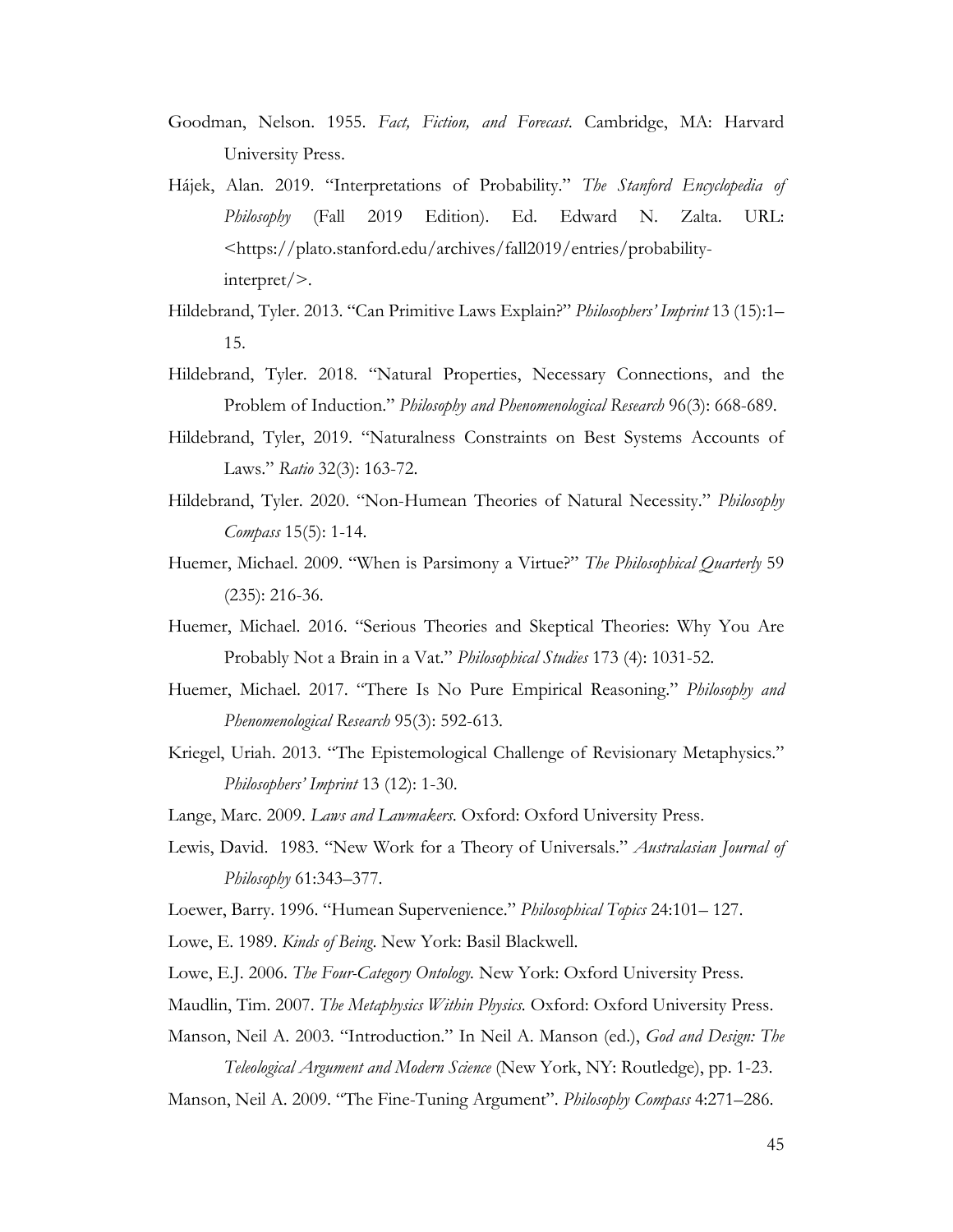- Manson, Neil A. 2020. "How Not to Be Generous to Fine-Tuning Sceptics." *Religious Studies* 56:303–17.
- Maroney, Owen. 2020. "Information Processing and Thermodynamic Entropy." *The Stanford Encyclopedia of Philosophy* (Spring 2020 Edition). Ed. Edward N. Zalta. URL:
	- <https://plato.stanford.edu/archives/spr2020/entries/informationentropy/>
- McGrew, Timothy and McGrew, Lydia. 2005. "On the Rational Reconstruction of the Fine-Tuning Argument". *Philosophia Christi* 7:425–443.
- McGrew, Timothy, McGrew, Lydia, and Vestrup, Eric. 2001. "Probabilities and the Fine-Tuning Argument: A Sceptical View". *Mind* 110:1027–1038.
- Mellor, D.H. 2005. *Probability: A Philosophical Introduction.* New York: Routledge.
- Metcalf, Thomas. 2016. "Ontological Parsimony, Erosion, and Conservatism." *Metaphilosophy* 47(4-5): 700-18.
- Metcalf, Thomas. 2018. "Fine-Tuning the Multiverse." *Faith and Philosophy* 35(1): 3-32.
- Moore, G. E. 1903. *Principia Ethica*. Cambridge, UK: Cambridge University Press.
- Mumford, Stephen. 2004. *Laws in Nature*. London: Routledge.
- Oderberg, David S. 2007. *Real essentialism.* New York: Routledge.
- Orr, James. 2019. "No God, No Powers." *International Philosophical Quarterly* 59(4): 411- 426.
- Plantinga, Alvin. 2016. "Law, Cause, and Occasionalism." In Michael Bergman and Jeffrey Brower, *Reason and Faith: Themes from Richard Swinburne* (Oxford: Oxford University Press), pp. 126–44.
- Pruss, Alexander R. 2005. "Fine- and Coarse-Tuning, Normalizability, and Probabilistic Reasoning." *Philosophia Christi* 7 (2): 405-23.
- Russell, Bruce. 2010. "Intuition in Epistemology." In *A Companion to Epistemology*, Second Edition, ed. Jonathan Dancy, Ernest Sosa, and Matthias Steup (Malden, MA: Blackwell), 464-68.
- Schaffer, Jonathan. 2008. "Causation and Laws of Nature." In Theodore Sider, John Hawthorne, and Dean Zimmerman (eds.), *Contemporary Debates in Metaphysics*, 82–107. Oxford: Blackwell.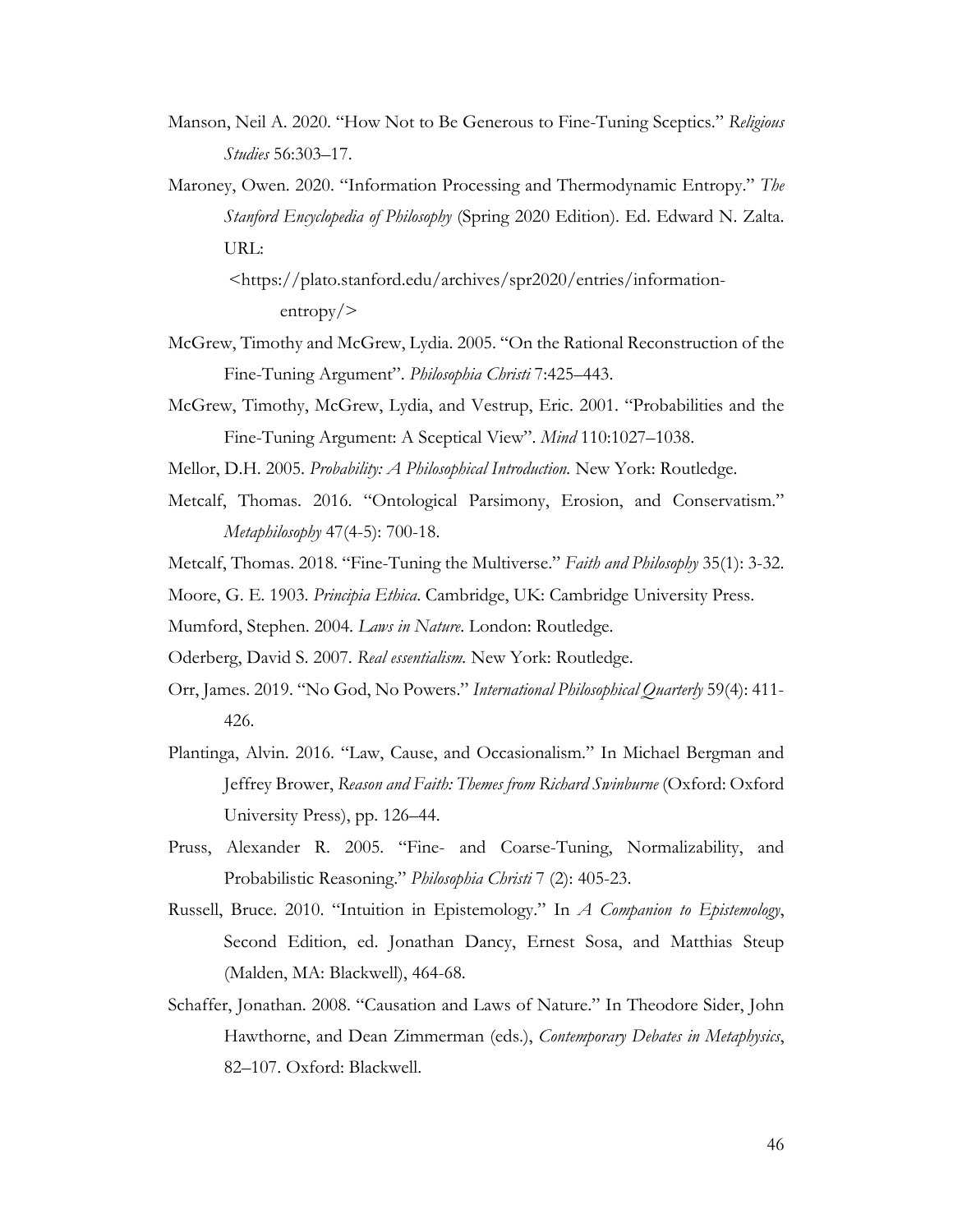- Schaffer, Jonathan. 2016. "It Is the Business of Laws to Govern." *Dialectica* 70: 577– 588.
- Schurz, Gerhard. 2011. "Review of Nature's Metaphysics: Laws and Properties." *Erkenntnis* 74:137–142.
- Segal, Aaron. Forthcoming. "Humeanisms: Metaphysical and Epistemological." *Synthese*.
- Shannon, C. E. 1948. "A Mathematical Theory of Communication." *The Bell System Technical Journal* XXVII(3): 379-423.
- Sider, Theodore. 2011. *Writing the Book of the World*. New York: Oxford University Press.
- Sinhababu, Neil. 2016. "Divine Fine-Tuning vs. Electrons in Love." *American Philosophical Quarterly* 53 (4): 423-432.
- Sober, Elliott. 2009. "Parsimony Arguments in Science and Philosophy—A Test Case for Naturalism<sub>P</sub>." *Proceedings and Addresses of the American Philosophical Association* 83(2): 117-55.
- Swinburne, Richard. 2004. *The Existence of God*, revised edition. Oxford, UK: Oxford University Press.
- Swinburne, Richard. 2006. "Relations Between Universals, Or Divine Laws?" *Australasian Journal of Philosophy* 84:179–189.
- Tan, Peter. 2019. "Ideal Laws, Counterfactual Preservation, and the Analyses of Lawhood." *Australasian Journal of Philosophy.* DOI: <https://doi.org/10.1080/00048402.2019.1638950>.
- Taylor, R., Micolich, A. & Jonas, D. "Fractal analysis of Pollock's drip paintings." *Nature* 399, 422 (1999). https://doi.org/10.1038/20833
- Tooley, Michael. 1977. "The Nature of Laws." *Canadian Journal of Philosophy* 7: 667– 698.
- Tooley, Michael. 2008. "Does God Exist?" In Alvin Plantinga and Michael Tooley, *Knowledge of God* (Malden, MA: Blackwell), pp. 70-150.
- Tooley, Michael. 2011. "The Skeptical Challenges of Hume and Berkeley: Can They Be Answered?" *Proceedings of the American Philosophical Association* 85(2):27–46.
- Tooley, Michael. 2012. "Inductive Logic and the Probability that God Exists: Farewell to Skeptical Theism." In Jake Chandler and Victoria S. Harrison (eds.),